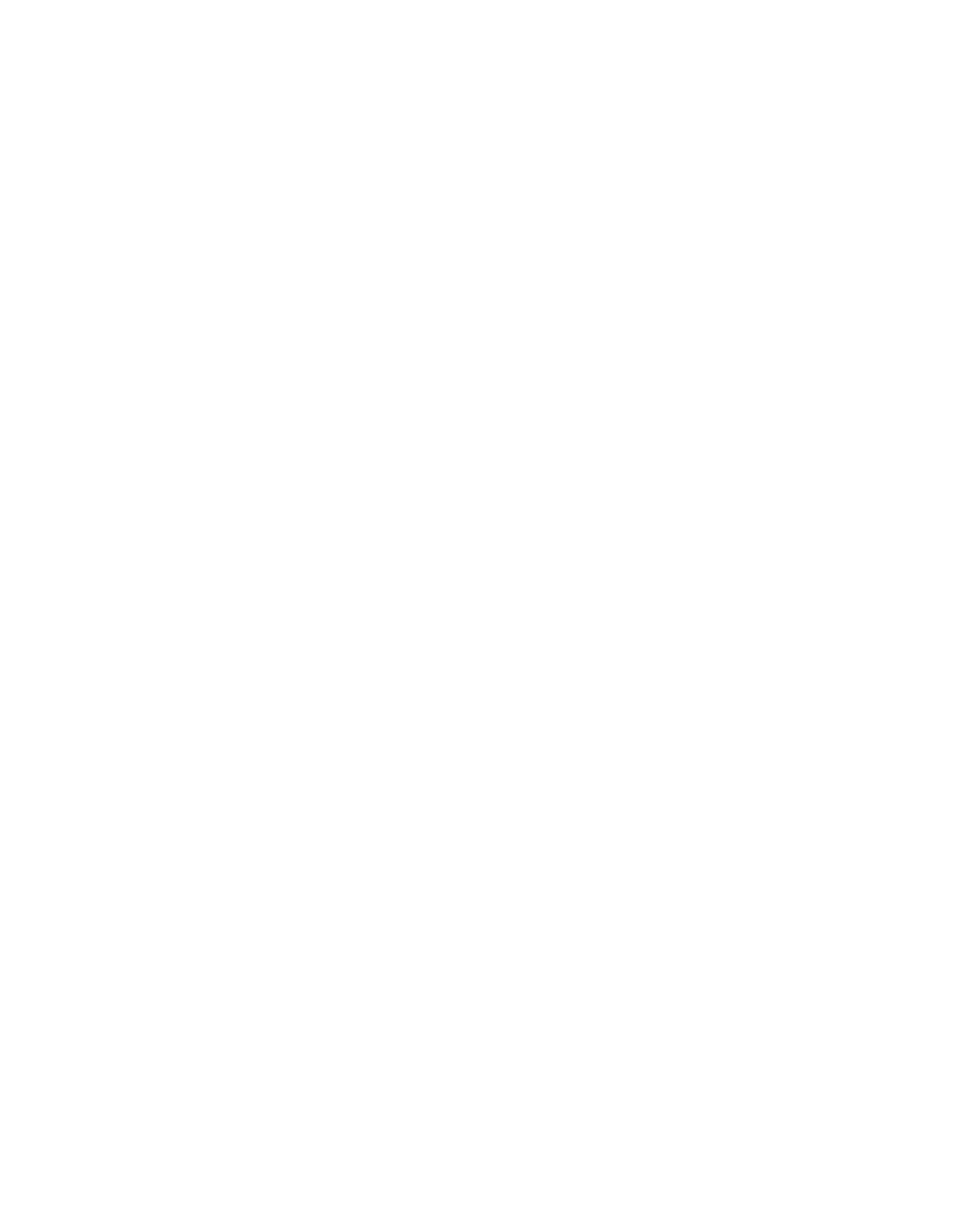#### TABLE OF CONTENTS

| $\mathbf{L}$ |  |
|--------------|--|
| 1.           |  |
| 2.           |  |
| 3.           |  |
| 4.           |  |
| 5.           |  |
| 7.           |  |
| 8.           |  |
| 9.           |  |
| 10.          |  |
| 11.          |  |
| Ш.           |  |
| 1.           |  |
| 2.           |  |
| 3.           |  |
| 4.           |  |
| 5.           |  |
| 6.           |  |
| 7.           |  |
| 8.           |  |
| III.         |  |
| 1.           |  |
| 2.           |  |
| 3.           |  |
| 4.           |  |
| 5.           |  |
| 6.           |  |
| 7.           |  |
| 8.           |  |
| 9.           |  |
| 10.          |  |
| 11.          |  |
| IV.          |  |
| 1.           |  |
| 2.           |  |
| з.           |  |
| 4.           |  |
| 5.           |  |
| 6.           |  |
| 7.           |  |
| 8.           |  |
|              |  |
| I.           |  |
| Ш.           |  |
| III.         |  |
| IV.          |  |
| V.           |  |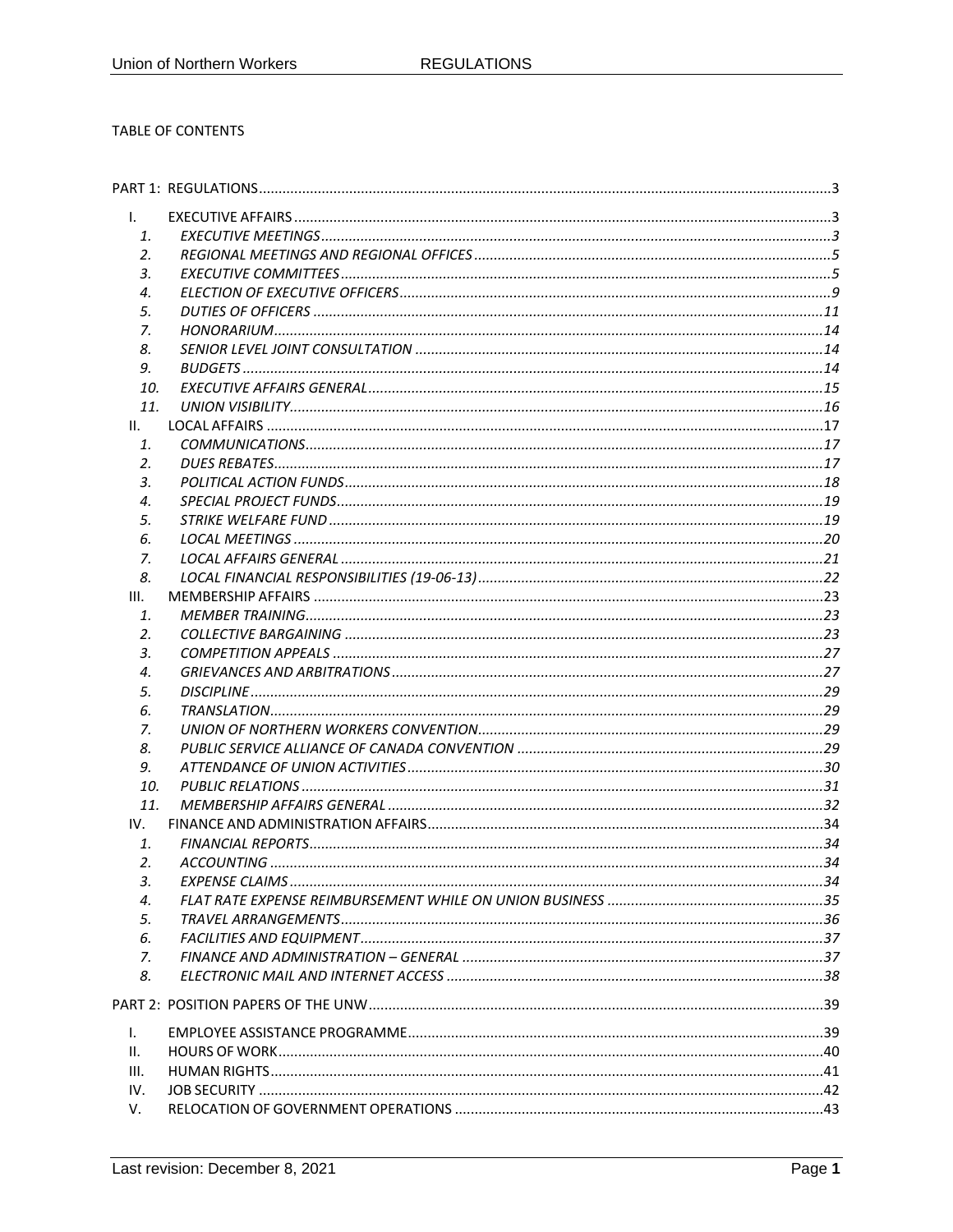| VI.            |                                                                                                  |  |
|----------------|--------------------------------------------------------------------------------------------------|--|
|                |                                                                                                  |  |
| $\mathbf{I}$ . | POLICY: COMPETING INTERESTS: ACTING ASSIGNMENTS, EXCLUDED POSITIONS, AND BARGAINING UNIT WORK 46 |  |
| II.            |                                                                                                  |  |
| III.           |                                                                                                  |  |
| IV.            |                                                                                                  |  |
| $IV_{-}$       |                                                                                                  |  |
| VII.           |                                                                                                  |  |
| VIII.          |                                                                                                  |  |
| IX.            |                                                                                                  |  |
| X.             |                                                                                                  |  |
| XI.            |                                                                                                  |  |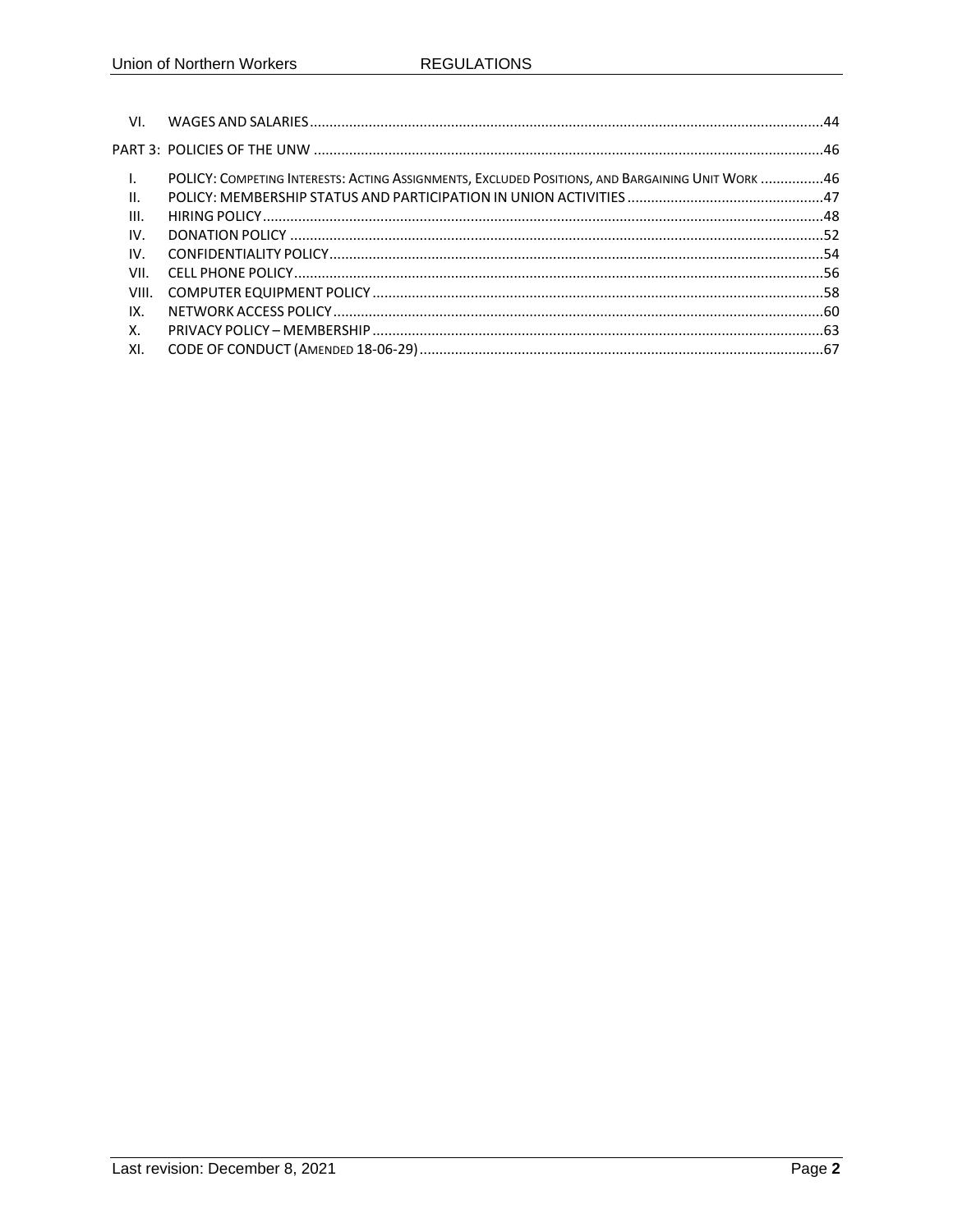# <span id="page-4-0"></span>**PART 1: REGULATIONS**

# <span id="page-4-1"></span>**I. EXECUTIVE AFFAIRS**

#### <span id="page-4-2"></span>**1. EXECUTIVE MEETINGS**

- a. The President of the Union of Northern Workers will call Full Executive Meetings at least three times a year, normally every fourth month, but in no event will it exceed the fifth month and may be called earlier by the President of the Union of Northern Workers or if requested by a majority of the Executive. (Amended 83-05-15) (84 Convention)
- b. Full Executive Meetings will be held on other than long week-ends. (Amended 89-06- 24) (90 Convention)
- c. All persons required to attend Full Executive Meetings and associated committees, will be advised of the dates and proposed travel arrangements 30 days prior to the start of travel. (Amended 92-05-11) (93 Convention)
- d. Meetings of the Full Executive will be conducted scent-free. (Amended 83-05-15) (84 Convention) (Amended 89-11-04) (90 Convention)
- e. The number of Rand deductees in each local will be reported at each Full Executive Meeting.
- f. Any member of the Executive, or of a Committee of this Executive, who is chosen to attend any conference on behalf of the Union, and whose expenses are paid by this Union, will be required to submit a report in writing to the next regular Executive Meeting. Failure to do this will result in that person being required to reimburse to the Union all funds paid to allow attendance at the particular conference. (Amended 80-10-25) (81 Convention)
- g. The draft agenda including motions will be circulated to all Full Executive Officers and Locals at least five days prior to the Full Executive Meeting. (Amended 94-05- 14) (96 Convention) (Amended 02-05-11) (02 Convention)
- h. Every effort is to be made by members of the Executive to have agenda items submitted early enough to be included on the draft agenda. (Amended 84-11-10) (87 Convention)
- i. All items for the agenda will be brought forward in the form of a written motion. (Amended 94-05-14) (96 Convention) (Amended 02-05-11) (02 Convention)
- j. The Full Executive binders with the index dividers will remain in the Yellowknife office at all times. (Amended 94-05-14) (96 Convention) (Amended 02-05-11) (02 Convention)
- k. Any motion intended to be a policy or resolution of record must clearly state this in the motion itself, or will be considered direction only. (Amended 93-01-09) (93 Convention)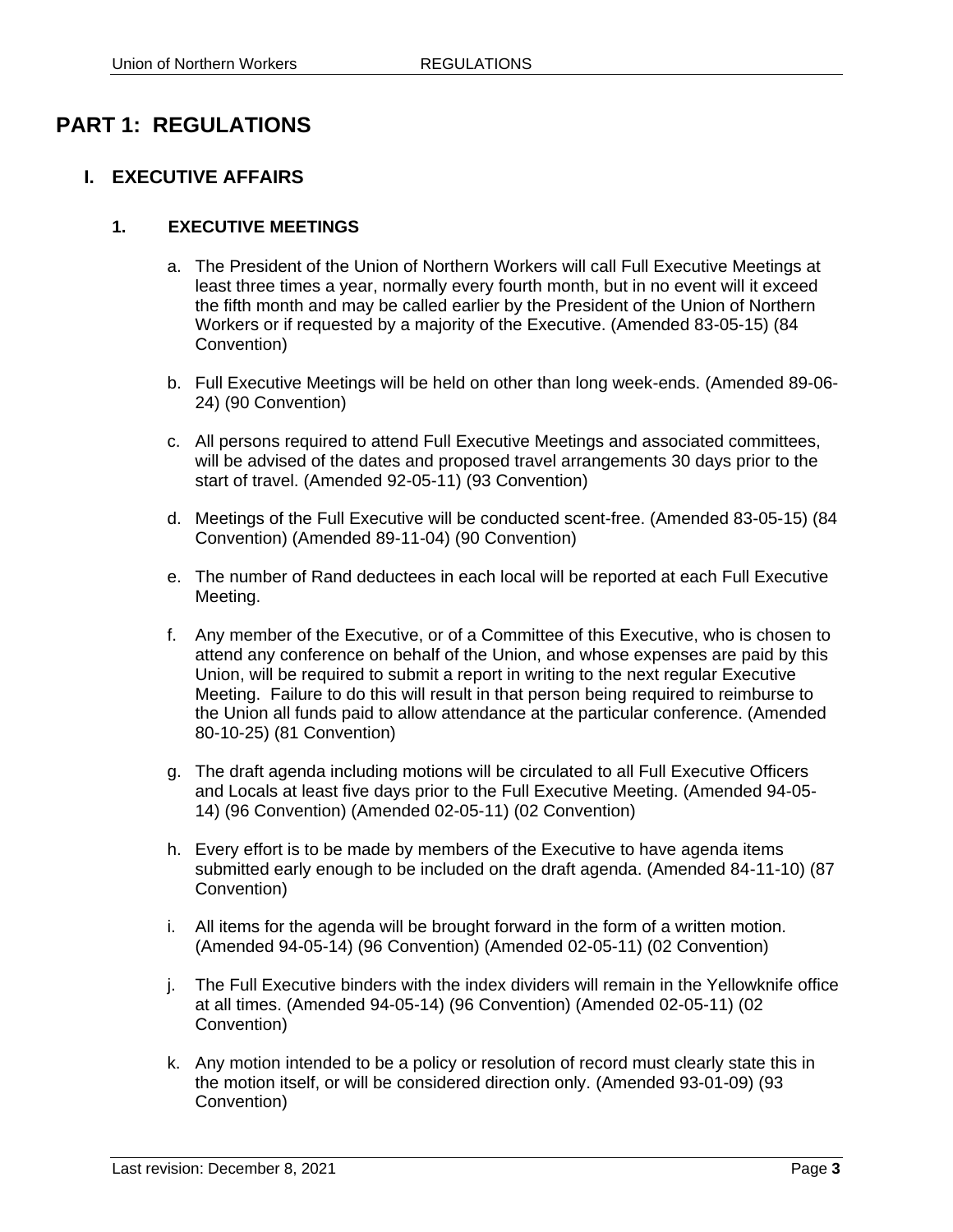- l. Minutes of Full Executive meetings (including quorum calls) will be distributed to all Full Executive Officers and all Locals within ten working days of the meeting taking place. (Amended 94-05-14) (96 Convention) (Amended 02-05-11) (02 Convention) (17 Convention)
- m. The following policy will guide the Local Presidents' attendance at the Full Executive Meeting. (Amended 02-05-09) (02 Convention)
	- Three Local Presidents will attend Full Executive Meetings with voice, but no i. vote. (Amended 02-05-09) (02 Convention)
	- Should the President of a Local not be able to attend, an alternate Local ii executive member from that Local may attend. (Amended 02-05-09) (02 Convention)
	- iii. Should the Local fail to send someone to the meeting they are scheduled to attend, they will forfeit their turn. (Amended 02-05-09) (02 Convention)
	- All arrangements will be made by UNW Headquarters and any changes in people attending will be arranged through UNW Headquarters. (Amended 02- 05-09) (02 Convention)
	- Air travel, accommodation and per diem will be paid by the Union of Northern Workers according to all travel regulations and policies of the Union. (Amended 02-05-09) (02 Convention)
	- The schedule for attendance and amendments thereto will be drawn up by the President of the Union of Northern Workers. (Amended 02-05-09) (02 Convention)
- n. Any Local wishing to send an observer(s) to a Full Executive Meeting may do so under these guidelines:
	- i. In advance of the meeting, the Local President will provide the Union of Northern Workers office with the names of the observers and the dates they will attend.
	- All costs relating to travel, meals, accommodation and loss of wages for observers will be borne by the Local sending the observer(s).
	- iii. The observer(s) will be attending without voice or vote.
	- The attendance of non-member observer(s) is subject to approval by the President of the Union of Northern Workers. (Amended 93-01-10) (93 Convention)
- o. Quorum calls will be kept to a minimum. Where quorum calls are required the subject matter and/or relevant information will be forwarded, in advance, to those Officers included in the quorum call. (Amended 94-05-14) (96 Convention)
- p. Quorum meetings, as defined in UNW By-Laws, will be conducted, in terms of Officers' participation, on a rotational basis. (94-05-14) (96 Convention)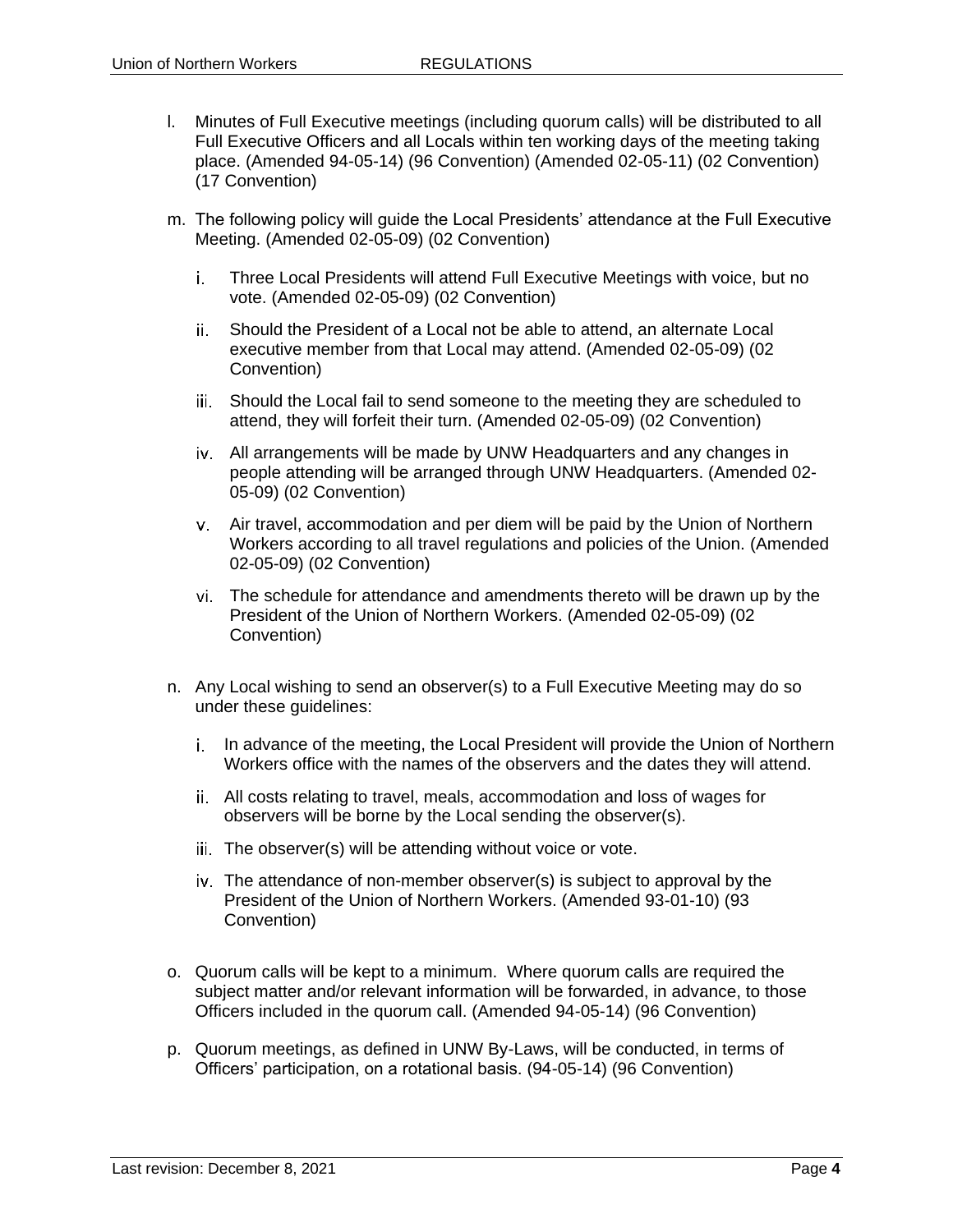- q. In order to stay current with Northern Territories Federation of Labour activities, the President or Vice President of the Northern Territories Federation of Labour will be invited to attend a discussion session of up to two (2) hours with the UNW, at one Full Executive Meeting per year. (Amended 93-01-10) (93 Convention) (Amended 94-05-14) (96 Convention)
- r. In order to stay current with PSAC North activities, the Regional Executive Vice President for the North will be invited to attend a discussion session of up to two (2) hours with the UNW, at one Full Executive Meeting per year.

#### <span id="page-6-0"></span>**2. REGIONAL MEETINGS AND REGIONAL OFFICES**

(Amended 09-09-03)

- a. Funding to a maximum of three hundred (300) dollars per meeting will be provided for up to two (2) regional general membership meetings per year. (Amended 92-05- 10) (93 Convention)
- b. Wherever practical, the Union of Northern Workers will provide a Regional Office space for the region. Leasing arrangements for such a space will be negotiated through UNW headquarters.

Access to and use of Regional Office space will be available only to the UNW, to locals of the UNW, and to such organizations that the Union of Northern Workers is affiliated to or that are Union of Northern Workers affiliates. No permanent assignment of space to groups of any sort will be permitted without the approval of UNW headquarters. Such arrangements must be made through the UNW Finance and Administration department.

The security control and access to Regional Offices will be the responsibility of the appropriate Regional Vice-President, subject to the terms and conditions of leasing or rental agreements, UNW By-Laws and Regulations, and administrative policies or procedures in place at the time.

Regional Vice-Presidents will be given a set of Regional Office keys for their personal use. One set of "loaner" keys will be available for each Regional Office. The Regional Vice-President will control the release and return of the "loaner" set to authorized groups wishing to use the Regional Office. The Equity Vice-President will be given a set of Regional Office keys to the Regional Office of their choice for their personal use. (Amended 17-07-27)

Duplication of the Regional Office keys is strictly prohibited.

#### <span id="page-6-1"></span>**3. EXECUTIVE COMMITTEES**

a. The President of the Union of Northern Workers will be an ex-officio member of all Committees, except any committee which has been struck to investigate the President of the Union of Northern Workers. (Amended 69-09-22) (69 Convention) (Amended 94-05-14) (96 Convention)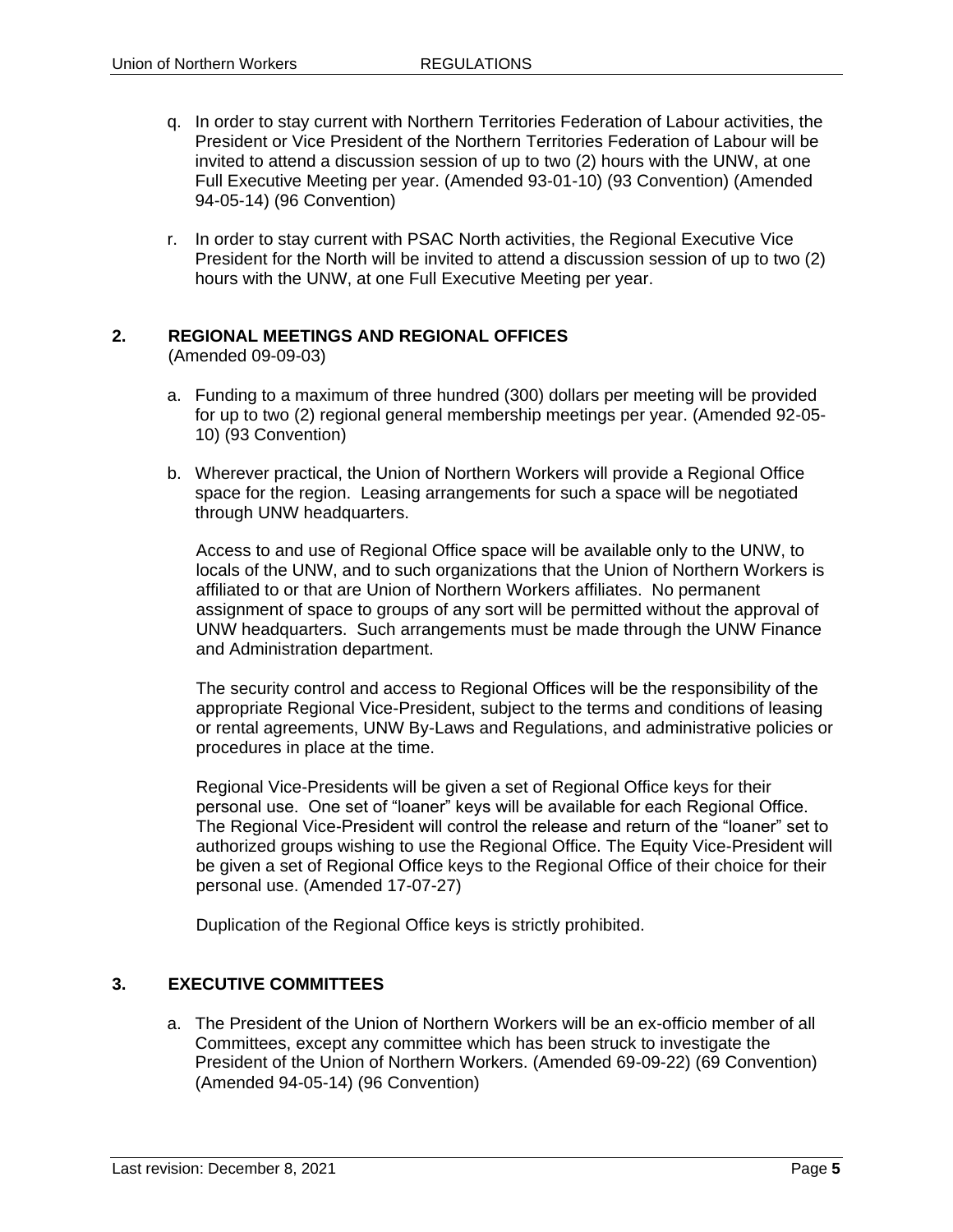- b. To reduce overall travel costs committee meetings will be, where possible, held immediately before or after Executive Meetings or during evenings outside hours of sitting of the Executive. (Amended 93-01-10) (93 Convention)
- c. Finance Committee
	- The Finance Committee is charged with overseeing the administration of the UNW budget as set at its Triennial Convention.
	- ii. The Finance Committee will be made up of three members of the Full Executive and Director, Finance and Administration. (92-05-10) (93 Convention) (Amended 02-05-11) (02 Convention)
	- iii. The Committee members will be elected at the first Full Executive Meeting following the Triennial Convention.
	- The members of the Finance Committee will select the chair of the Committee at its first meeting.
	- The Committee will conduct a financial audit of the UNW accounts. The audit will consist of at least a review of the current quarter financial statements. The Committee will report to each regular Full Executive Meeting. (Amended 92-05- 10) (93 Convention)
	- The Committee will review the cheques issued during the previous quarter and report to each regular Full Executive Meeting. (Amended 92-05-10) (93 Convention) (Amended 94-05-14) (96 Convention)
	- The Committee will investigate or review any financial matters referred to it by the Executive and report on them to the Executive. (Amended 92-05-10) (93 Convention)
	- All resolutions moved at both Full and Quorum Meetings of the Executive requiring an unbudgeted expenditure of Union funds will be referred to the Finance Committee. (Amended 88-03-30) (90 Convention)
	- ix. The Committee will review existing procedures and propose any changes found necessary in the day to day managing of the financial matters of the Union to the Full Executive for approval. (Amended 92-05-10) (93 Convention)
	- The Committee will be designated as the Convention Finance Committee. (Amended 92-05-10) (93 Convention)
	- The Finance Committee has authority to determine the rental rates for rental property owned by the Union of Northern Workers. Any changes will be reported to the Full Executive at the next Full Executive Meeting. (Amended 92-05-10) (93 Convention) (Amended 94-05-14) (96 Convention)
- d. Health and Safety Committee
	- The Health and Safety Committee will work to raise the profile and increase the awareness of health and safety among members.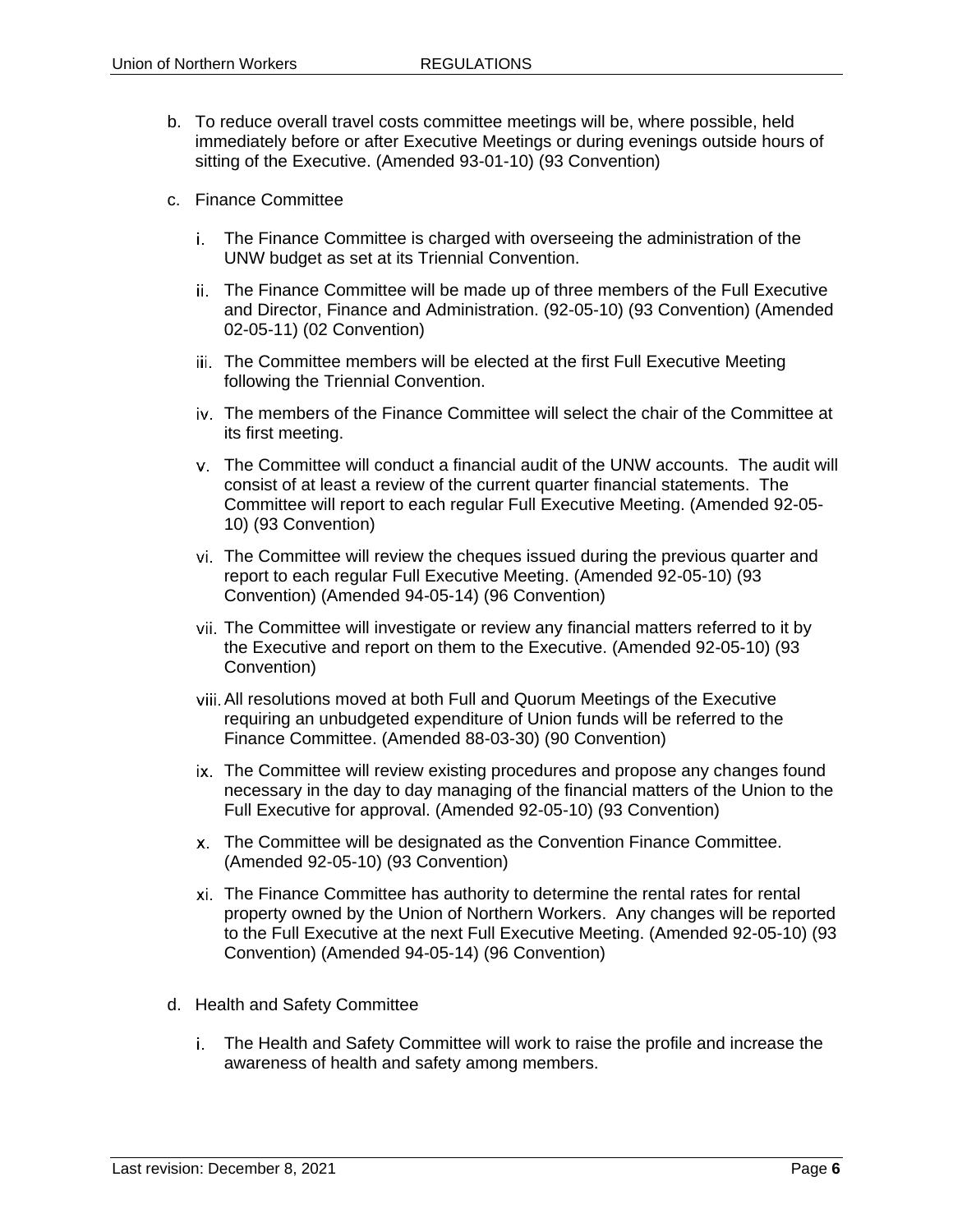- The Health and Safety Committee will consist of three members of the Full Executive. (Amended 84-11-10) (87 Convention) (Amended 91-05-08) (93 Convention)
- iii. The Committee members will be elected at the first Full Executive Meeting following the Triennial Convention.
- The members of the Health and Safety Committee will select the chair of the Committee at its first meeting.
- The Health and Safety Committee will review its terms of reference following the Union of Northern Workers Triennial Convention.
- The Committee Chairperson will report to each Full Executive Meeting on the Committee's progress and activities. (Amended 91-05-08) (93 Convention)
- The Committee will promote the appointment or election of Health and Safety Representatives / Coordinators in all Locals and the establishment of functional worksite Health and Safety Committees. (Amended 91-05-08) (93 Convention)
- The Committee will meet twice per year to review educational material that might be valuable to distribute to the membership, to review the activities of regional health and safety committees and to prepare recommendations on any health and safety related matters that are identified as needing Executive attention. (Amended 85-03-09) (87 Convention)
- ix. The Committee will review all Local / Worksite Health and Safety Committee meeting minutes prior to each Full Executive Meeting and bring to the attention of the Full Executive any emerging issues.
- The Committee may develop convention proposals on health and safety concerns for consideration by the UNW Executive.
- The Committee may devise strategies to improve health and safety in the workplace.
- e. Political Action Committee (PAC) (Amended 01-04-29) (02 Convention)
	- The primary objective of the Political Action Committee is to engage UNW members in political action to advance and protect the economic and social conditions of UNW members and other working people, as mandated in the UNW Bylaws.
	- There will be a Political Action Committee consisting of three (3) members of the Full Executive of the UNW elected at the first Full Executive meeting following the UNW Triennial Convention. (Amended 10-05-20) (11 Convention)
	- iii. The members of the Political Action Committee will select the chair of the committee at its first meeting.
	- The Committee Chairperson will report to each Full Executive Meeting on the Committee's progress and activities.
	- The Committee will promote awareness and involvement of Union of Northern Workers members in political action and campaigns.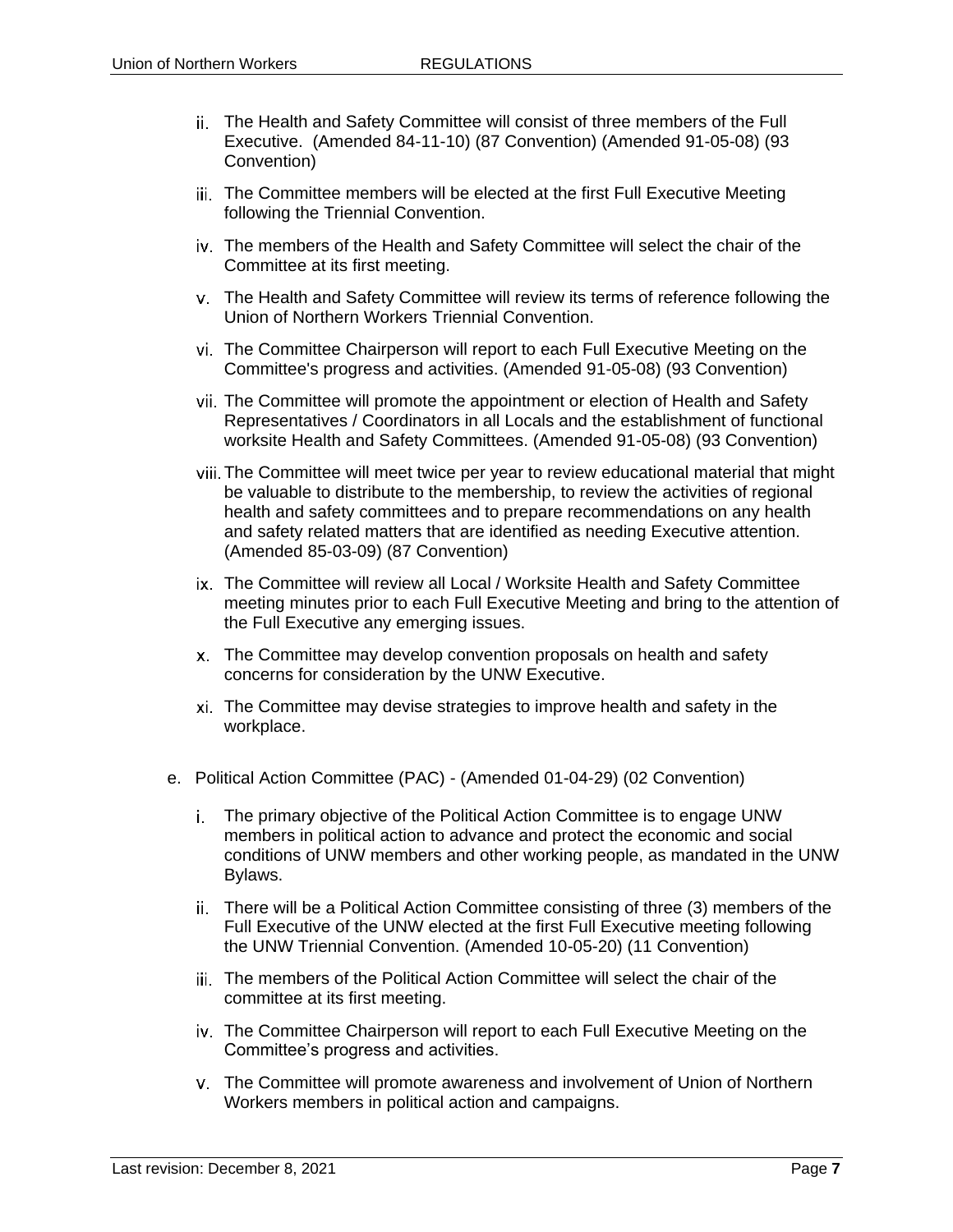- The Committee may promote partnerships with like-minded coalitions and labour organizations.
- f. Josie Gould Scholarship Committee
	- The President of the Union of Northern Workers will appoint a Josie Gould Scholarship Committee on or before the date on which the Notice of Scholarship is distributed. The scholarship committee will consist of at least one Executive member, who will be the committee chairperson, and two additional members.
	- vii. The scholarship committee will develop and/or review the terms of reference and evaluation criteria annually. The three (3) committee members constitute an ad hoc committee and need consistent guidelines and evaluation criteria to work from. This will ensure all applicants' essays are evaluated the same every year to maintain integrity, consistency and equality of the program.
	- The scholarship committee will change the essay question annually.
	- An application form will be developed that will clearly identify eligibility (name, UNW ID #, acceptance from educational institution, address, phone number.) (Amended 02-08-29) (02 Convention)
	- There will be up to ten (10) scholarships in the amount of three thousand (\$3,000.00) dollars each to be awarded annually. Two (2) of these scholarships will be awarded to students who have never attended post secondary education prior to the upcoming school year. (Amended 02-05-11) (02 Convention) (Amended 05-05-20) (05 Convention) (17 Convention) (2021 Convention)
	- $xii$ . Notice of the Scholarship will be distributed to the UNW membership by February 1st of each year. (Amended 02-08-29) (02 Convention) (Amended 20- 02.21)
	- Scholarships will be open to UNW members in good standing as of 5:00 p.m. on the last working day in June of the current year and current, retired or deceased members' spouses, and relatives whose permanent place of residence is Canada, and who have been accepted for full time post-secondary study. The scholarships will be for full-time studies. (Amended 02-05-11) (02 Convention) (17 Convention) The definition of a relative is: a spouse, parent, child, including a step-child or foster child, or grandchild. No applicant will be awarded a scholarship in two (2) consecutive years. (2021 Convention)
	- In order to qualify, candidates for scholarship will submit a double spaced, typed three (3) page essay in Word or PDF format. No hand-written essays will be accepted. In combination with your research, the committee will be looking for creativity such as personal experiences, discussions and/or interviews with others. If outside sources are used, then a list of resources and personal interviews, written and web based, must be included or the essay will not be accepted. Citations must be included in the body of the essay and the corresponding references included in the lists of resources. The list of resources should be on a separate page and does not count towards the three (3) page limit.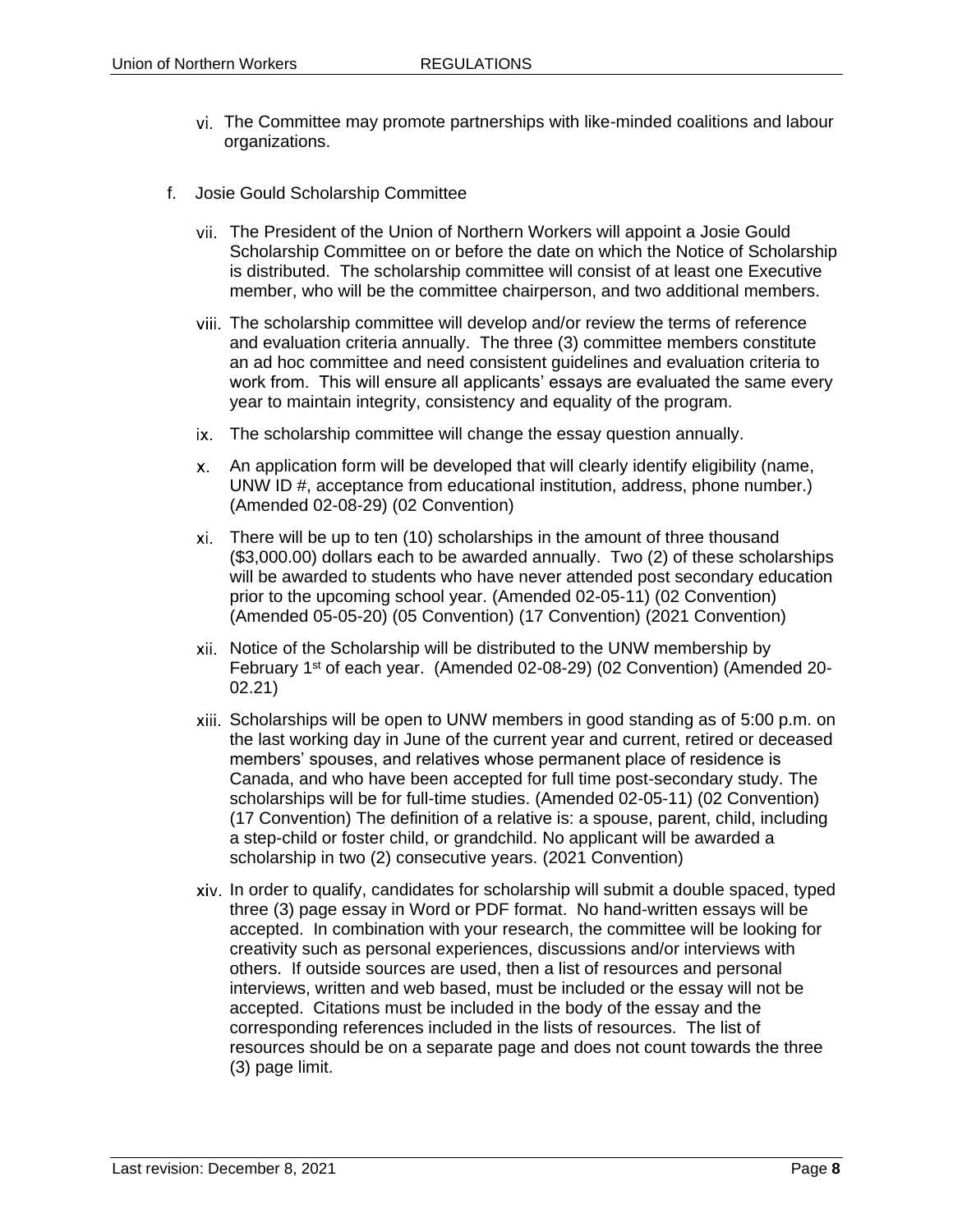- Scholarship applications will be delivered to the Union of Northern Workers office in Yellowknife or sent (electronically time stamped or postmarked) by 5:00 p.m. on the last working day in June of each year for study in the following academic year. (Amended 02-05-11) (02 Convention)
- The decision of whether or not to award scholarships in any given year will be the sole discretion of the Committee. (Amended 02-05-11) (02 Convention)
- The decision of the panel will be final. (Amended 02-05-11) (02 Convention)
- Announcement of winners will be made August 16th of each year. (Amended 02-05-11) (Amended 02-08-29) (02 Convention) (Amended 05-05-19) (05 Convention)
- Scholarships will only be paid out upon proof of acceptance and registration for the year's post-secondary study. (Amended 02-05-11) (02 Convention)
- Scholarships monies will be paid twice yearly at the beginning of each semester. Second semester payment will be contingent on the student having maintained full time status throughout the first semester, and having provided proof of registration for the second semester. (Amended 02-05-11) (02 Convention)
- xxi. In the case of non-semestered courses, payments will be made during the months of September and January in the academic year of study. For courses less than eight (8) months duration, the scholarships value will be prorated. (Amended 02-05-11) (Amended02-08-29) (02 Convention)

#### <span id="page-10-0"></span>**4. ELECTION OF EXECUTIVE OFFICERS**

- a. The positions of President of the Union of Northern Workers, 1<sup>st</sup> Vice President of the Union of Northern Workers and 2nd Vice President of the Union of Northern Workers are elected at the Triennial Convention of the Union of Northern Workers. (17 Convention) (Amended 18-06-29)
	- Each nominee must be nominated by two confirmed delegates to the UNW Convention. (18-06-29)
	- Each nominee must sign a statement, or declare on Convention floor, indicating that if elected, he/she will accept the position and will perform the duties required of the position. Failure to meet these requirements will invalidate the nomination of the candidate. (18-06-29)
	- iii. The nomination form will be made available, upon request to the Director of Finance and Administration, to prospective candidates no earlier than six (6) weeks prior to Convention. (18-06-29)
	- As candidates may also be nominated from the floor at Convention, the purpose of the nomination form is to confirm eligibility to participate in candidates' forums, and to receive contact information for delegates and observers as described in (v). (18-06-29)
	- All duly nominated candidates shall be entitled to request mailing labels of the addresses of the registered delegates and observers to Convention no earlier than six (6) weeks prior to Convention. At the same time, candidates may also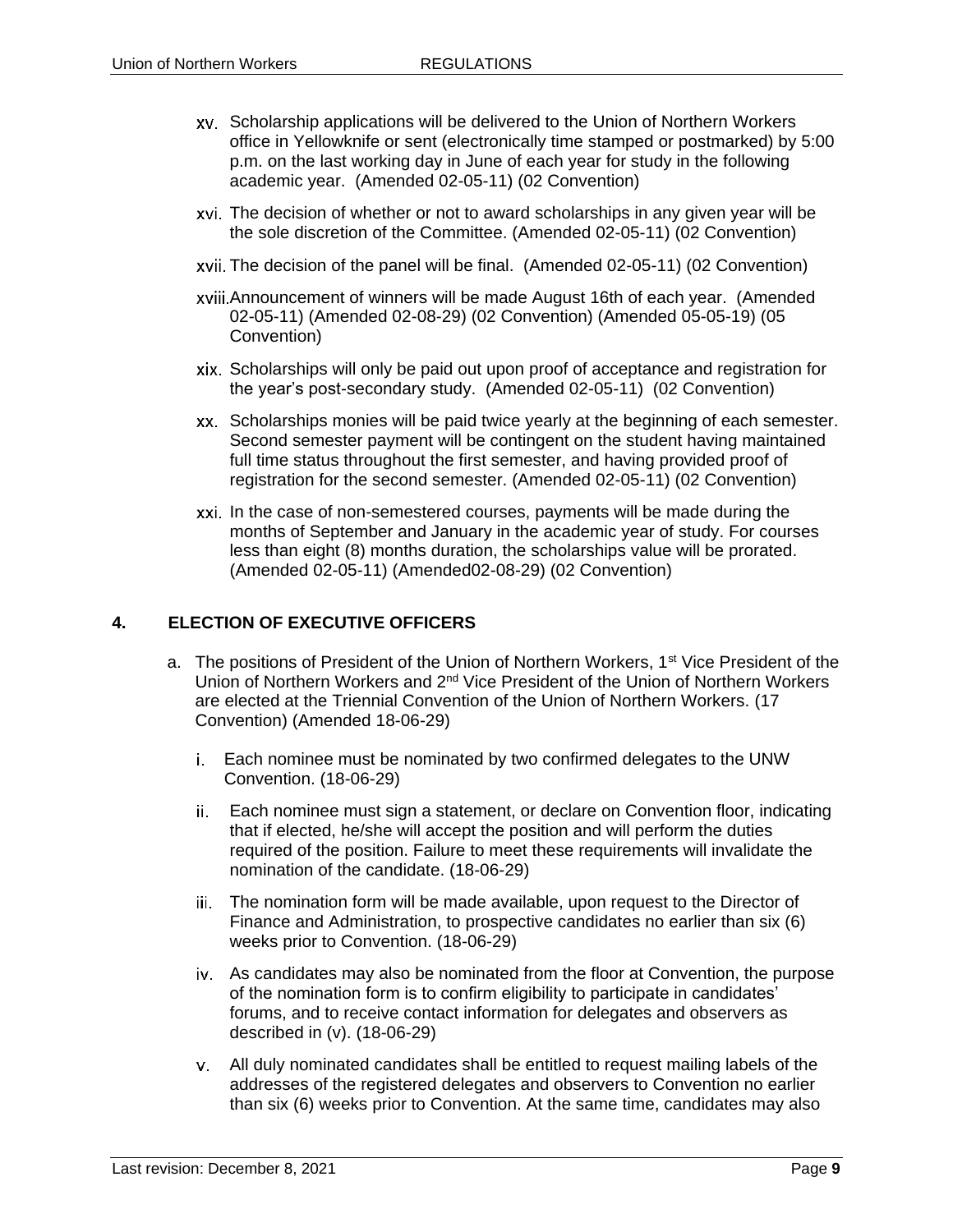request a list of email addresses of those delegates and observers who have consented to the release of their personal email address to candidates. Mailing labels and email addresses may be requested a second time, no earlier than three (3) weeks prior to Convention. (18-06-29)

- b. The Regional Vice Presidents and the Equity Vice President are Executive Officers. The following procedures will be followed for the election of the Executive Officers (17 Convention) (Amended 18-06-29):
	- The Union of Northern Workers will fund the administrative costs for elections of Officers (17 Convention)
	- For the election of Executive Officers, six (6) months prior to Convention, UNW Headquarters will notify the members of the nomination call by mailing a nomination call, nomination form and nominating instructions to each member. (05-05-19) (05 Convention)
	- iii. Each Regional Vice President nominee must be nominated in writing by two members of their respective region, and the Equity Vice President nominee must be nominated in writing by two members who have self-identified as belonging to an equity group. (17 Convention)
	- Each nominee must sign a statement indicating that if elected he/she will accept the Executive Officer position and perform the duties required of the position. Failure to meet these requirements will invalidate the nomination of the candidate. (Amended 95-10-14) (96 Convention) (17 Convention)
	- All nominations must be received by UNW Headquarters within four (4) weeks of the posting of the nomination call. (Amended 95-10-14) (96 Convention) (Amended 02-05-11) (02 Convention) (Amended 05-05-19) (05 Convention)
	- Each nominee must be a member in good standing and must have given to the UNW at least one full (continuous) year of voluntary service in the capacity of a Union officer as confirmed by UNW Headquarters. (Amended 95-10-14) (96 Convention) (Amended 02-05-11) (02 Convention)
	- UNW Headquarters will give each nominee the opportunity to provide them with a resume (flyer) for distribution with each ballot that will be mailed to the members of the region. These resumes will be provided to UNW Headquarters within seven (7) days of close of nomination in an amount sufficient for the staff to enclose one with each ballot. (Amended 95-10-14) (96 Convention)
	- Within two (2) weeks of the closing of nominations UNW Headquarters will mail a ballot (showing each candidate's name in alphabetical order) to the last known mailing address of the members within the constituency. Each member casting a vote will vote for one candidate only. Any marks other than an x or  $\checkmark$  by a candidate's name will cause the ballot to be ruled spoiled. (Amended 95-10-14) (96 Convention)
	- ix. From the date of mailing the ballots to the members, a total of four (4) weeks will be given for the members to return their vote to UNW Headquarters. Any ballots, regardless of the circumstances, received after this date will not be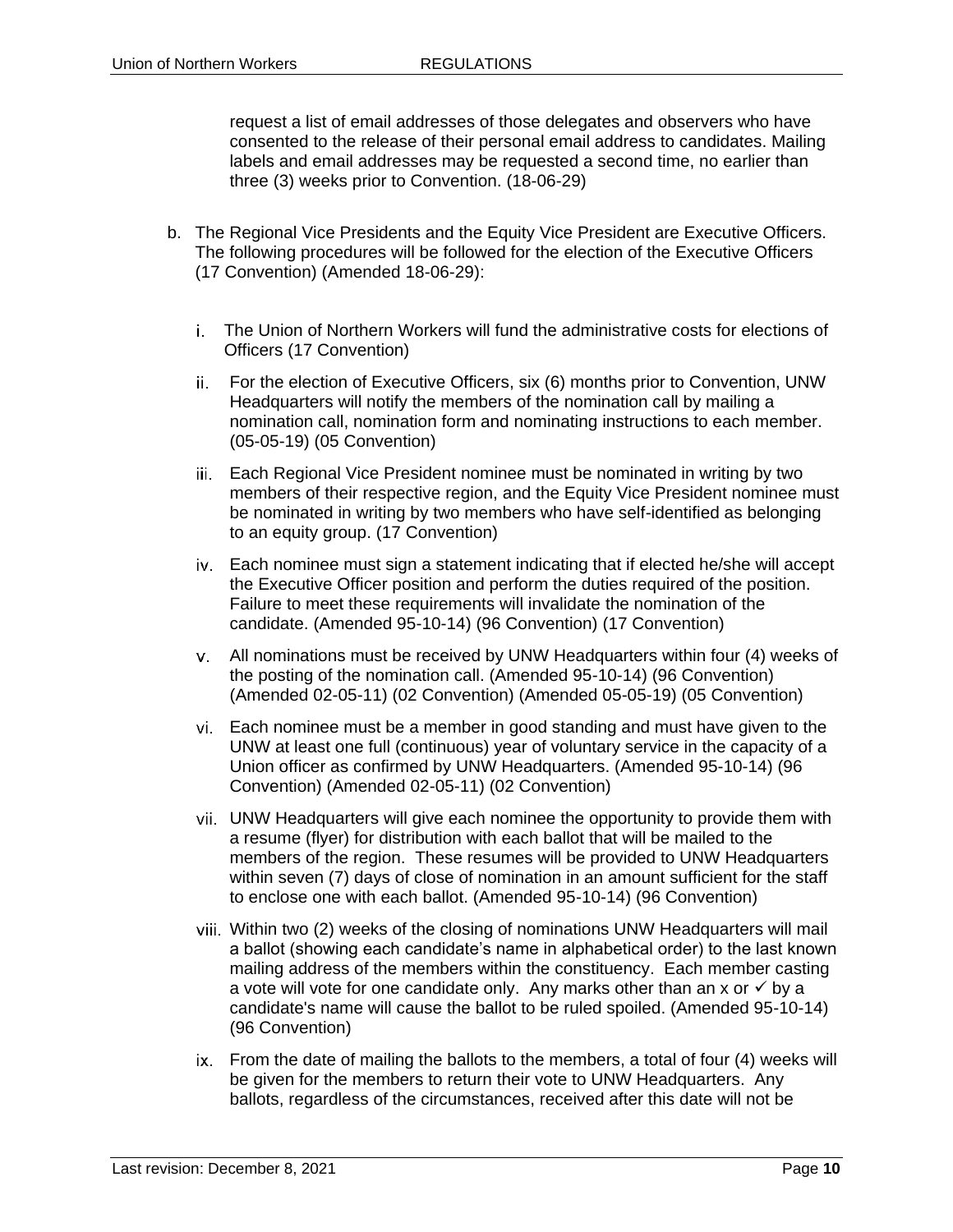counted. (Amended 95-10-14) (96 Convention) (Amended 02-05-11) (02 Convention)

- The deadline for the return of the first ballot will be such that UNW Headquarters can count the ballots and submit the results to the President of the Union of Northern Workers three (3) days prior to the opening date of the Triennial Convention. These results will be announced on the first day of the Convention, following the report of officers. (Amended 95-10-14) (96 Convention) (Amended 02-08-29) (02 Convention)
- Should no candidate, on the first ballot, receive a majority vote of ballots cast, the individual receiving the fewest number of votes will be dropped from the ballot and a re-vote of the remaining candidates will be conducted in the same manner as described above, except that ballots will only be circulated to members who were on the membership list at the date of the original nomination call (April 1st). (Amended 95-10-14) (96 Convention)
- Once a candidate has received a clear majority vote of ballots cast he/she will be declared the Executive Officer. (Amended 95-10-14) (96 Convention) (17 Convention)
- In no case will an incumbent Executive Officer be permitted to hold office beyond ninety (90) days of the close of convention. Accordingly should elections not be completed within this time frame the delinquent region will be without UNW Executive representation until the elections are properly completed. (Amended 95-10-14) (96 Convention)

# <span id="page-12-0"></span>**5. DUTIES OF OFFICERS**

- a. A letter of congratulations signed by the President of the Union of Northern Workers should be sent to all successful candidates upon their election as Local or Executive officers. (Amended 72-11-05) (75 Convention)
- b. All letters of understanding, memorandums of agreement/understanding, minutes of settlement and GNWT regulations and policies are to be signed by the President of the Union of Northern Workers or his/her appointed designate. (Amended 93-01-10) (93 Convention)
- c. The President of the Union of Northern Workers will prepare an annual report which will contain a brief outline of the Union's activities and goals. The report will be published in the Union Newsletter at the end of each year. (Amended 93-01-10) (93 Convention) (Amended 02-05-11) (02 Convention)
- d. One of the President of the Union of Northern Workers or the Executive Vice-Presidents will visit each region once each year. (Amended 91-01-12) (93 Convention)
- e. The President of the Union of Northern Workers will keep current and up to date job descriptions for all Executive Members. (Amended 05-05-19) (05 Convention)
- f. The President of the Union of Northern Workers will keep a current and up to date Code of Conduct. (Amended 05-05-19) (05 Convention)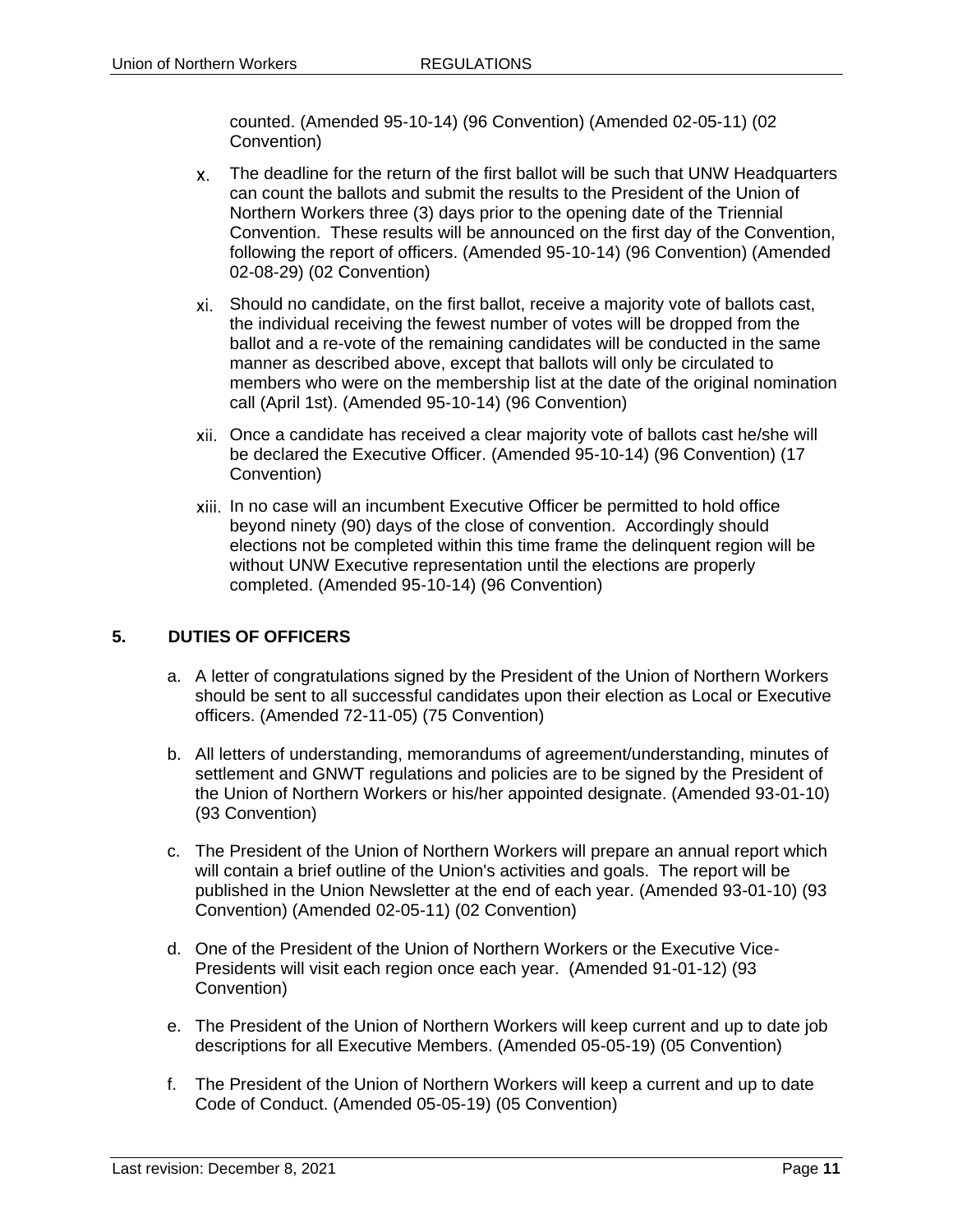#### 6. PAID EXECUTIVE OFFICERS' WORKING CONDITIONS

- a. The position of elected paid Executive Officers will be salaried and enjoy the following specific terms:
	- Elected Union of Northern Workers Executive members can only hold office if they retain their employment and membership with the UNW and PSAC, or in the absence of specific language in Collective Agreement, Minutes of Understanding (MOU) for the secondment will be negotiated. Executive members who resign their employment or are dismissed for cause will be removed from their executive position on the termination of the month in which they resign or are dismissed from their employment. Members who are dismissed for actions undertaken on behalf of the membership or laid-off by their Employer may serve out the remainder of their elected office term as per Section 4 (3) of the PSAC Constitution. (Amended 95-10-14) (96 Convention)
	- The President of the Union of Northern Workers' Pay Range will be Pay Range 25, of Appendix B-1 of the UNW / GNWT Collective Agreement. (99 Convention) (02 Convention) (05 Convention) (Amended 07-02-27) (08 Convention) (Amended 09-05-14) (11 Convention)
	- iii. The 1st Vice-President's Pay Range will be Pay Range 22, of the UNW / GNWT Collective Agreement. (99 Convention) (02 Convention) (05 Convention) (Amended 07-02-27) (08 Convention) (Amended 09-05-14) (11 Convention)
- b. The terms and conditions of employment as described in the UNW/GNWT Collective Agreement, except for the payment of overtime worked, will apply to paid Executive Officers. A total of twenty five (25) days leave with pay per year will be given in lieu of all overtime worked. The twenty five (25) days lieu time will be advanced, in the same manner as annual leave credits, at the beginning of each fiscal year. The twenty five (25) days lieu time will be advanced on a pro-rated basis when the work year is less than the full fiscal year. (Amended 92-05-10) (93 Convention) (Amended 01-01-07) (02 Convention) (Amended 05-05-19) (05 Convention)
	- When an Officer has been elected on a full-time basis and is not a member of the GNWT bargaining unit, they will have a one-time option to choose the Collective Agreement from which their benefits flow, being either the GNWT Collective Agreement or the Collective Agreement (including any associated employer Personnel Policies, etc.) of their own bargaining unit. (Amended 94-09-17) ((96 Convention)
	- ii. Such choice will be made prior to commencing office.
	- All overtime provisions will be excluded from either Collective Agreement and 25 days lieu time will be the only compensation for overtime worked for all full-time elected officers. (Amended 94-09-17) (96 Convention) (Amended 01-01-07) (02 Convention)
- c. Full time elected officers will be permitted to carry over from year to year accumulations of annual and lieu time leave. The amounts of annual and lieu time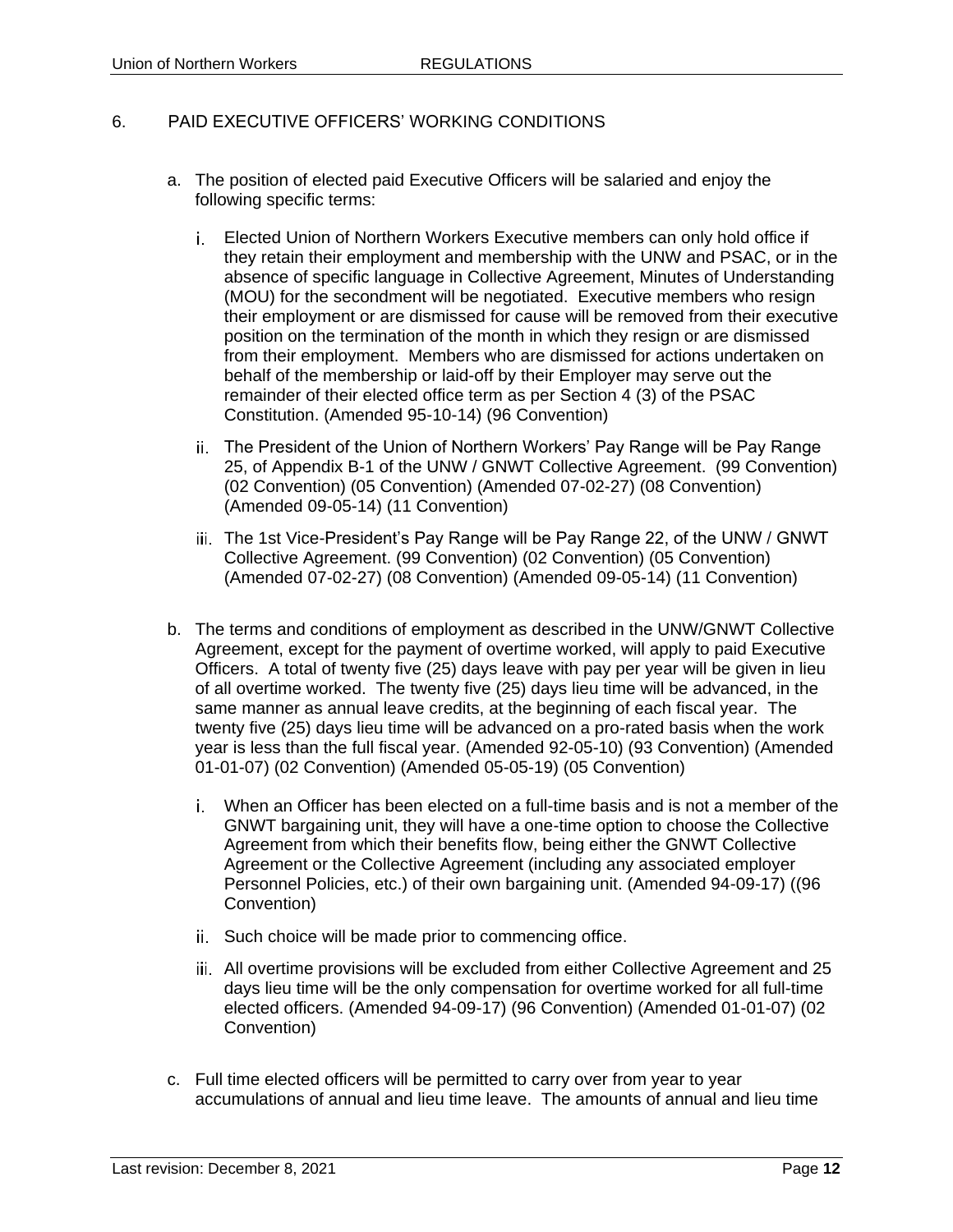leave for full-time elected officers will be reported to the Full Executive annually. This accumulated leave can be liquidated as follows:

- While the officer is holding office a maximum of seven weeks leave at any one time.
- At the conclusion of holding Union office the officer or his dependents in the case of death, will be entitled to select one of the following options:
	- a) A lump sum payment for all unused annual leave and lieu time credits; or
	- b) A continuation of regular pay until such time as all accumulated leave credits are paid to the officer in full. (Amended 92-01-12) (93 Convention)
- d. Members of the Union who have filled or fill an elected position on the Executive of the Union on a full-time basis will, on termination from the full-time elected position, receive pay out in full for the unused sick leave days they earned during the period they were a full time elected officer of the Union. (81 Convention)
- e. Elected officers who come from a bargaining unit without a defined benefit pension plan will participate in the defined benefit pension plan of the PSAC.
- f. Elected officers whose salary as an elected officer is higher than their substantive position will contribute into the defined benefit pension plan of the PSAC on the difference between the salaries.
- g. Full time paid elected Executive Officers the President and the 1<sup>st</sup> Vice President are required to reside in Yellowknife, where headquarters is located. (18-06-29)
- h. If the full time paid Executive Officer resides 50 kilometers or more from Yellowknife City Centre, the Union will provide either a housing subsidy or one-time relocation assistance to the Officer who is required to relocate to Yellowknife. The Officer will inform the Finance Committee and the Director of Finance and Administration of their choice within 4 weeks of election to office. (Amended 19-06-13)
- i. The Union of Northern Workers will provide the housing subsidy in accordance with guidelines established by the Finance Committee for any full-time paid Executive Officer who, by virtue of their office, is required to maintain a secondary residence in Yellowknife. (Amended 05-05-19) (05 Convention) (Amended 19-06-13)
- j. The Union will provide relocation assistance to full time paid elected officers at the same rates as provided by PSAC for its full time elected officers. (Amended 05-05- 19) (05 Convention)
- k. The Union does not pay a commuter allowance of any type for full time elected officers. (Amended 17-07-27)
- l. The Union will follow the Government of the Northwest Territories policy on ultimate removal for full time elected UNW officers. (Amended 79-05-26) (81 Convention) (Amended 93-01-10) (93 Convention)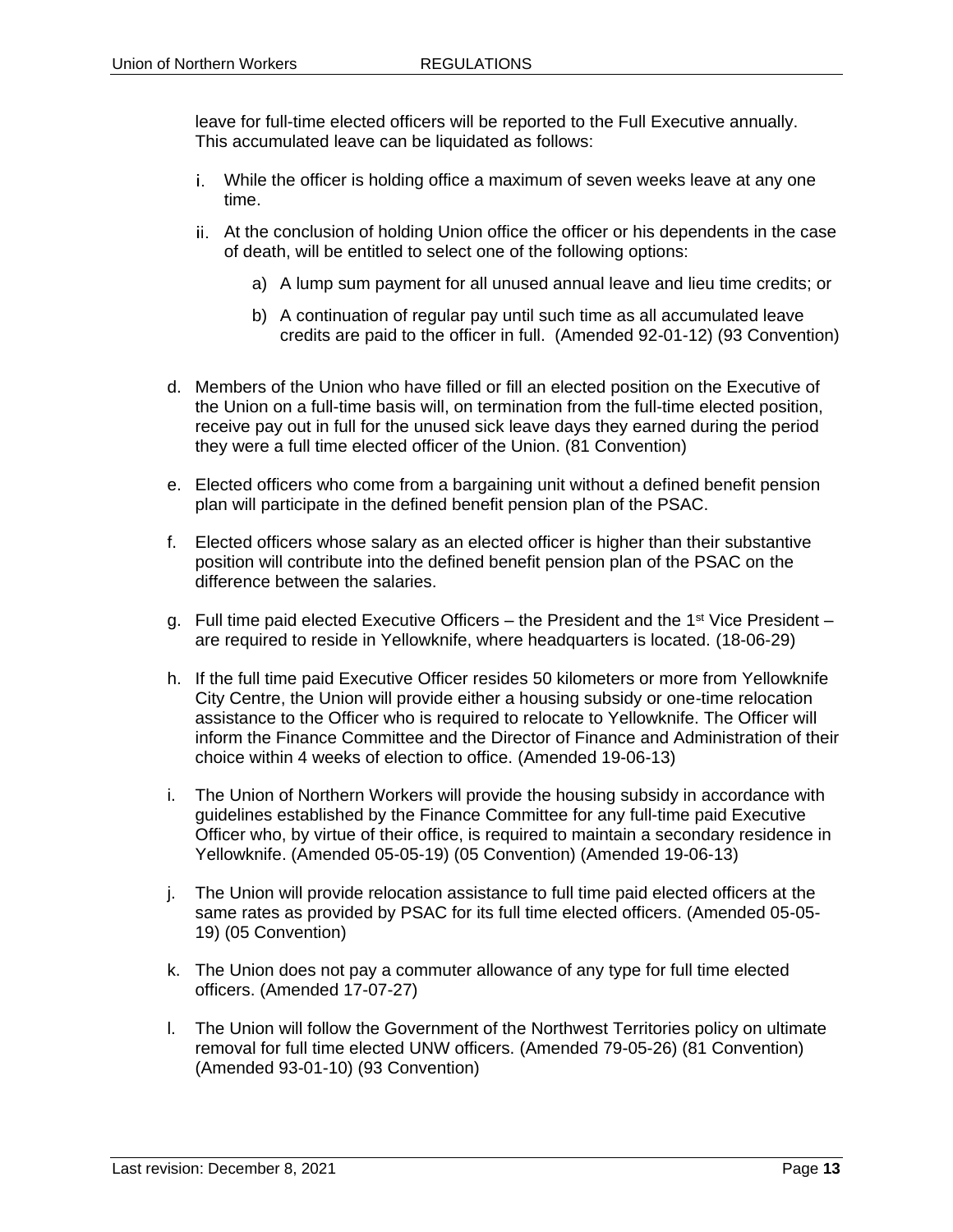# <span id="page-15-0"></span>**7. HONORARIUM**

#### (Convention 1999)

An honorarium of \$5000.00 will be paid to the 2nd Vice-President, the Equity Vice-President, and each Regional Vice-President. (Amended 06-09-13) (08 Convention)

- a. The Honorarium will be paid at the commencement of each Full Executive Meeting in the amount of \$1,250.00. (Amended 00-05-09) (02 Convention) (Amended 06-09-13) (08 Convention)
- b. As there are only three regularly scheduled Full Executive Meetings per year, the balance of \$1,250.00 will be paid on or before December 31, of each year to an annual maximum of \$5,000.00 per annum. (Amended 00-05-09) (02 Convention) (Amended 06-09-13) (08 Convention)

#### <span id="page-15-1"></span>**8. SENIOR LEVEL JOINT CONSULTATION**

- a. Regular senior level Union Management Consultation meetings are to be scheduled after each meeting of the Full Executive. Additional meetings can be scheduled as required.
- b. Executive Officers will attend senior level Union Management Consultation on a rotational basis. (Amended 77-02-25) (78 Convention)
- c. Only one staff member will attend consultation meetings besides the recording secretary. (Amended 77-10-13) (78 Convention)
- d. The Union will have a recording secretary in attendance at all Consultation sessions. (Amended 76-08-26) (78 Convention)
- e. In formal Joint Consultation sessions, the Union will always have a minimum of three representatives. (Amended 72-11-05) (75 Convention)
- f. Minutes of the Senior Level Joint Consultation meetings will be distributed to the Full Executive and Local Presidents. (Amended 02-05-11) (02 Convention)

# <span id="page-15-2"></span>**9. BUDGETS**

- a. The UNW Headquarters and all Regional Offices will conduct their financial activities in accordance with the budget established by the UNW Triennial Convention. Monies may be moved within lines of the overall budget, but in no case will such movements result in an alteration to the approved bottom line. (Amended 05-05-19) (05 Convention)
- b. The President of the Union of Northern Workers and the Director of Finance are each authorized to spend up to a maximum of \$20,000 for required capital items. Any capital purchase that would require an expenditure greater than \$20,000 shall be approved by a quorum of the Executive before it is made. (Amended 05-05-19) (05 Convention)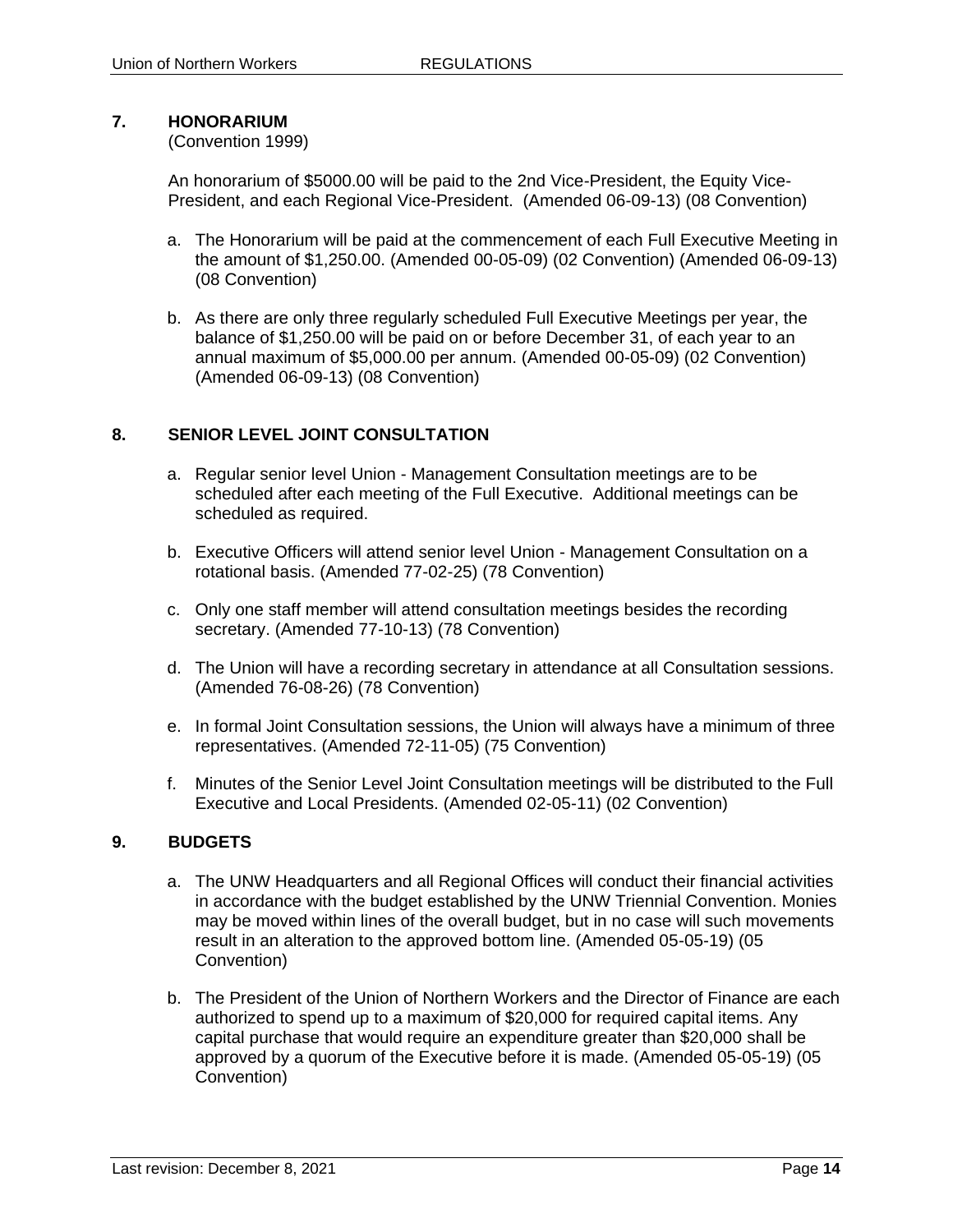- c. Each Regional Vice President will have a \$5000 annual budget. (Amended 02-25-21)
- d. The Equity Vice President will have a \$7000 annual budget. (Amended 02-25-21)
- e. At the end of every fiscal year, fifteen \$15.00 dollars per member will be transferred from excess revenues to the Wage Disruption Fund. (Amended 02-05-11) (02 Convention)
- f. At the end of every fiscal year, twenty-five thousand dollars (\$25,000.00) will be transferred from excess revenues to the Revenues Contingency Fund. (Amended 02-05-11) (02 Convention) (Amended 10-05-20) (11 Convention)

#### <span id="page-16-0"></span>**10. EXECUTIVE AFFAIRS GENERAL**

- a. All matters relating to labour relations with regard to the Union's employees to which members of the Executive and/or members of the Employer's Negotiating Team become privy will be held in strict confidence and are to be released only by a duly authorised representative of the employer. Any member of the Executive and/or member of the Employer's Negotiating Team breaching this confidence will be considered to be in breach of his or her Oath of Office. (Amended 79-02-23) (81 Convention) (Amended 02-05-11) (02 Convention)
- b. No member, local executive officer or Executive Officer will liquidate annual leave and also bill the Union of Northern Workers for lost time when attending meetings or courses of any nature on behalf the Union. (78 Convention) (Amended 01-05-29) (02 Convention)
- c. Executive Officers who wish to travel will submit travel plans to the President of the Union of Northern Workers for pre-authorization, where such travel will exceed \$1,000.00. Where requested by the President of the Union of Northern Workers a written trip report will be submitted. Such travel will be charged against the budget line for Executive travel. (Amended 93-01-09) (93 Convention) (Amended 94-05-14) (96 Convention)
- d. Any indication of harassment or intimidation against any officer of the Union by the employer will be considered a top priority and dealt with as soon as possible by the President of the Union of Northern Workers. (Amended 93-01-10) (93 Convention)
- e. All correspondence written by members of the Full Executive will be copied to UNW HQ. (Amended 72-10-15) (75 Convention) (Amended 84-10-06) (84 Convention) (Amended 94-05-14) (96 Convention)
- f. A plaque showing the Union crest may be presented to outgoing Full Executive Officers for exceptional service of 3 years or more. (Amended 93-01-10) (93 Convention) (Amended 94-05-15) (96 Convention) (Amended 13-05-09)
- g. The Union will provide business cards for the members of the Executive. (Amended 77-10-13) (78 Convention)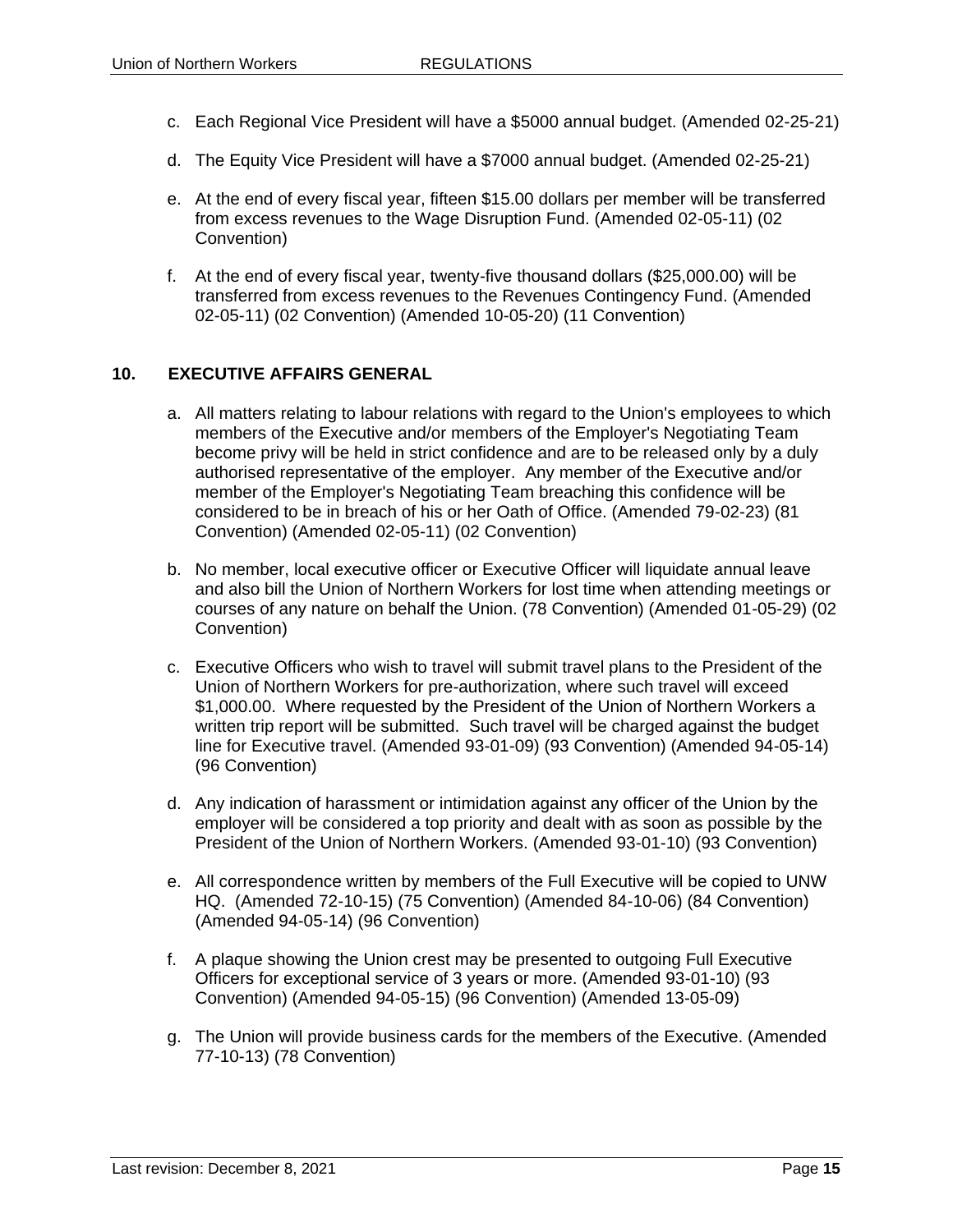#### <span id="page-17-0"></span>**11. UNION VISIBILITY**

(Amended 09-09-03) (11 Convention)

The UNW's visual identity is the primary means by which the public identifies with our Union and all that we stand for.

Our visual identity encompasses the consistent and recognizable use of our logo:

- to project a professional image;
- to allow residents of the Northwest Territories and people outside the Territories to know who they are dealing with when communicating with the UNW; and
- to help members of the UNW identify with their Union.

The way we put forward our name in public conveys an image of our strength and unity. A strong, consistent visual identity reinforces this image of the UNW across the Northwest Territories, and throughout the labour community.

In order to promote a strong visual identity, all communications and promotional materials will be easily identified as affiliated with the UNW, through the use of the official UNW logo. The highly recognized starburst emblem with the chain links encasing the initials UNW and the words "Union of Northern Workers" above the starburst is the official logo. If possible, "A Component of the PSAC" will be incorporated under the official UNW logo.



Locals may develop their own logos, but these cannot be used without the approval of UNW headquarters. All logos developed by locals will incorporate recognition of the UNW and/or the PSAC as a part of their design. Locally developed and approved logos may be used by themselves on articles of paraphernalia purchased by the Local; however, all Local "communications" will bear the UNW logo whether or not those use any other approved logos in the communications themselves.

Where the UNW partners on communications with one or more locals or organizations, the UNW logo will appear whenever and if ever any of the partners' logos appear.

In general, the UNW logo, when used on materials to be printed or reproduced, should take up no less than 4% of the communication's page size.

Locals that have questions concerning the appropriate use of the UNW logo and the UNW Visual Identity Programme should direct their inquiries to the Communications Officer.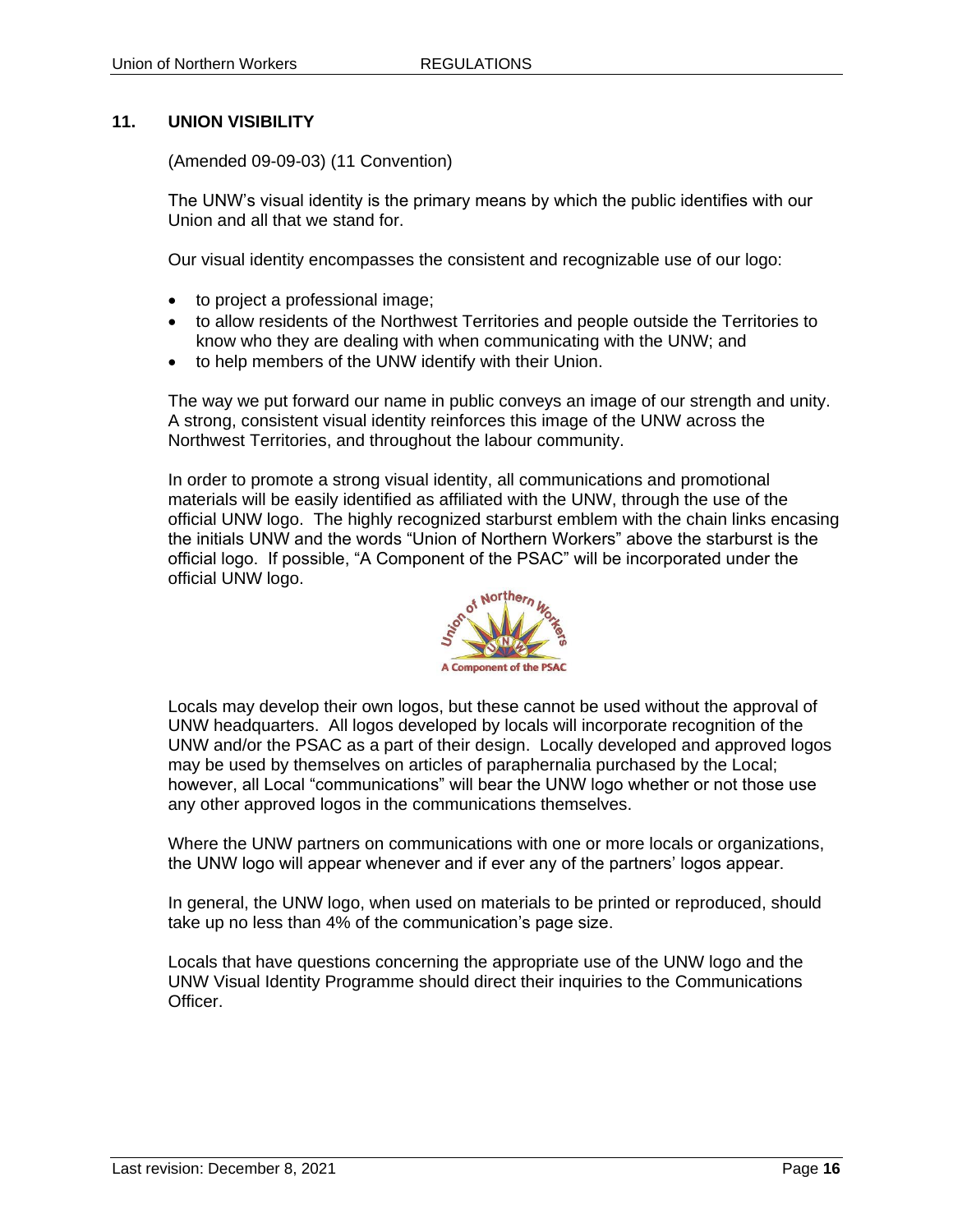# <span id="page-18-0"></span>**II. LOCAL AFFAIRS**

#### <span id="page-18-1"></span>**1. COMMUNICATIONS**

- a. Communications between the Union offices and Locals should be through the Regional Vice-President whenever possible. Members seeking to have issues brought before the Full Executive will first present such items to their respective locals for approval before forwarding. Once approved by the Local, the issue is to be forwarded to the appropriate Regional Vice-President charged with representing the member and the Local concerned. The minutes of the meeting approving the item to be brought to the Full Executive will be given to the Regional Vice-President. The Regional Vice-President will then determine if and when to bring the item in question forward to the Full Executive table. (Amended 07-02-25) (08 Convention)
- b. Subject to legislative and legal restrictions, where requested by a Local Executive by the way of Executive Meeting minutes, the following information will be forwarded to the requesting Local: (Amended 01-04-29) (02 Convention) (Amended 17-02-10)
	- A copy of all grievance minutes of settlement along with a copy of the appropriate level grievance that shows what the grievance was about.
	- A copy of Memorandums of Understanding that are of interest.
- c. Prior to its release, all communication designed for consumption by the membership at large, or by members of the general public, will be reviewed by Headquarters for the purpose of verifying factual accuracy, content appropriateness, and liability implications for the Union. Such communication will include, but not be limited to, flyers, brochures, pamphlets, newsletters, electronic bulletin boards, web site content and web blogs. (Amended 07-02-24) (08 Convention)
- d. All Facebook Groups that belong to the UNW Locals will have at least one Administrator who works at the UNW Headquarters as delegated by the UNW President. All new Facebook Groups or Pages will be set up upon request from the Local by the UNW Communications Officer, who will appoint at least two Local Executive Officers as Administrators, one of which must be the Local President.

The Local is responsible for monitoring all posts and comments and must remove any that are discriminatory, harassing in nature, or personal attacks on any individual. (18-10-11)

# <span id="page-18-2"></span>**2. DUES REBATES**

a. The Union, subject to the Union By-Laws and policies, will provide each local with a dues rebate. The rebate will increase, effective April first of each year by the same percentage figure that is negotiated as a wage increase in the UNW/GNWT Collective Agreement. UNW Headquarters will notify all Locals of the effective dues rebate amount when it comes into effect and will post this information on the UNW website. (Amended 94-05-14) (96 Convention) (Amended 02-05-11) (02 Convention) (Amended 05-05-20) (05 Convention)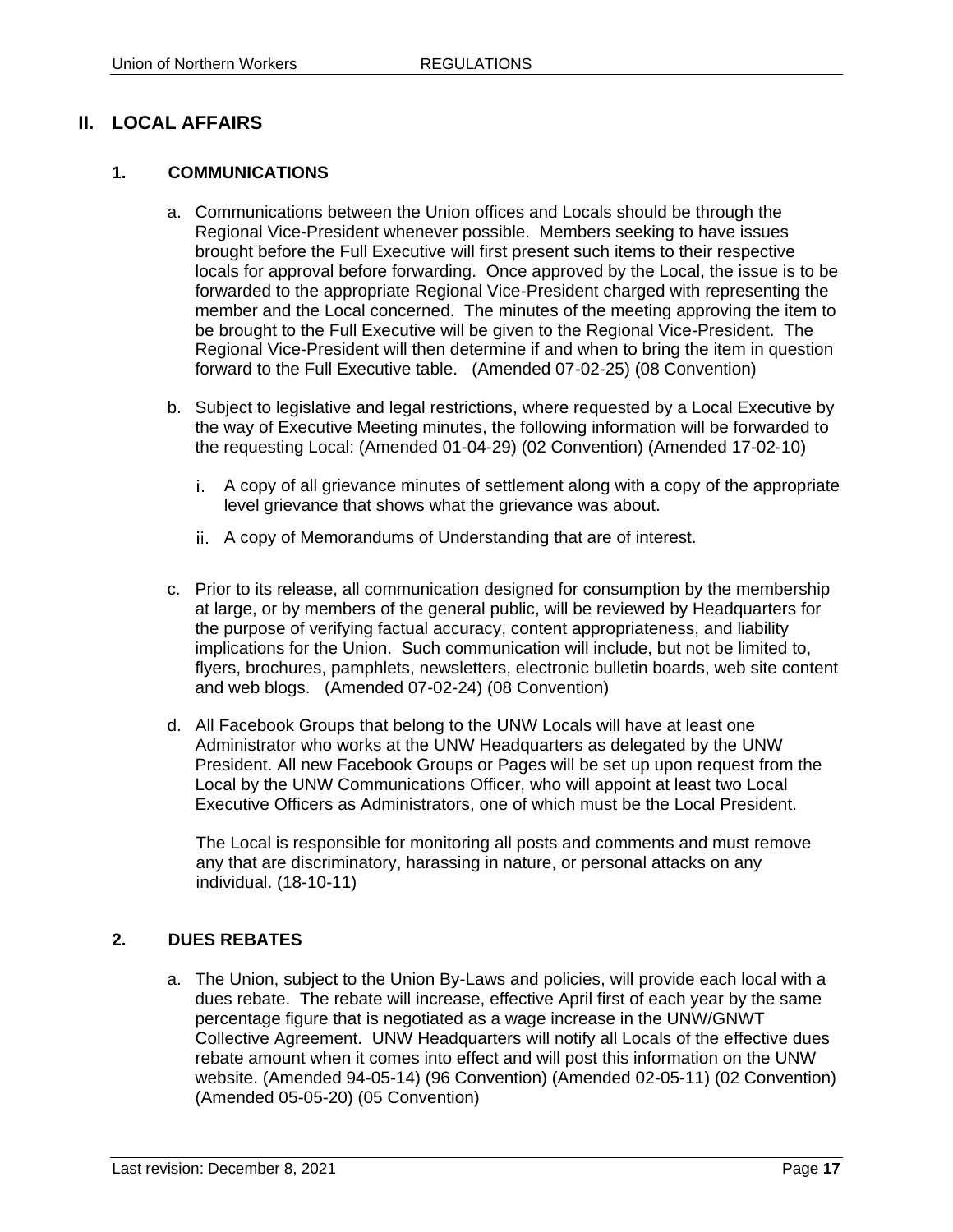- b. Locals which are in compliance with UNW By-Laws or Regulations including fulfilling reporting requirements will to be eligible to receive dues rebates. (19-10-18)
- c. Quarterly dues rebate cheques will be sent to either the Local President or Local Treasurer, at the choice of each Local. (Amended 78) (Amended 89-11-04) (90 Convention) (Amended 05-05-20) (05 Convention) (Amended 17-02-10)
- d. The Local dues rebate will be a minimum of \$1,000 per quarter. (Amended 02-05-09) (02 Convention) (14 Convention) (Amended 02-25-21)
- e. Forfeiture of Rebate
	- Union of Northern Workers By-laws require Locals to report on their financial operations on a quarterly basis. If a Local does not report on their financial operations on a quarterly basis, then headquarters will notify the RVP annually of the delinquency. (Amended April 2, 2012)
	- Locals which have not reported for the four quarters of the previous calendar year by the last business day in the month of February in the year following in a form found to be acceptable by the Director, Finance and Administration, will be entitled to receive seventy-five (75%) percent of their outstanding normal Rebate entitlement.
	- iii. For each month-end thereafter, delinquent Locals will incur a further 25% reduction in their rebate entitlement. In other words, Locals which have not reported by the end of March will only be entitled to 50% by the end of April - 25% by the end of May - total loss of entitlement.
	- Locals can be forgiven all or a part of a reporting delinquency under the following conditions:
		- That they provide reasons in writing to the Finance Committee; and
		- That the Finance Committee finds the reasons sufficient; and
		- That 2/3 of the voting members in attendance at the meeting to which the Finance Committee makes its report approves their recommendation. (Amended 88-10-08) (90 Convention)
	- Locals that have outstanding invoices due to headquarters will not receive monies for dues rebates, special projects, or political action until all outstanding invoices are paid in full. (Amended 11-04-12) (11 Convention)

#### <span id="page-19-0"></span>**3. POLITICAL ACTION FUNDS**

- a. The Union of Northern Workers will allocate funds for political action to each active Local at the rate of \$15.00 per signed member, per annum. Total allocation will not exceed the established budget line item. (14 Convention) (Amended 02-25-21)
- b. For the purposes of allocation, per capita distribution will be based on membership lists as of the fourth quarter of the previous fiscal period.
- c. Political Action funds will be distributed annually by UNW headquarters to either the Local President or Local Treasurer, at the choice of each Local.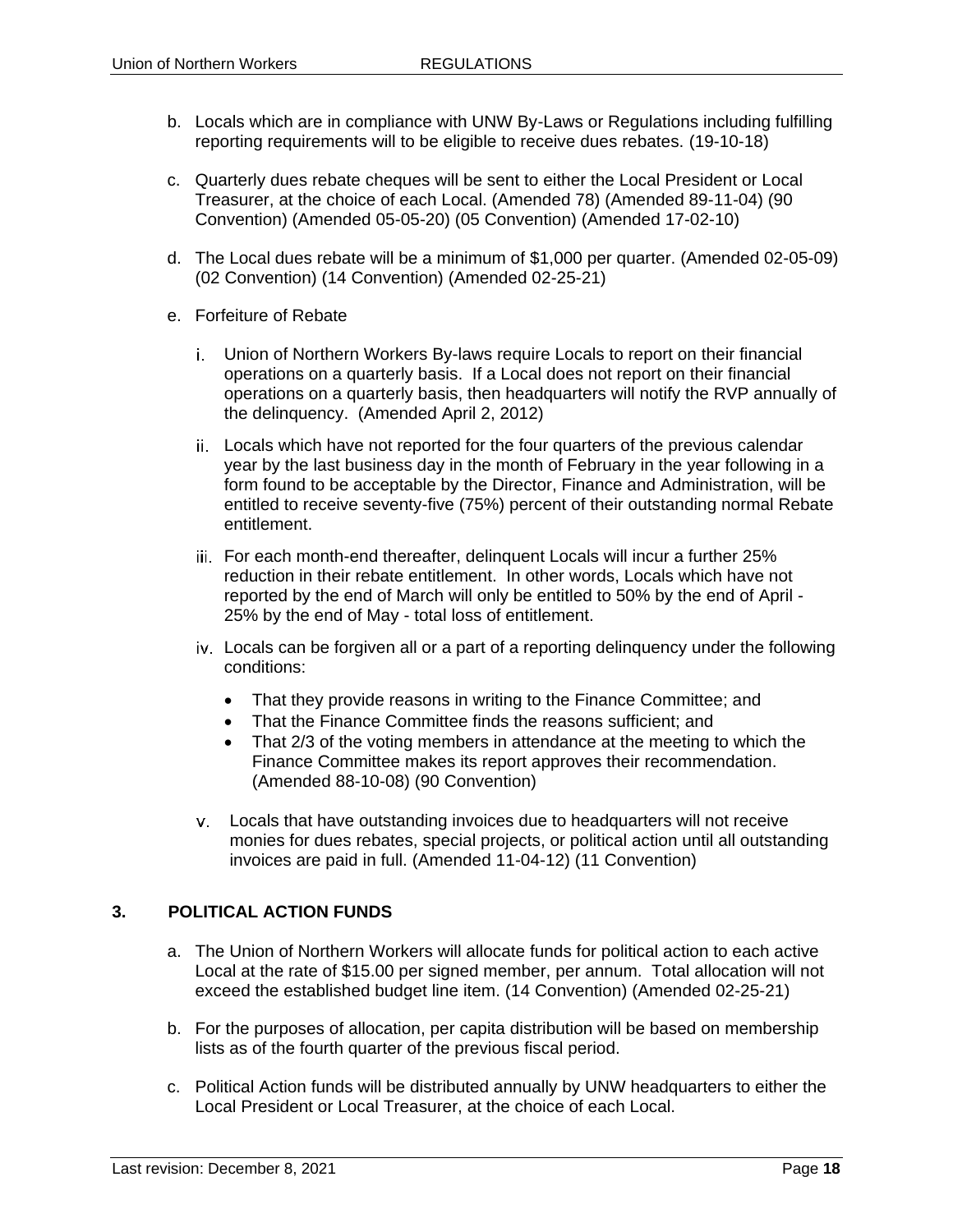- d. The Finance Committee will report at each Triennial convention of the UNW, the dollar amount dispensed to each Local over the three year period leading to Convention. (Amended 05-05-20) (05 Convention)
- e. Any such funds will be for the purposes of engaging in educational, political, economic and other activities to advance and protect the economic and social conditions of the UNW, its members and other working people.
- f. Locals may allocate their funding to other Locals of the UNW for the purposes of cooperative initiatives.

#### <span id="page-20-0"></span>**4. SPECIAL PROJECT FUNDS**

- a. The UNW may allocate funds to Locals to assist in sending members to PSAC conferences, conventions or other Union activities thereby ensuring networking and exchanging of information which would contribute to a stronger and vibrant union.
- b. Each Local will be eligible for a once yearly grant of up to \$2,000 to promote a specific special project that Local membership has identified as a priority at a general meeting.
- c. The UNW will provide the Locals with a Special Project Policy that describes the purpose, application process, approval process, and accountability process for special project funding.

#### <span id="page-20-1"></span>**5. STRIKE WELFARE FUND**

- a. In every instance of a strike involving members of the Union the responsible Local President will cause to be created a Strike Welfare Fund.
- b. Where practical, Strike Welfare Funds will be held in the name of the Local or sub-Local with the signing authorities for the Fund being the officers of the Local or sub-Local.
- c. A committee made up of the two signing authorities assigned by the Local and two striking members will be created to administer the Fund.
- d. If necessary, meetings of the Strike Welfare Fund Administration Committee may be conducted by means of telephone conference calls. Disbursements from the Fund will only be made with the approval of the majority of the members of the Administration Committee.
- e. The Local or sub-Local President, the Regional Vice-President or a duly authorised Union of Northern Workers officer will have the right to review all Committee expenditures to ensure proper use of funds.
- f. The Fund is not intended to ensure members are compensated equal to their regular rate of pay. Instead, it is intended to augment Public Service Alliance of Canada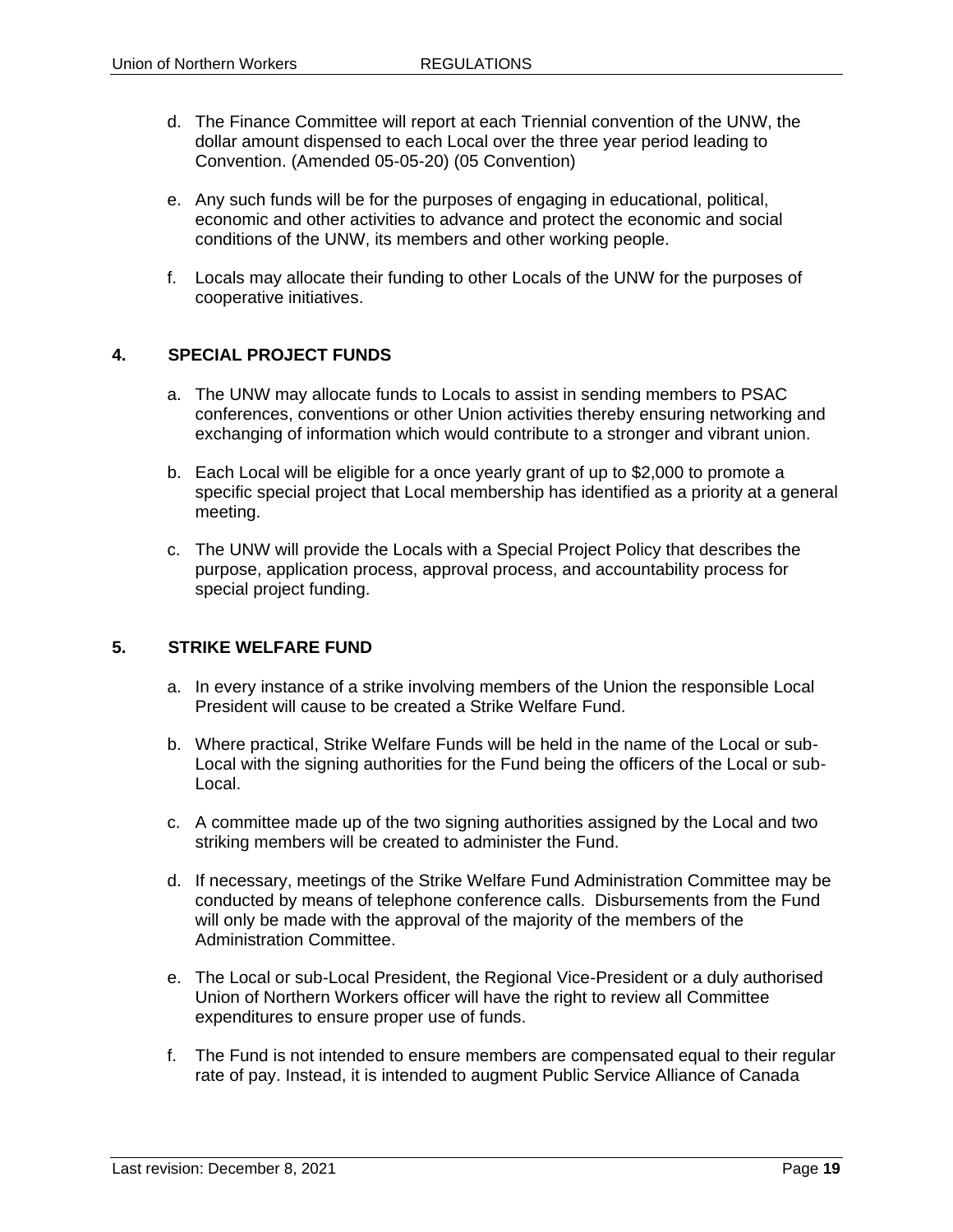strike pay to ensure that members can at least meet expenses and maintain the necessities of life, e.g. food and shelter.

- g. Full particulars of all monies raised by the Fund will be recorded and reported biweekly to the Union including date, amount, and source.
- h. Full particulars of all expenditures, including the date, amount, recipient and purpose of each payment, will be recorded and reported bi-weekly to the Union.
- i. At the end of the strike all funds remaining in the Strike Welfare Fund will be forwarded to the Yellowknife head office of the Union of Northern Workers. Such funds will be held in a special account to be used for the sole purpose of assisting other units forced to strike.
- j. Any fundraising activities intended to raise money for the strikers that are conducted by the Union, or any of its Locals or sub-Locals, will advertise that contributions should be made to the Fund sanctioned by this policy.
- k. Local community Strike Support Committees which may arise are not authorised to raise funds in the name of the Union of Northern Workers, unless all monies that come to hand are remitted to the Strike Welfare Fund sanctioned by this policy.
- l. Any member not participating in strike duties will not be entitled to any payments from the Fund.
- m. The Union will only sanction Strike Welfare Fund Administration committees which have declared in writing that they are aware of, and will abide by this policy. (Amended 94-05-14) (96 Convention)
- n. In the event of a strike all Locals affected by the strike will cease to receive dues rebates for those members on strike. (Amended 94-05-14) (96 Convention)

#### <span id="page-21-0"></span>**6. LOCAL MEETINGS**

- a. Local meetings should take place prior to the Executive meetings in order that better input from the regions can be provided. (93 Convention)
- b. It is the responsibility of the Local to communicate with its Regional Vice-President in order that its issues are addressed by the Full Executive. (Amended 94-05-14) (96 Convention)
- c. The Local presidents will meet annually in Yellowknife for a Local Presidents' Meeting: (02 Convention) (Amended 18-03-09)
	- i. For training and learning purposes;
	- ii. To identify measures to build stronger Locals; to open communications to network and share ideas; (Amended 18-03-09)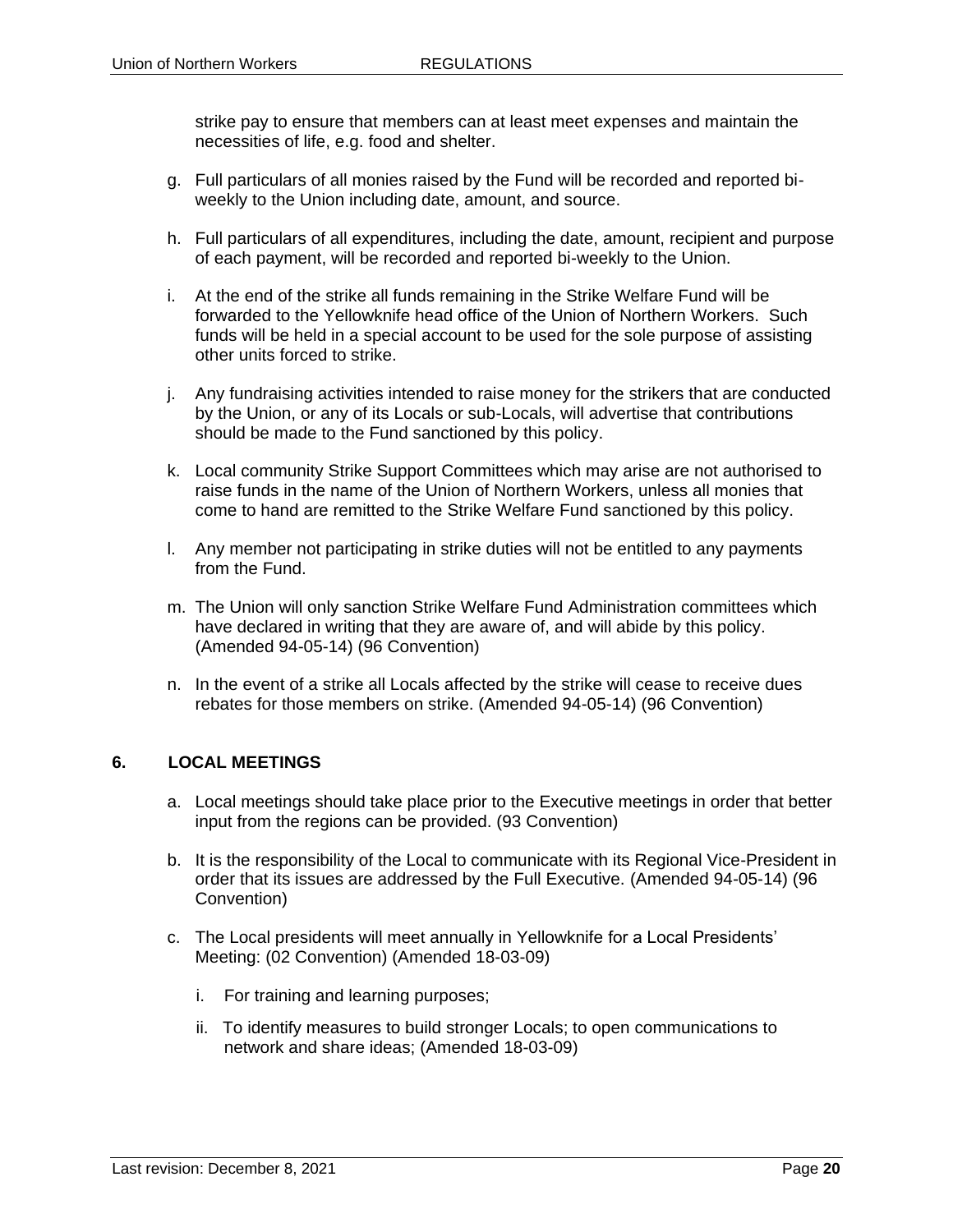- iii. To build unity and solidarity within the Union of Northern Workers, and to discuss ways Local executive can support the vision of the UNW as set out by Convention and the UNW Executive. (Amended 18-03-09)
- iv. The meeting will be chaired by the UNW President or their designate. (Amended 18-03-09)
- Each Local already has democratic mechanisms such as the ability to forward resolutions to UNW Convention and to forward proposals for bargaining, and as such the meeting is not a governance body. (Amended 18-03-09)
- Any Local President may request an agenda item be added, up to 14 days prior to the scheduled meeting. (Amended 18-03-09)
- Whenever practically possible, the meeting will be held in June. (Amended 18- 03-09)
- d. Local general membership meetings must be posted a minimum of 7 days in advance. (19-10-18)
- e. At all meetings, a register must be taken to ensure that all attendees are signed members in good standing and the attendance list must be included in meeting minutes. (19-10-18)
- f. Each and every motion must be presented individually by subject matter at a Local meeting, and must be moved, seconded, fully debated, passed by majority vote, and clearly recorded individually in Local minutes. (19-10-18)

#### <span id="page-22-0"></span>**7. LOCAL AFFAIRS GENERAL**

- a. Local Officers are authorised to have access and custody of membership lists for the sole purpose of the proper conducting of mail ballot elections pursuant to By-laws 13 and 14. Membership lists will not be used in such elections by candidates, nominees, or their agents for the purpose of distributing campaign literature or soliciting votes. (Amended 87-10-23) (87 Convention)
- b. Each new Local created by the Full Executive Committee will be provided a \$1000.00 start-up grant. (Convention 1975) (Amended 94-05-14) (96 Convention) (Amended 05-05-19) (05 Convention)
- c. Unless otherwise arranged, where a debt to the Union is incurred by a Local, and is invoiced by the Union, and said debt remains unpaid at the end of the quarter following the quarter in which the debt was incurred and invoiced, the amount of said debt will be subtracted from the remittance paid to the local as a dues rebate. (Amended 83-05-15) (84 Convention)
- d. The Union will provide each Local with basic stationery supplies, e.g. letterhead, envelopes, and memos, at least once yearly. If required, the supply will be replenished each year. (Amended 85-10-12) (87 Convention)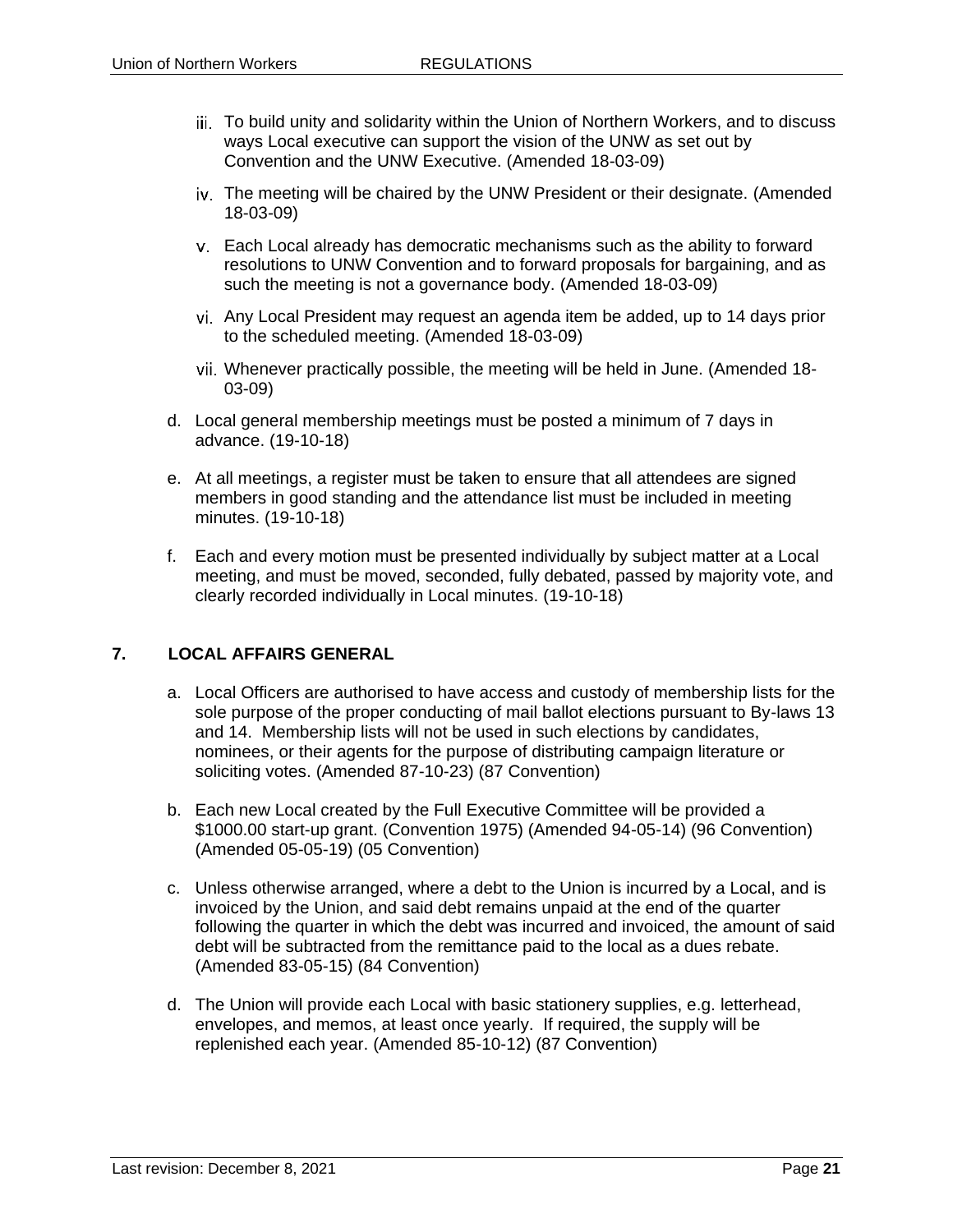#### <span id="page-23-0"></span>**8. LOCAL FINANCIAL RESPONSIBILITIES** (19-06-13)

- a. All Local disbursements/expenditures in excess of \$500 must be approved by motion at a general membership meeting, unless otherwise specified in Local by-laws.
- b. Further to By-Law 15, Section 8, with regards to quarterly financial reporting, Local Treasurer must provide detailed financial report on the Union report form, along with copies of cheques, bank statements, and descriptions or receipts for disbursements/expenditures.
- c. Further to By-Law 15, Section 9, Locals are not permitted to have bank cards or credit cards.
- d. Honourariums are a thank you gesture or recognition of voluntary services, of nominal value. Canada Revenue Agency considers all honourariums taxable income.
- e. Honourariums for Local Executive Officers must be fully debated and passed by way of motion only at the Local Annual General Meeting, on a year-by-year basis.
- f. All Local Honourariums and similar taxable gifts must be issued and administered by Union Headquarters, to ensure proper compliance with Canada Revenue Agency and other legislative requirements, including issuing T4s, and will be invoiced back to the Local.
	- The request from the Local must be accompanied by a copy of the minutes containing the supporting motion. (Amended 19-06-13)
	- ii. If it is an annual or recurring honourarium, the request must be made on each occasion.
	- iii. Headquarters will issue the honourarium cheque(s) within four weeks of the request.
- g. Members may be reimbursed by way of a flat rate reimbursement for expenses for meals and that may be incurred while doing Union business. These flat rate reimbursements: (Amended 22-12-08)
	- iv. Must be approved by way of motion at a Local executive meeting or Local general meeting, and
	- Can only be used for reimbursement of meals and incidentals, as described by Treasury Board and paid at no higher than the rates prescribed by the Treasury Board, and
	- Are not to be used in place of honourariums.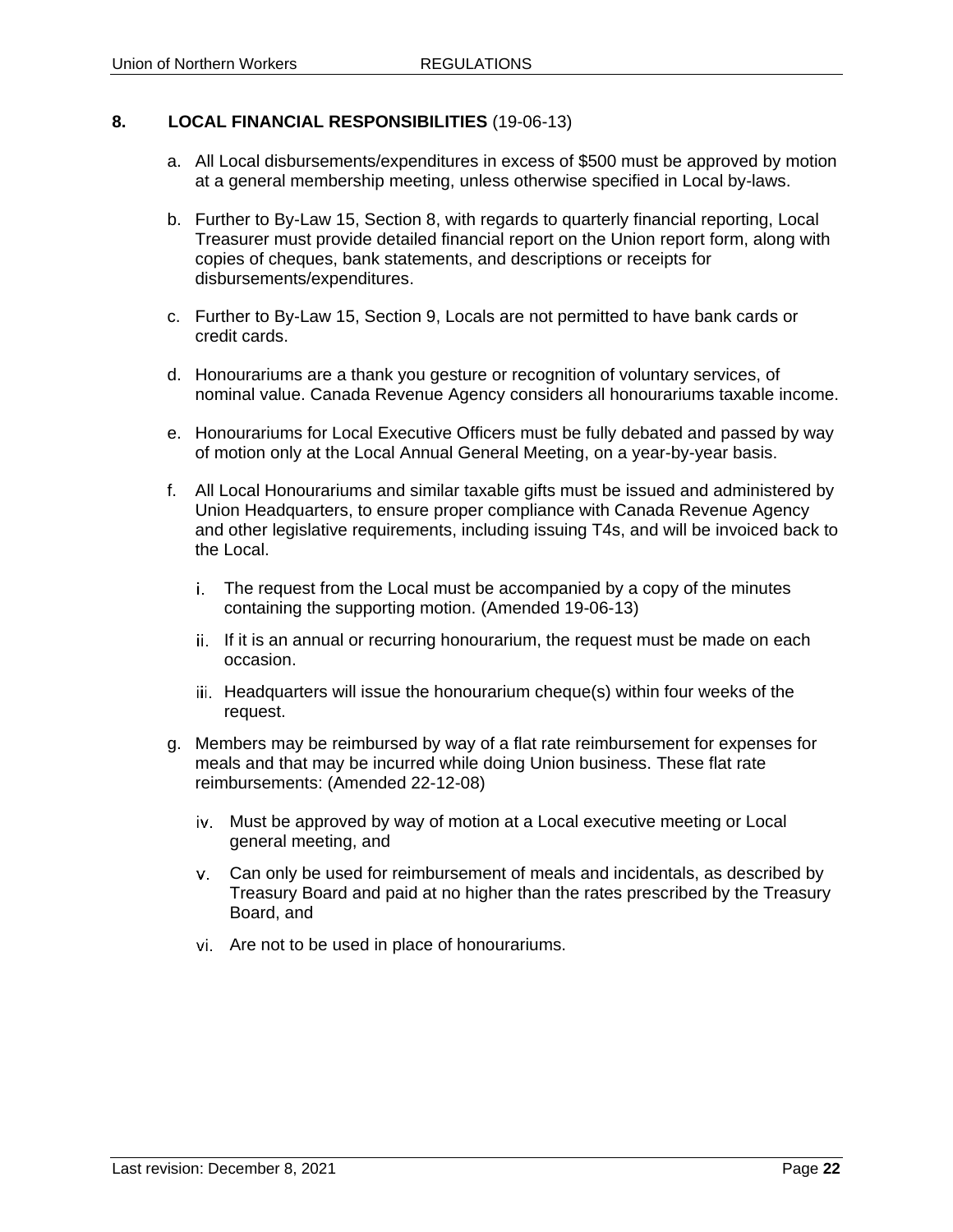# <span id="page-24-0"></span>**III. MEMBERSHIP AFFAIRS**

#### <span id="page-24-1"></span>**1. MEMBER TRAINING**

- a. A module on Health and Safety is to be included in the course planned for the Executive and Local Presidents.
- b. Locals that desire to have a member(s) who does not qualify for the Public Service Alliance of Canada Isolated Stewards Subsidy Programme attend a course which will involve travel expenses will be responsible for any associated costs. (Amended 88- 05-21) (90 Convention) (Amended 91-01-12) (93 Convention)
- c. Where leave has been applied for and approved for a member(s) to attend union related courses, conferences, meetings, etc., notification of any cancellations, postponements or revisions will be given to them as soon as possible; affected members will be given top priority on rescheduled courses. (Amended 80-02-29) (81 Convention)
- d. Where a Local Officer or Steward wishes to attend an arbitration hearing as an observer, unless otherwise approved by the Full Executive, all and any associated costs will be met by that Local. (Amended 94-05-14) (96 Convention) (Amended 02- 05-11) (02 Convention)
- e. All elected officers will receive a copy of the By-laws and the Public Service Alliance of Canada Constitution. A copy of the By-laws and the Public Service Alliance of Canada Constitution will be made available to any member upon request. (Amended 80-02-29) (81 Convention)
- f. The Union of Northern Workers is able, by using approved training programs, to conduct official recognized training courses. (Amended 91-10-18) (93 Convention) (Amended 02-05-11) (02 Convention)
- g. Where a Union of Northern Workers representative is running any course it is expected that the course will be held at a time and place that will maximize attendance. Effective January 1, 1994. (Amended 93-01-10) (93 Convention) (Amended 02-05-11) (02 Convention)

#### <span id="page-24-2"></span>**2. COLLECTIVE BARGAINING**

- a. Composition of Union Bargaining Committees (Amended 94-09-16) (96 Convention)
	- Collective Bargaining Committees (where applicable) for those units other than GNWT and NTPC will be made up of members from the appropriate bargaining unit only, plus a negotiator and/or UNW representative who will have voice but no vote. (Amended 10-10-29) (11 Convention)
	- ii. Delegates to the Bargaining Conference for members employed by the NTPC will be made up of the President of the Union of Northern Workers (or their designate), a maximum of 2 members per affected Local, and any technical support as deemed necessary by the President of the Union of Northern Workers. The President of the Union of Northern Workers or his/her designate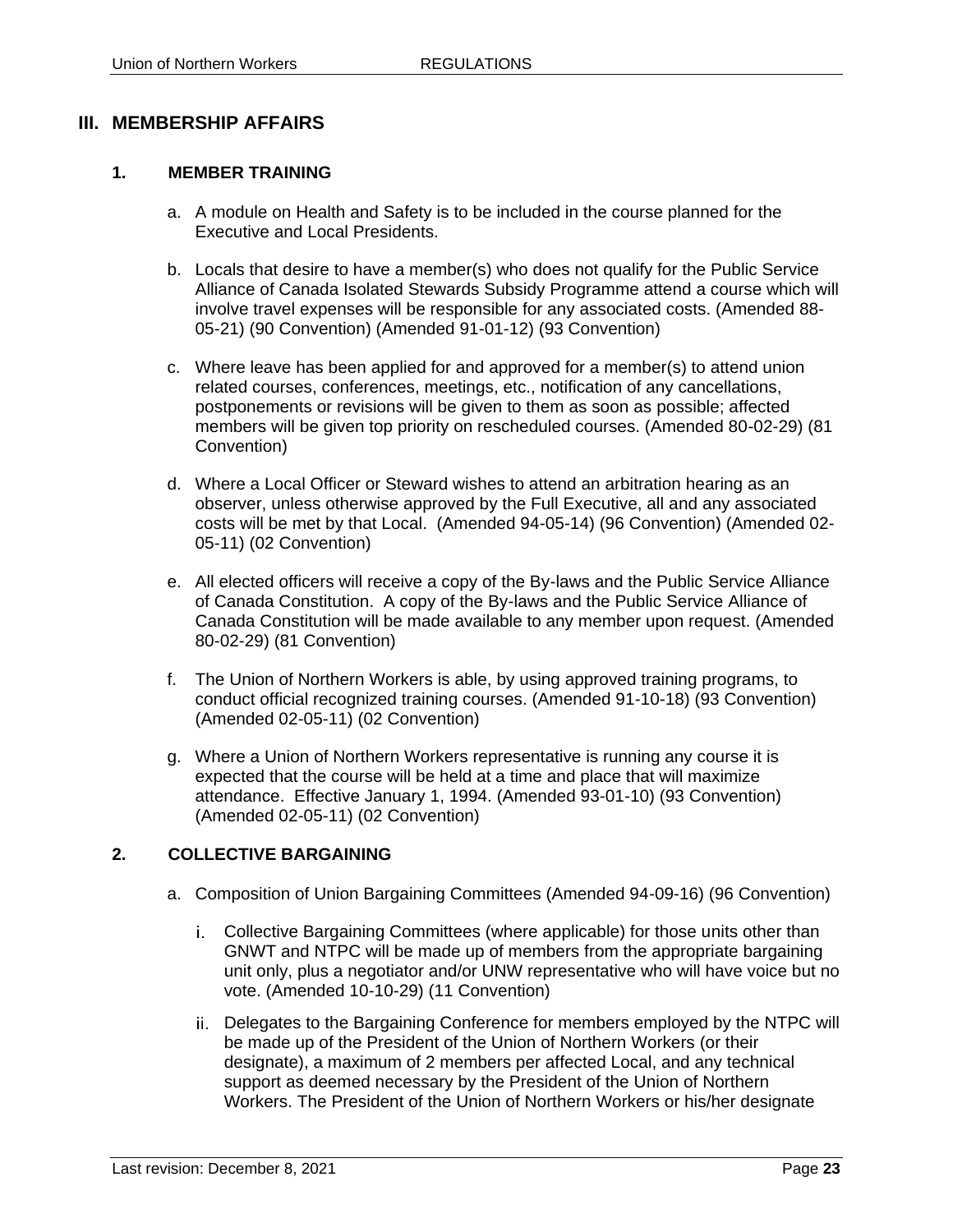will attend with full voice, but vote only in the case of a tie. (Amended 10-10-29) (11 Convention)

- iii. Delegates to the Bargaining Conference for members employed by the GNWT will be made up of the President of the Union of Northern Workers and a maximum of two (2) delegates per affected Local, the Full Executive of the UNW as outlined below, and any technical support as deemed necessary by the President of the Union of Northern Workers. (Amended 10-10-29) (11 Convention)
	- (1) The First and Second Vice-Presidents will only attend if they are members of the GNWT Bargaining Unit. (Amended 10-10-29) (11 Convention)
	- (2) The RVP, where he/she is a member of the GNWT bargaining unit and the EVP where he/she is a member of the GNWT bargaining unit will attend. (Amended 10-10-29) (11 Convention)
	- (3) Where the RVP is not a member of the GNWT bargaining unit a regional delegate will be chosen by the RVP. Only members of the GNWT bargaining unit will be eligible to be chosen. (Amended 10-10-29) (11 Convention)
	- (4) Where the EVP is not a member of the GNWT bargaining unit, an EVP delegate will be chosen by the EVP. Only members of the GNWT bargaining unit who have also declared themselves as an equity group member will be eligible to be chosen. (Amended 10-10-29) (11 Convention)
- b. Teams will be composed of the following:
	- The Union of Northern Workers negotiating team for the employees of the Government of Northwest Territories will comprise the President of the Union of Northern Workers and six members elected at the Collective Bargaining Conference, plus technical personnel provided by the Public Service Alliance of Canada, and any UNW staff as deemed necessary by the President of the Union of Northern Workers. (Amended 89-10-08) (90 Convention) ( Amended 91-05-08) (93 Convention) (Amended 94-09-16) (96 Convention) (Amended 10-10-29) (11 Convention)
	- ii. The Union of Northern Workers negotiating team for the employees of the NTPC will comprise the President of the Union of Northern Workers and four members elected at the Collective Bargaining Conference, plus technical personnel provided by the Public Service Alliance of Canada, and any UNW staff as deemed necessary by the President of the Union of Northern Workers.(Amended 94-09-16) (96 Convention) (Amended 10-10-29) (11 Convention)
	- iii. Technical and professional individuals on the negotiating teams have voice but no vote.
	- At least four alternates will be elected for the negotiating teams by the Collective Bargaining Committee at the same time as the regular members are. In the case of the GNWT and the NTPC bargaining units, elections for the negotiating teams will take place at the respective Bargaining Conferences by the delegates in attendance. Alternates will be ranked during the balloting process to determine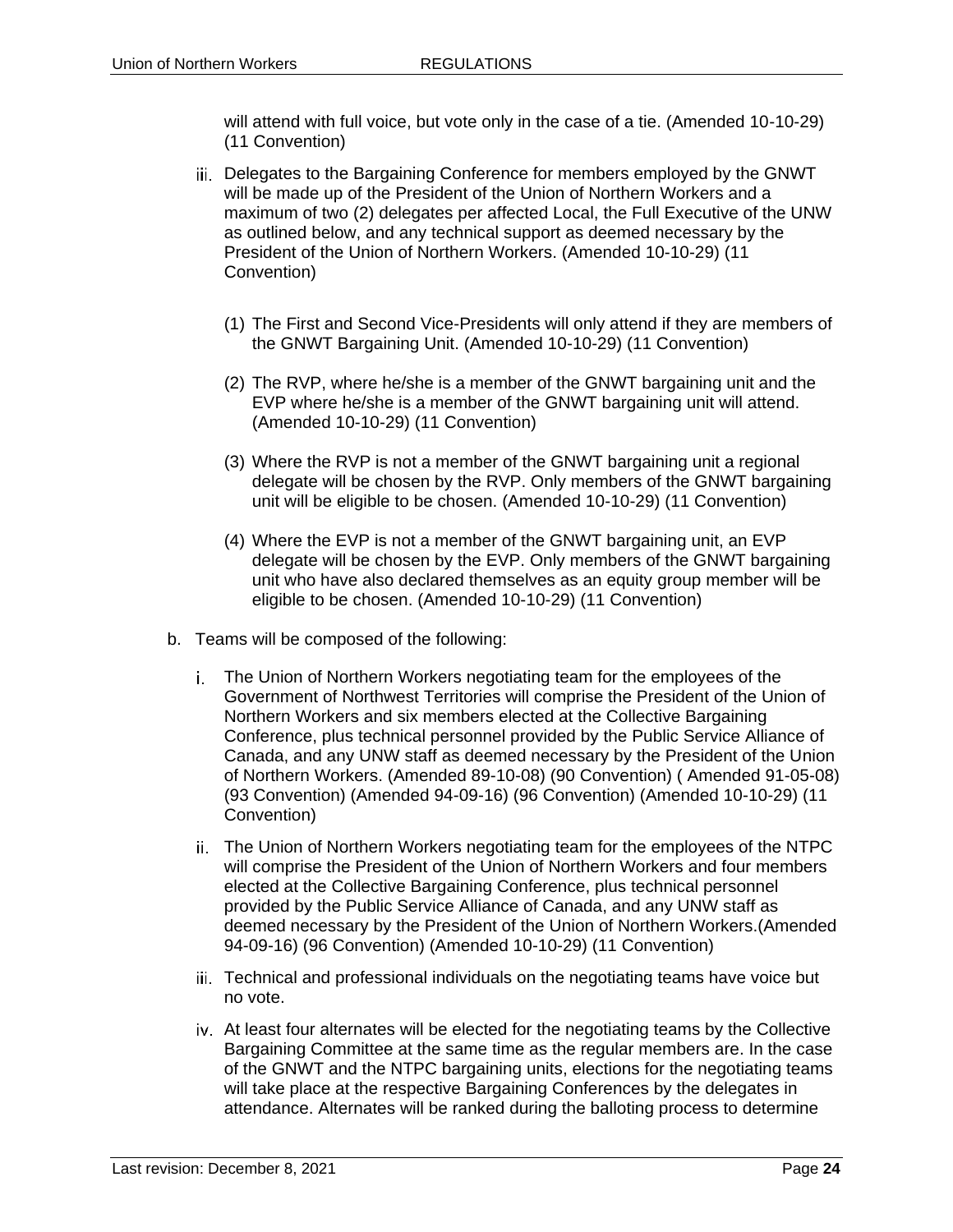the order in which they will be called upon to serve. (Amended 10-10-29) (11 Convention)

- Elected negotiating team members are expected to attend all sessions of negotiations. Should a member miss the first round of negotiations or any two subsequent rounds, he or she will be replaced, on a permanent basis, by the appropriate alternate. (Amended 94-09-14) (96 Convention)
- An Executive Vice-President will be called upon to serve as alternate team member for the President of the Union of Northern Workers, as required.
- The President of the Union of Northern Workers is authorized to invite such technical advisors as they deem necessary to assist a negotiating team. (Amended 10-10-29) (11 Convention)
- The negotiating teams for members in CIRB units will comprise members from the bargaining unit elected by the Collective Bargaining Committee plus a negotiator. (94-09-16) (96 Convention) (Amended 10-10-29) (11 Convention)
	- for units of 80 or less, two members-
	- for units of 81 to 200, three members
	- for units of 201 to 500, four members
	- for units of 501 and over, five members
- All negotiating team members and members of the UNW Full Executive will fully support the recommendations of the negotiating team.
- c. Ratification kits will be dealt with in the following manner:
	- From the time of mailing the Ratification Kits, a minimum of four (4) weeks will be allowed for the return of ballots, except in strike situations where the time line may be shortened in order to expedite the return to work of members affected by the work stoppage. (Amended 02-05-11) (02 Convention) (Amended 06-06-23) (08 Convention)
- d. Input will be collected in the following manner:
	- (1) All bargaining units other than GNWT and NTPC: (Amended 10-10-29) (11 Convention)
	- All referrals from a member pertaining to collective bargaining will be researched and submitted through the Local level bargaining committee. (Amended 80-02- 29) (81 Convention)
	- Local Level Bargaining Committees will state the priority of each of the bargaining proposals they submit. (Amended 10-10-29) (11 Convention)
	- iii. Proposals should be supported by specific case histories: e.g. the present wording caused a problem in member X's case, or, we believe the UAW has such a clause in their contract. Proposals must also be justifiable. (Amended 10- 10-29) (11 Convention)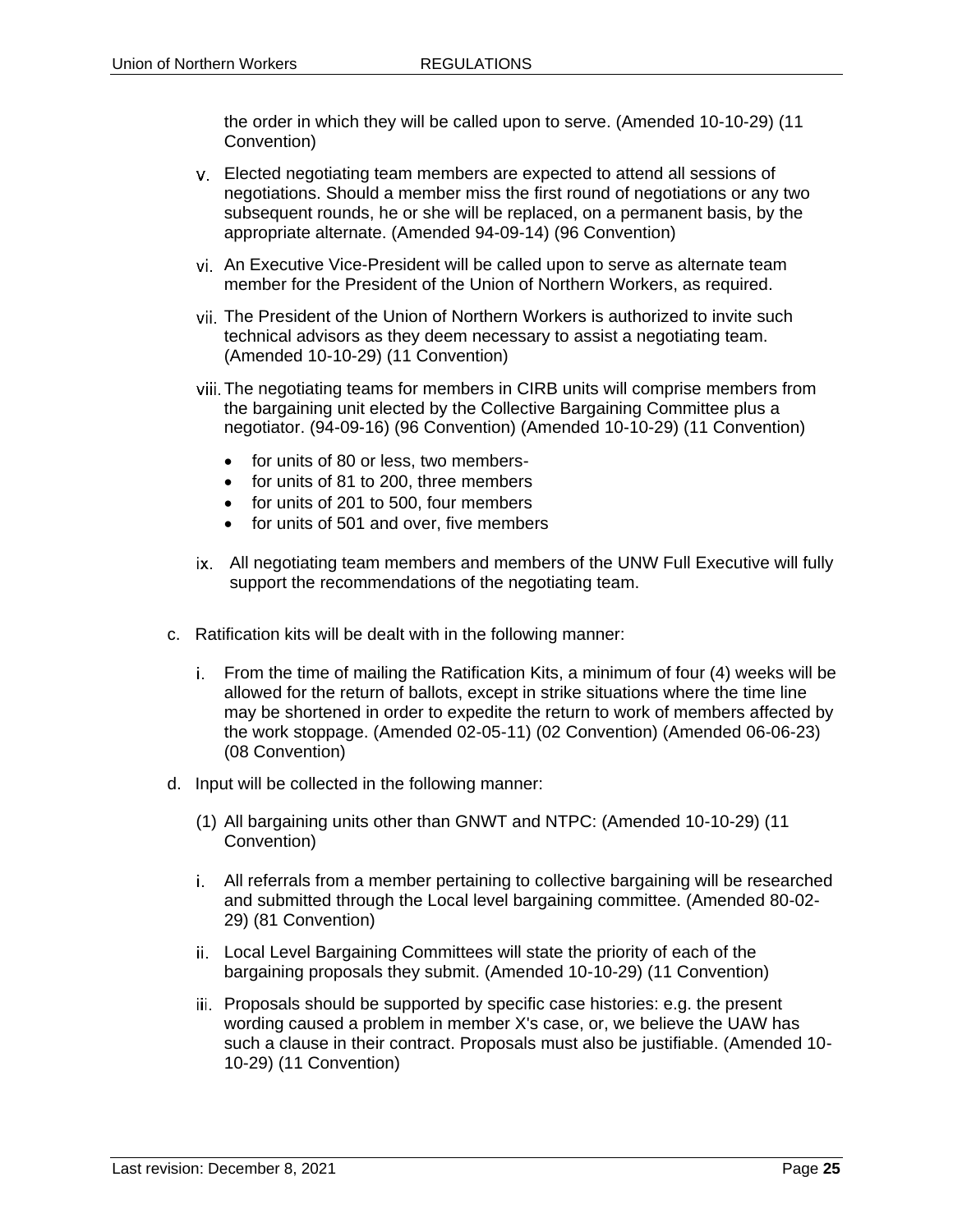- iv. The final package presented to employers will be of a manageable size, containing only worthwhile and justifiable demands.
- The Local Level Bargaining Committee will provide the Negotiating Team with a clear mandate in regard to both priorities and threshold minimum standards. (Amended 82-02-05) (84 Convention) (Amended 10-10-29) (11 Convention)
- (2) For the GNWT and NTPC Bargaining Units: (Amended 10-10-29) (11 Convention)
- All affected Locals will elect Local Level Bargaining Committees. Each Committee will consist of a minimum of 3 members and wherever possible only 1/3 of the members will be Local Officers. (Amended 10-10-29) (11 Convention)
- ii. Each Local Level Bargaining Committee will distribute the input call and any attached documents to members of the bargaining unit in the Local. This can be done through mail outs, posting on job site bulletin boards or a combination of both. (Amended 10-10-29) (11 Convention)
- The Local Level Bargaining Committee will set a deadline date for proposals to be received by the Local Level Bargaining Committee. (Amended 10-10-29) (11 Convention)
- The Local Level Bargaining Committee will meet and review each proposal to ensure that there is a complete rationale for each of the proposals. The Local Level Bargaining Committee will ensure that where there are multiple proposals on the same subject that one proposal will cover all aspects of the group of proposals. (Amended 10-10-29) (11 Convention)
- The Local Level Bargaining Committee will meet and prioritize the proposals and only forward five (5) proposals to UNW Headquarters by the deadline date indicated in the input call. (Amended 10-10-29) (11 Convention)
- vi. No late proposals will be accepted. (Amended 10-10-29) (11 Convention)
- All Local Level Bargaining Committee members will be present at all committee meetings and at the Local meeting called to ratify the work of the Committee.

The Local Level Bargaining Committee will keep minutes of all meetings. Those minutes will include the name of all Committee members present at each meeting. They will also show motions passing each proposal, and a motion setting the priority, and rationales for each proposal.

The Local Level Bargaining Committee will report to a general Local meeting called solely to ratify the Local Level Bargaining Committee's work.

Only members of the Local who belong to the affected bargaining unit will be eligible to participate in the vote to ratify the committee's work. Any amendments to the Local Level Bargaining Committee's work will be noted in the Local meeting minutes.

In the event that there are not at least 5 members belonging to the affected bargaining unit in attendance at the meeting, the Local Level Bargaining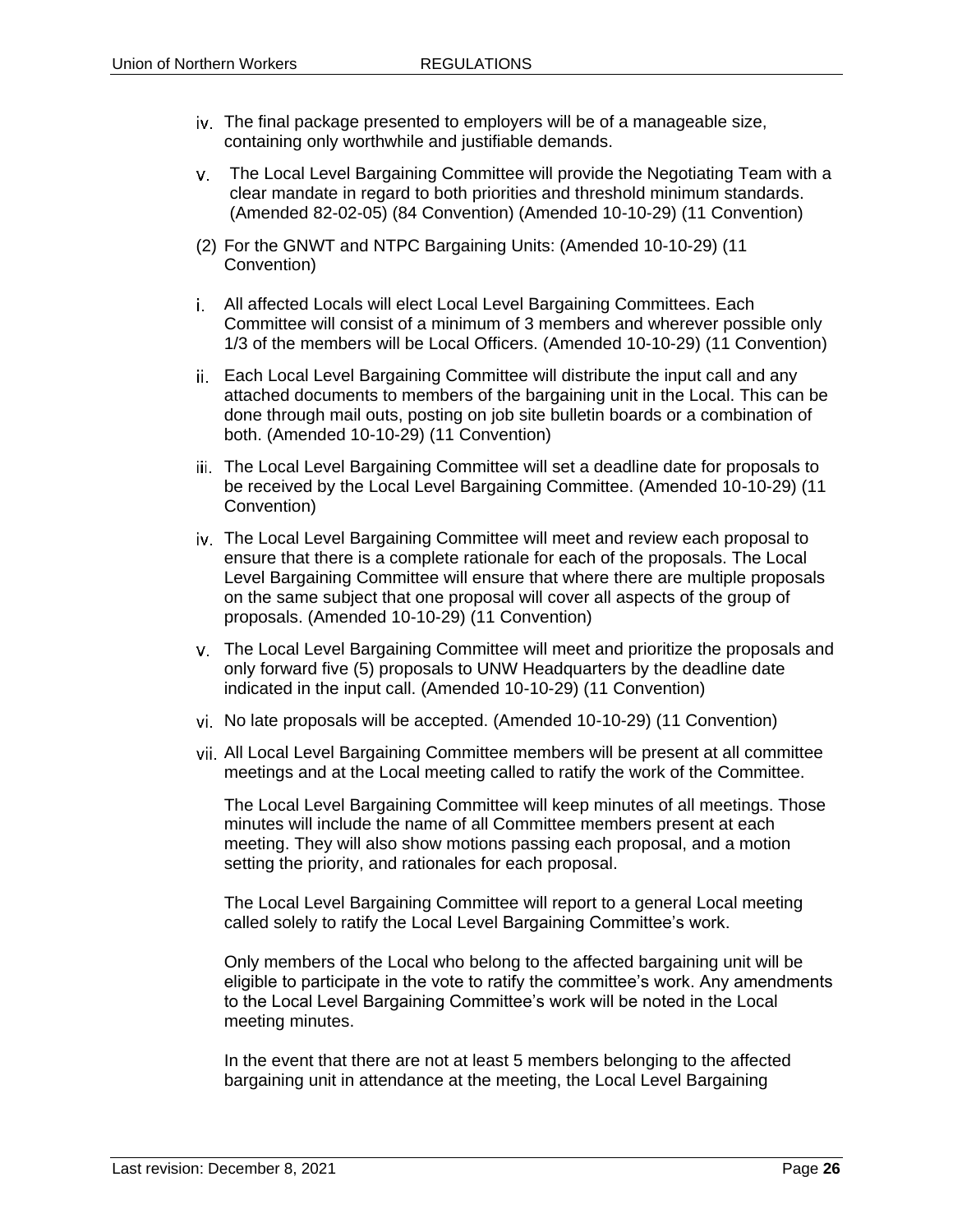Committee will be able to forward the proposals along with the minutes noted above to the UNW Headquarters. (Amended 10-10-29) (11 Convention)

- The Executive of the UNW has the ability to amend and or supplement the Proposals received from the Local Level Bargaining Committees. (Amended 10- 10-29) (11 Convention)
- ix. To allow for fairness to all submitting groups, the proposals prioritized as number 1 by each group will be debated at the bargaining conference first; the proposals prioritized as number 2 by each group will be debated at the bargaining conference next and so on until all proposals have been debated or time has run out. (Amended 10-10-29) (11 Convention)
- The Bargaining Conference delegates will discuss, debate and vote on all bargaining proposals, as time allows. Only those voted to go forward will be sent to the Bargaining Team. (Amended 10-10-29) (11 Convention)
- The Bargaining Conference delegates will prioritize the proposals, and will only forward proposals that are worthwhile and justifiable. The package must be of a manageable size. (Amended 10-10-29) (11 Convention)

# <span id="page-28-0"></span>**3. COMPETITION APPEALS**

a. Persons appointed by the President of the Union of Northern Workers to serve as his/her representative on Competition Appeal Boards will be required to keep proceedings and documents confidential unless otherwise authorised/instructed by the President of the Union of Northern Workers. (Amended 85-10-12) (87 Convention)

# <span id="page-28-1"></span>**4. GRIEVANCES AND ARBITRATIONS**

- a. Locals are responsible for submitting first level grievances, with copies going to UNW HQ and the Regional Vice-President. Locals are required to contact a Service Officer or the Director of Membership Services prior to initiating any grievances. (Amended 94-05-14) (96 Convention) (Amended 05-05-19) (05 Convention)
- b. No grievance will be withdrawn by central office personnel without the authorization of the Regional Vice-President representing the region in which the grievor is employed. Should the concerned Regional Vice-President decline to authorize the withdrawal of a grievance a Quorum of the Executive will be convened in which the concerned Regional Vice-President will participate. (Amended 82-10-23) (Amended 83-01-15) (84 Convention)
- c. Grievances not supported by the Public Service Alliance will be treated in the following way:
	- Upon receipt of denial from Public Service Alliance of Canada to support a grievance to arbitration the UNW Service Officer handling the case will immediately send a copy of the Public Service Alliance of Canada response to the appropriate Regional Vice-President along with a covering letter.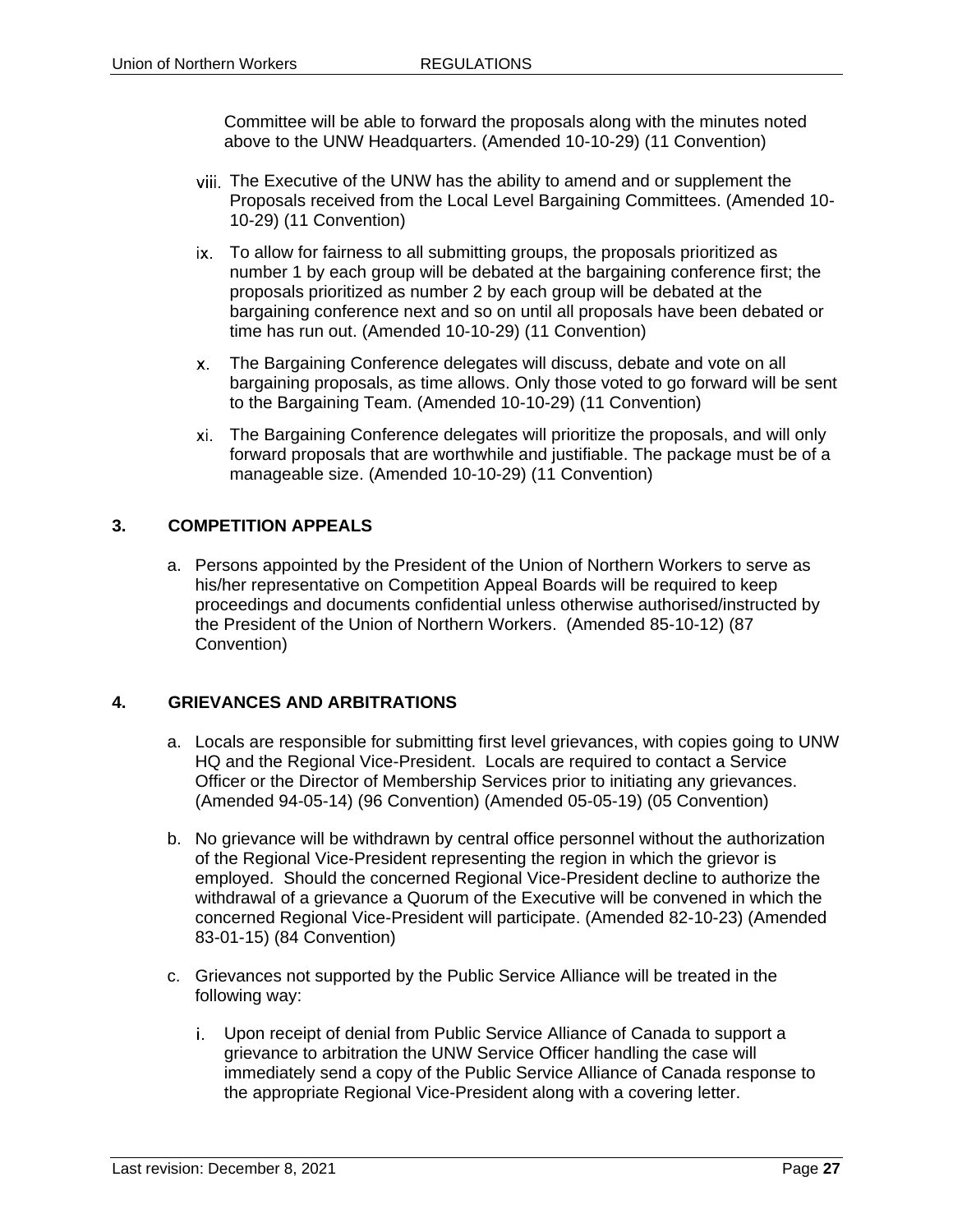- The covering letter will give a specific date, maximum time to be six (6) weeks ii. from the time of mailing, for the Regional Vice-President to respond giving his/her consent to withdraw the grievance, or referring the matter to the Full Executive.
- iii. Failure of the Regional Vice-President to respond within the time frame specified will cause the grievance to be withdrawn and the file closed. This does not preclude the Regional Vice-President from requesting an extension of time in which to respond.
- Where an extension is requested the Regional Vice-President will provide a specific date on which he/she will respond. Failure to meet this date will cause the grievance to be withdrawn and the file closed.
- Where the Regional Vice-President does not respond, or the Regional Vice-President agrees with the Public Service Alliance of Canada position not to proceed but the officer handling the grievance at third level disagrees with the Public Service Alliance of Canada position, he/she will consult with the Director of Membership Services and/or the President of the Union of Northern Workers. They will make a decision as to referring the matter to the Full Executive or not.
- The elected officer referring a grievance to the Full Executive for consideration will:
	- 1. Ensure the grievance file is reproduced and sent to each Executive member well before the Executive meeting that will review the grievance.
	- 2. Present their case and reasons for requesting the UNW to support the grievance to arbitration.
- d. Closing files and notification to grievors:
	- The officer closing the file will notify the grievor, in writing that his/her case is not proceeding to arbitration.
	- Where the Regional Vice-President has agreed to close the file the letter will state, "In consultation with your Regional Vice-President the UNW is not proceeding to arbitration on your behalf. Attached for your information is a copy of the adjudication officer's letter explaining why your case in not defendable. Should you require further information please contact your Regional Vice-President."
	- Where the Regional Vice-President has not responded to the request to close the file in a timely fashion the letter will state. "The UNW is not proceeding to arbitration on your behalf. Should you require further information please contact your Regional Vice-President. Attached for your information is a copy of the adjudication officer's letter explaining why your case in not defendable."
	- The above mentioned letters will be cc'd to the appropriate Regional Vice-President, the applicable local president, and the local officer who originally handled the grievance at its outset.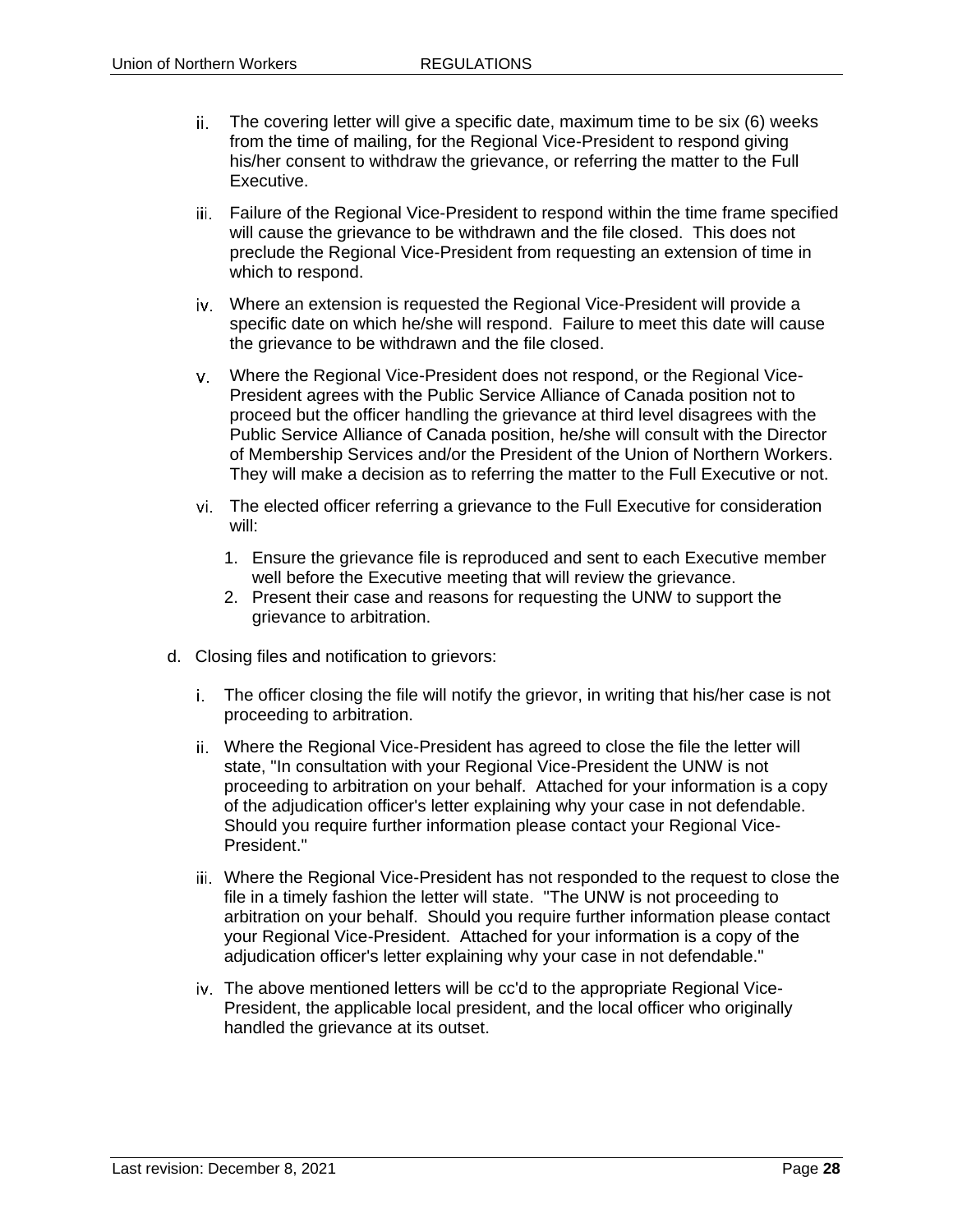#### <span id="page-30-0"></span>**5. DISCIPLINE**

a. The Union will assume no responsibility for legal costs incurred by a member who is required to appear before their professional organization for disciplinary or other purposes. (Amended 91-01-12) (93 Convention)

#### <span id="page-30-1"></span>**6. TRANSLATION**

- a. Upon request the Union of Northern Workers orientation package will be translated into one of the official languages of the NWT. (Amended 93-05-17) (93 Convention)
- b. The By-laws of the Union, and all relevant information, should be translated into other official languages of the NWT whenever feasible. (84 Convention)

#### <span id="page-30-2"></span>**7. UNION OF NORTHERN WORKERS CONVENTION**

- a. Observers will be admitted to Convention.
- b. Observers will be defined as:
	- Members of the Union
	- ii. Members of the Alliance (PSAC)
	- Members of Unions affiliated to the Northern Territories Federation of Labour
	- Accredited representatives of the press
	- Other persons who request credentials and whose attendance is approved by the President of the Union of Northern Workers.
- c. At all Union of Northern Workers Conventions, a host committee will be struck to assist with planning of the social events and possible fundraising efforts related to Convention. The Director of Finance and Administration must approve all expenditures and will be responsible for all aspects of Convention hospitality and hosting. Any member who is working on political campaigns or running for office is not eligible to sit on the committee or assist with hosting activities. (Amended 18-06- 29)
- d. The first five (5) alternate delegates elected to the PSAC National Convention will attend that convention as fully funded observers of the Union of Northern Workers. (Amended 11-07-08) (11 Convention)

# <span id="page-30-3"></span>**8. PUBLIC SERVICE ALLIANCE OF CANADA CONVENTION**

a. The Union should arrange to have a display erected promoting the Union and the North at each Public Service Alliance of Canada Convention (Amended 88-10-08) (91 Convention) (93 Convention)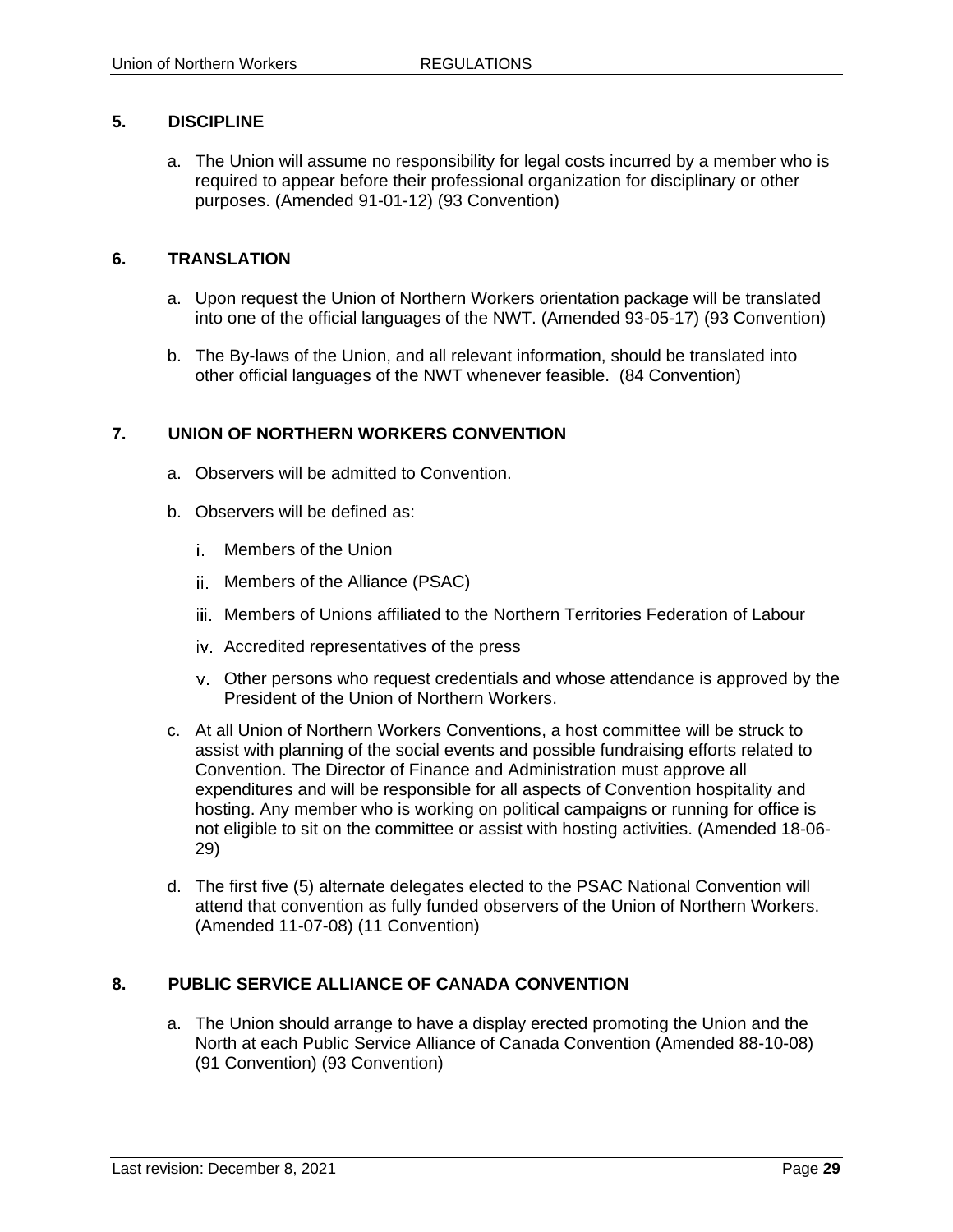- b. Union of Northern Workers delegates to the Public Service Alliance of Canada convention should be provided with five union pins to exchange with convention participants. (Amended 85-06-08) (87 Convention)
- c. For all conventions of Public Service Alliance of Canada an advance of three hundred fifty dollars (\$350) may be forwarded to the President of the Union of Northern Workers or Alternate with all expenditures to be supported by receipts and a written report to be submitted at the next full Executive meeting.
- d. The UNW will discuss with the other Northern Based Components the possibility to share the costs and responsibilities involved in hosting a joint Northern Hospitality suite at PSAC National Conventions. A hospitality room or suite will be utilised at all Public Service Alliance of Canada Conventions and any beverages supplied will be covered by Public Relations funds up to an expenditure of five hundred dollars (\$500).
- e. PSAC North Convention (19-10-18)
	- UNW members who hold office on the PSAC North Regional Council are not eligible to be elected as a UNW Local delegate.

#### <span id="page-31-0"></span>**9. ATTENDANCE OF UNION ACTIVITIES**

- a. Individuals travelling to attend meetings, conventions, courses, conferences, etc. will attend all scheduled sessions associated with those events, including but not limited to classes, caucuses, seminars, committees, and plenaries. (Amended 94-05-14) (96 Convention)
- b. Individuals travelling on union expenses will be responsible for serving the Union's ends to the extent that is possible. This means that such individuals should make union business their priority. If there is a union function or activity that would benefit from attention being paid to it by the traveller, he or she is expected to make it a priority over any other business.
- c. Individuals who fail to perform their responsibilities under this policy without just cause will forfeit their daily per diem on a pro rata basis. The amount of the reduction in per diem for the day will be equivalent to that portion of the day's business which the individual failed to attend. For example, if a person arrives 2.5 hours late for a meeting that lasts 7.5 hours, he or she will forfeit 2.5/7.5 or 1/3 of the daily per diem rate. (A grace period of up to one hour should be considered for most activities.) This amount will be claimed from the regular hold back to the extent possible. If the hold back is not sufficient to cover the amount to be reclaimed, the Director of Finance and Administration will raise an invoice for the balance.
- d. A member who has an outstanding financial obligation to the Union for the reason stipulated in "c" above will be notified by UNW Headquarters. Failure to remit the outstanding amount (and/or completed travel claim form) within thirty days of that written notice will cause that member to be a MEMBER-NOT-IN-GOOD STANDING. (Amended 94-05-14) (96 Convention) (Amended 17-02-10)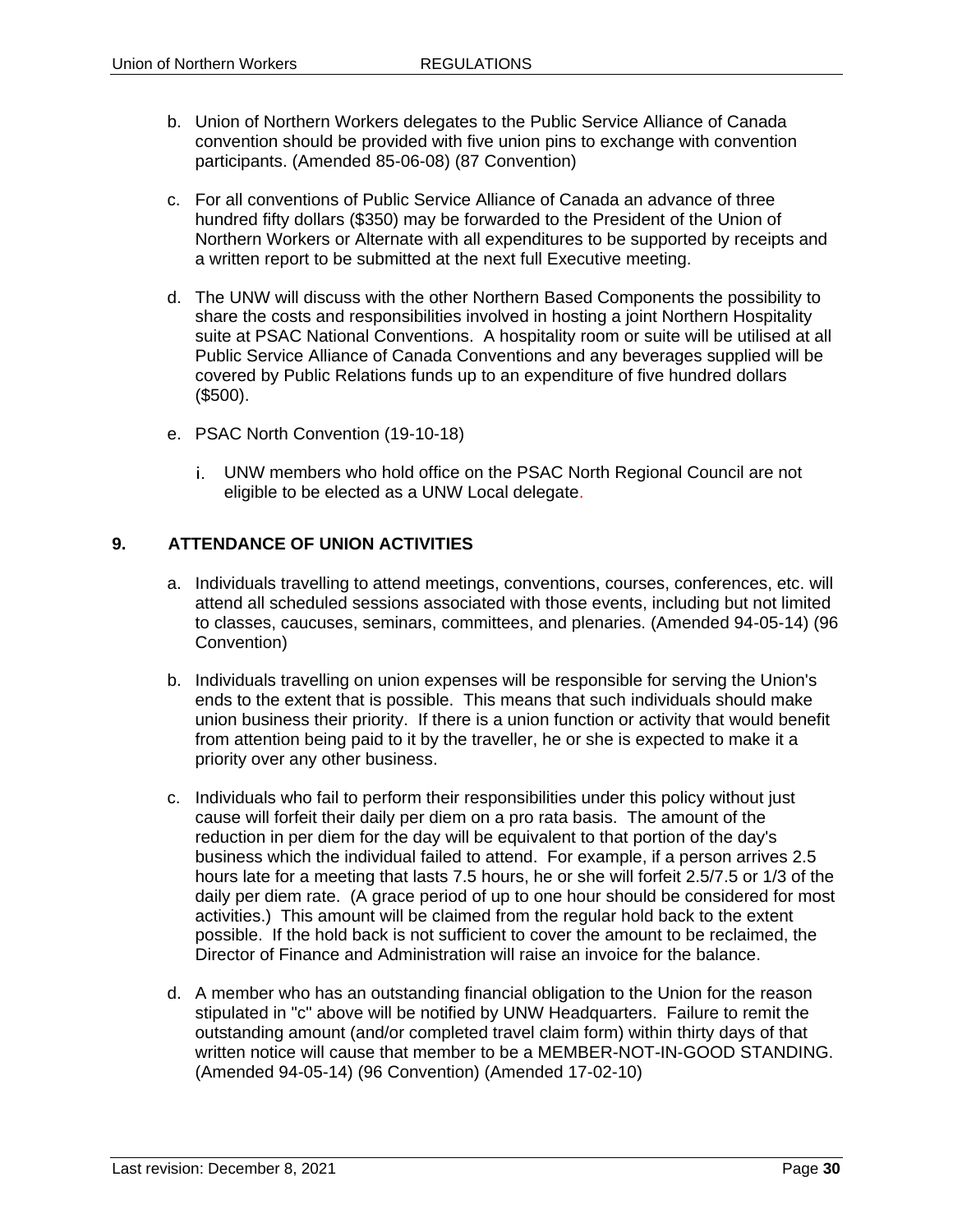- e. Officers of the Union are obliged to bring to the attention of the President of the Union of Northern Workers or Director of Finance and Administration any breaches of this policy of which they become aware. The Director of Finance and Administration is obliged to investigate any such allegations and report his or her findings, along with a recommendation, to the President of the Union of Northern Workers. The President of the Union of Northern Workers will authorize the reduction in per diem if this policy is breached.
- f. Instances wherein an individual has their per diem reduced will be reported by the Director of Finance and Administration to the Full Executive and all executive members of the local to which the member belongs. (Amended 17-02-10)
- g. Individuals who are penalized under this policy have a right to appeal the decision of the Director of Finance and Administration and President of the Union of Northern Workers to the Finance Committee. The Finance Committee will have the right to receive evidence in the case in any manner they prescribe. The decision of the Finance Committee will be final and binding.
- h. Upon submission of receipts the Union will reimburse such Child Care expenses as exceed a member's normal childcare costs where those additional costs are incurred as a result of the member having attended a Full Executive Meeting, union convention or course. The amount of the reimbursement by the Union of Northern Workers will be reduced by an amount equal to any reimbursements available to the member from other union subsidy programs. (Amended 17-02-10)

All Union Full Executive Meetings, Union Conventions, or Courses advertised by print or online shall include on the event details "Childcare expenses incurred to attend this event will be reimbursed per UNW Regulations". (17 Convention)

- i. A representative of the Union on union business authorized by the President of the Union of Northern Workers will be entitled to Child Care expenses in accordance with the UNW Collective Agreement with the GNWT while attending Staffing Appeals, Hay Plan Evaluation Appeals, Junior and Senior Consultations with management, and all other assignments authorized by the President of the Union of Northern Workers. (Amended 02-05-09) (02 Convention) (Amended 17-02-10)
- j. Compensation to members for lost wages incurred as a result of participation in Union activities will include regular wages and benefits only. Specifically, a member will not be compensated for lost overtime opportunities. (Amended 88-10-08) (90 Convention) (Amended 17-02-10)
- k. A copy of Union of Northern Workers Part 1: Regulations, III Membership Affairs, 9 Attendance at Union Activities will be distributed with every travel advance. (Amended 91-05-08) (93 Convention) (Amended 17-10-02)

#### <span id="page-32-0"></span>**10. PUBLIC RELATIONS**

a. All Public Relations expenditures will be supported by receipts and a written report must be submitted on all expenditures of Public Relations funds at each Full Executive Meeting. (Amended 79-10-27) (81 Convention) (Amended 17-10-02)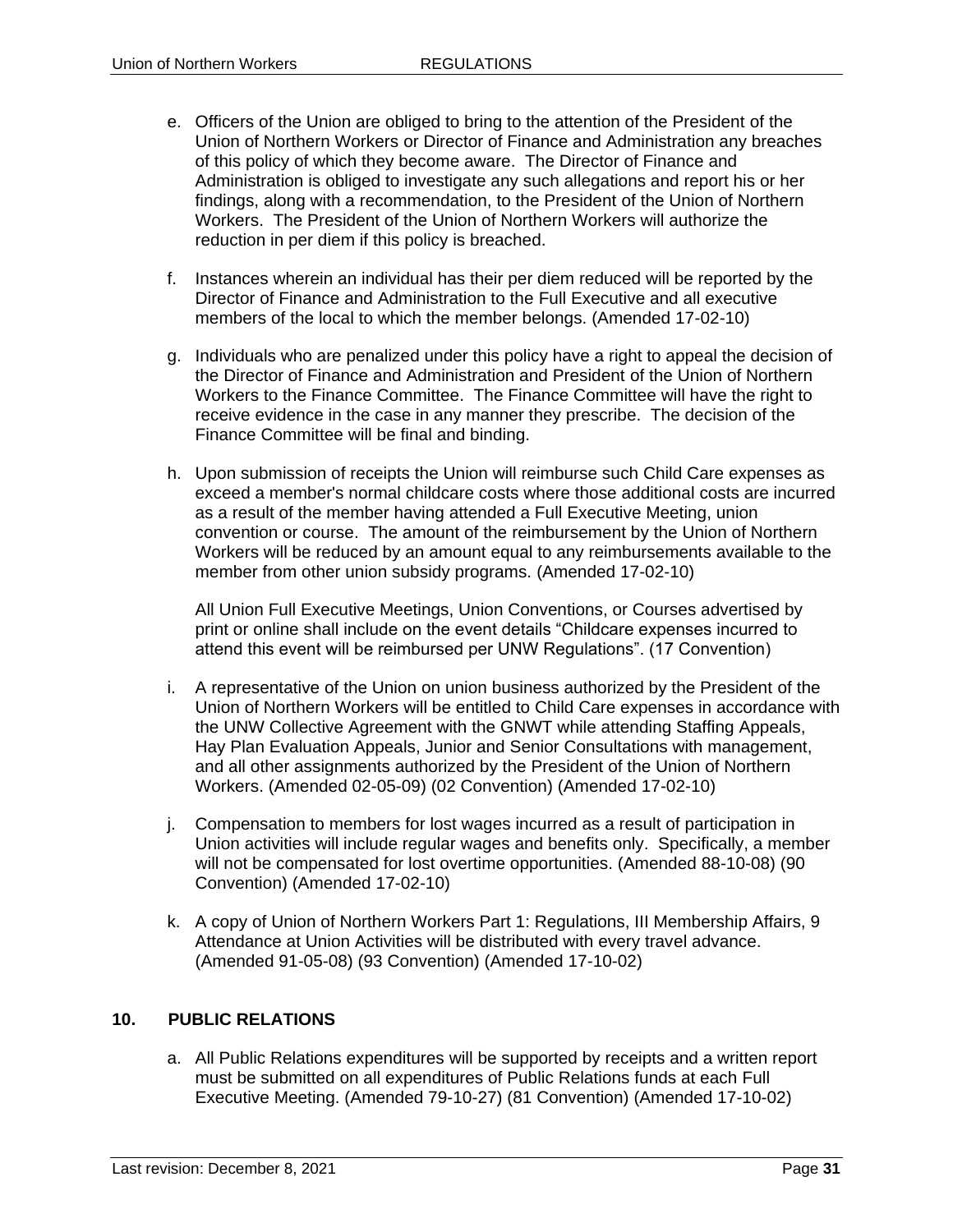- b. No Public Relations funds are to be expended on a meal or luncheon for any person from either the Union of Northern Workers or Public Service Alliance of Canada who is in receipt of a per diem.
- c. The Union of Northern Workers may purchase, for resale, items such as, but not limited to, buckles, hats, key chains, etc., for promotion and advertisement purposes. (Amended 91-01-12) (93 Convention)
- d. Union Publications (Amended 02-05-11) (02 Convention)
	- The Union will produce a newsletter for general membership distribution. (Amended 78-02-22) (78 Convention) (Amended 17-10-02)
	- Union Newsletter will be published on a regular basis. (Amended 93-01-10) (93 Convention) (Amended 02-05-11) (02 Convention)
	- Any comments that the Union makes on constitutional development in the Northwest Territories must be reported. (84 Convention)
	- iv. Policy Directives, Audit Reports and the Budget will be referenced in the Union Newsletter. (Amended 80-02-29) (81 Convention) (Amended 02-05-11) (02 Convention)
	- The Union of Northern Workers Website will contain a list of Local Presidents and a link to an electronic contact for each of them. (Amended 93-01-11) (93 Convention) (Amended 02-05-11) (02 Convention) (Amended 05-05-19) (05 Convention)
	- Prior to the Territorial Elections the Union will produce a "report card" on all candidates, which may show support to labour friendly candidates and will be shared publicly. (Amended 93-01-11) (93 Convention) (Amended 02-05-11) (02 Convention) (Amended 19-10-18)
- e. The President is authorized to incur advertising expenses up to the maximum amount allowable under the NWT Elections and Plebiscites Act for Third Party Advertising. (19-10-18)

#### <span id="page-33-0"></span>**11. MEMBERSHIP AFFAIRS GENERAL**

a. Life members are to receive a certificate recognising that they have been granted Honorary Life Membership. The following procedures will be used for making Honorary Life Membership nominations:

#### **Union of Northern Workers Life Membership Nomination Procedure**

UNW By-Law 5, Section 4 stipulates that "A life membership may be awarded to any member who, through personal and devoted efforts in the affairs of the Union has performed exemplary services for the membership provided, however, that there will not be more than ten (10) such life memberships at any one time. The awarding of life memberships will be decided at the discretion of the Executive. Unless a life member is an employee in a bargaining unit represented by the Union or PSAC, a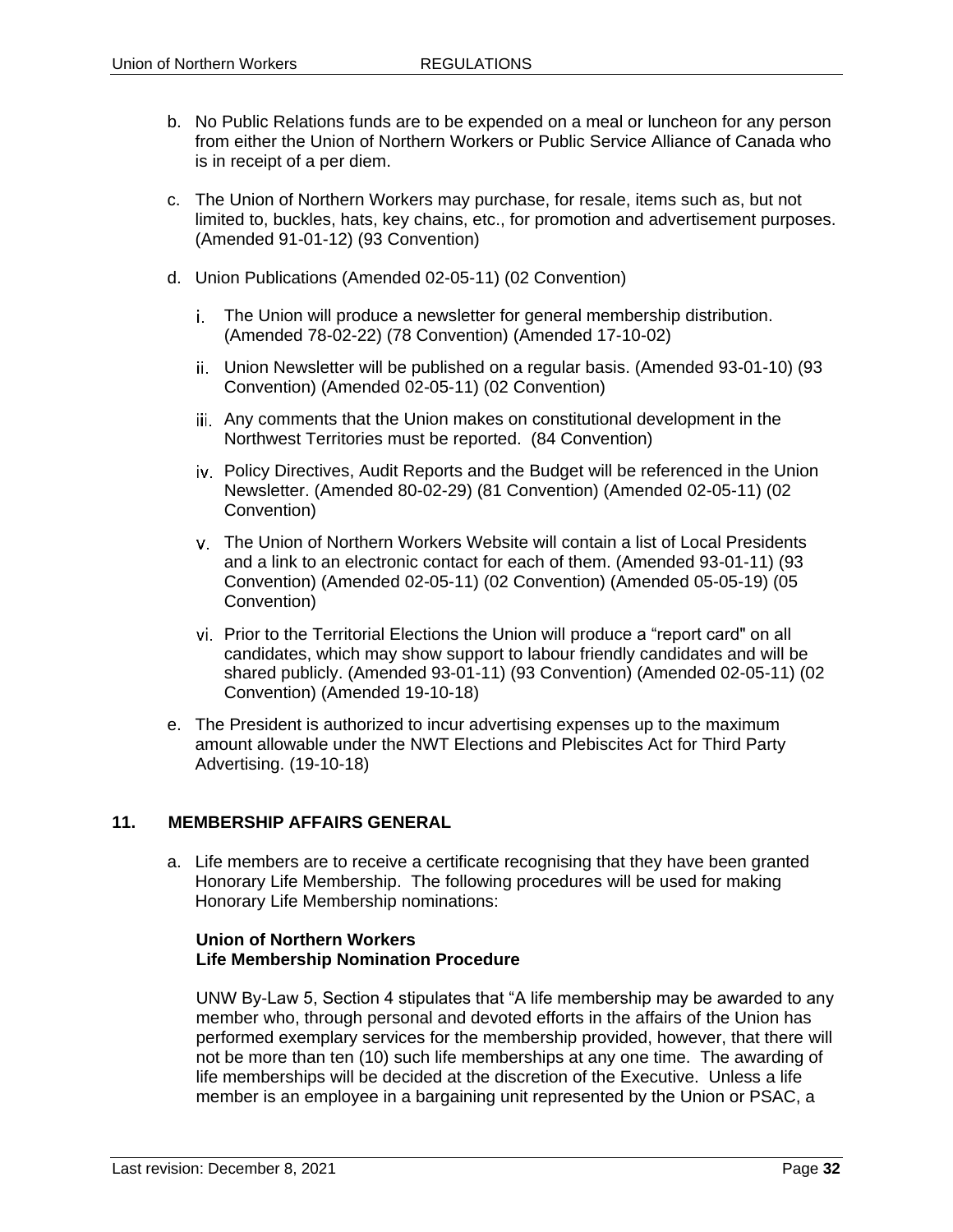life member will not be required to pay dues and will not be entitled to vote at meetings or to hold office in the Union or the PSAC."

Considerations:

When determining the appropriateness of nominations for life membership, nominators should consider the following:

- length of volunteer service to the UNW and/or PSAC,
- union offices held,
- participation in union activities,
- degree of activism shown,
- initiatives, events, or actions associated with the member that have produced profound positive impacts for the Union, and
- enhancement of the Union's public profile.

#### Procedure:

Nominations must be forwarded through the Regional Vice-President to the Full Executive and should contain full documentation of the above points. The greater the detail provided, the more compelling will be the nomination.

In the case where nominators wish to nominate a member of the Full Executive, such nominations will be forwarded directly to the President of the Union of Northern Workers. (Amended 07-02-25) (08 Convention)

- b. The Union of Northern Workers devise a ten year membership award and implement this award immediately. (Amended 80-02-29) (81 Convention)
- c. Any member owing money to the Union for more than thirty (30) days will be declared a MEMBER-NOT-IN-GOOD-STANDING. Disciplinary action will be taken against such persons in accordance with the By-laws. Prior to any action being taken, the member will be written to by the President of the Union of Northern Workers (or designate) to inform the member of the ramifications of being a MEMBER-NOT-IN-GOOD-STANDING. (Amended 81-05-29) (81 Convention) (Amended 94-05-14) (96 Convention)
- d. There are some situations where it may be considered inappropriate for a member to be a representative of the Union. Before an election, members must voluntarily disclose to the UNW President, in confidence, if any of the follow circumstances apply: (19-06-13)
	- The member has been convicted of, and has not received a record suspension (formerly known as a pardon) for offences of theft, fraud, or abuse of vulnerable persons.
	- ii. The member has been disciplined by a professional regulatory body such as the Law Society, Chartered Professional Accounts, or a Nursing Association, for an offence similar to i. above; and has not been reinstate nor completed the discipline imposed.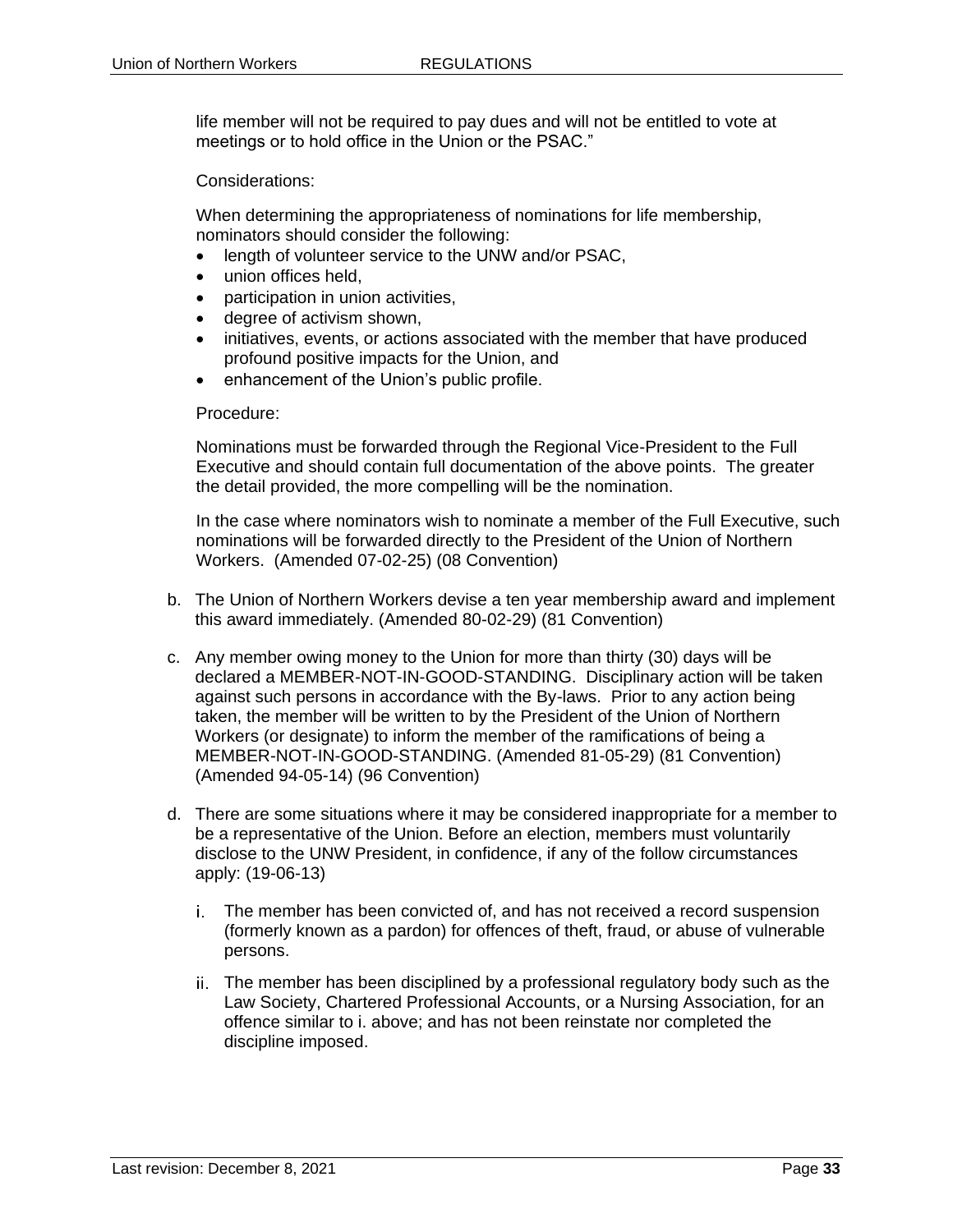The President will convene an ad hoc committee with on other Executive members to determine if the member is eligible to hold office. The committee must take into consideration:

- The length of time since the conviction or discipline,
- Any extenuating circumstances,
- Whether this is any likely risk to membership.

For a member to be determined ineligible to hold office, the decision must be unanimous. If it is so determined, the President will notify them with reasons and in confidence. The member may appeal this decision to the Full Executive.

# <span id="page-35-0"></span>**IV. FINANCE AND ADMINISTRATION AFFAIRS**

#### <span id="page-35-1"></span>**1. FINANCIAL REPORTS**

- a. The Director of Finance and Administration will provide to the President of the Union of Northern Workers monthly financial statements, including a current balance sheet and variance report. (Amended 86-10-11) (87 Convention) (Amended 94-05-14) (96 Convention)
- b. The Director of Finance and Administration will present a balance sheet and variance report to the Finance Committee prior to each Full Executive Committee meeting.

#### <span id="page-35-2"></span>**2. ACCOUNTING**

- a. The Union will adhere to the Canadian Accounting Standards for Not-for-Profit Organizations. (Amended 17-02-10)
- b. The write off of Account receivables of over \$2500.00 will require the approval of the Executive. (Amended 94-05-15) (96 Convention)

#### <span id="page-35-3"></span>**3. EXPENSE CLAIMS**

Expense claims will be handled in the following manner:

- a. All expenses must be justified by the submission of expense claims with receipts. (Amended 75-03-25) (75 Convention) No further travel advances will be issued until unreconciled advances have been accounted. (Amended 80-02-29) (81 Convention)
- b. For members attending CLC sponsored conferences, seminars, workshops, etc., the Union of Northern Workers will pay lost wages directly to the member where appropriate, or to the employer upon invoice. The Union of Northern Workers will bill the Public Service Alliance of Canada for the portion of lost wages covered by them, and will deduct an amount equal to the CLC's portion of the lost wages and the member's airfare costs from future Union of Northern Workers dues rebates payable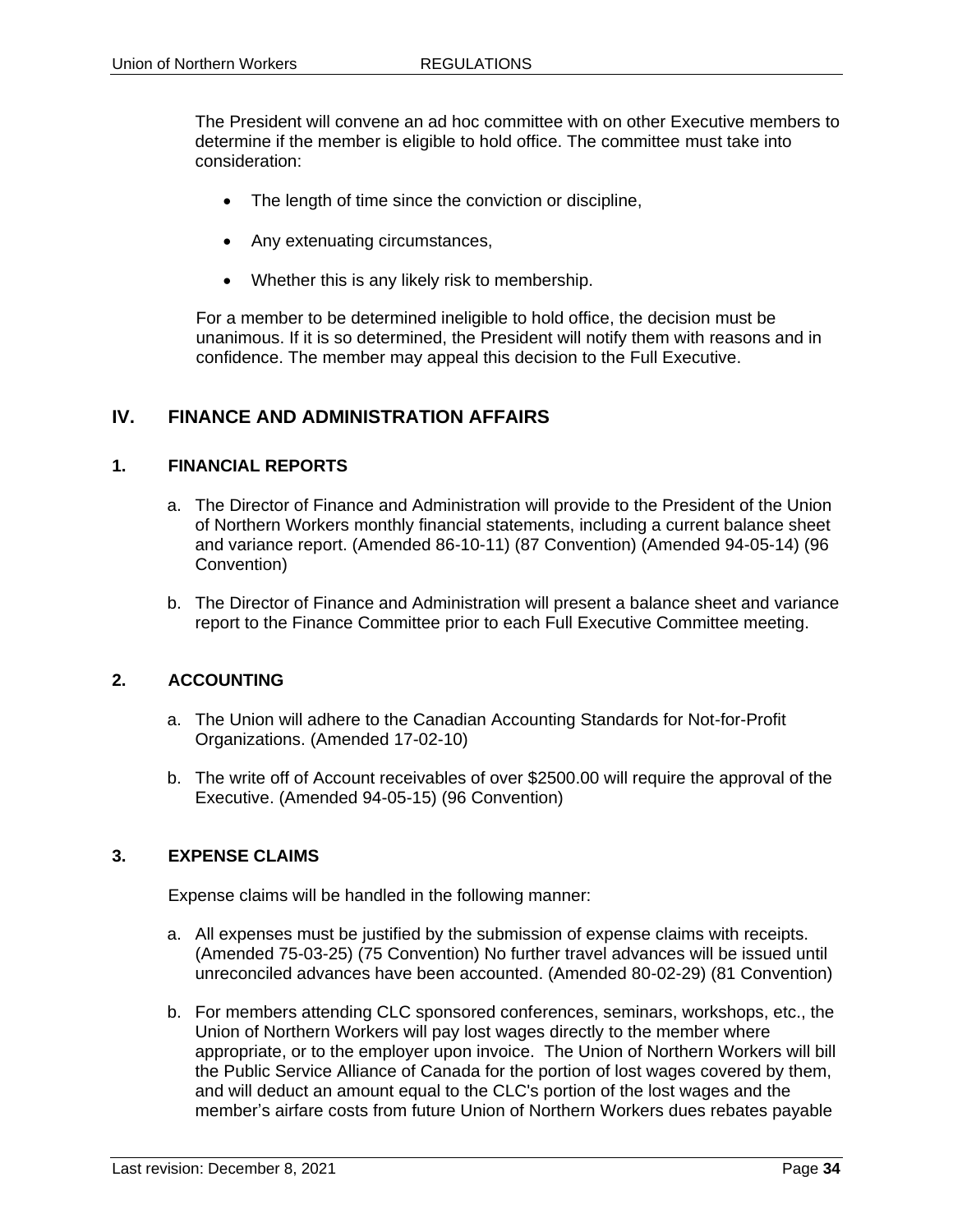to the member's Local. Each Local is responsible for claiming, directly from the CLC, that portion of the member's lost wages covered by the CLC. It is the Local's responsibility to obtain fully completed expense claim form(s), with receipts, including the stub of plane ticket, for submission to CLC for reimbursement. (Amended 85-10- 12) (87 Convention) (Amended 94-05-15) (96 Convention)

- c. Private Accommodation Allowance for members in travel status on authorised Union business will be \$50.00 per night. (Amended 80-05-18) (81 Convention) (Amended 94-05-14) (96) (Amended 02-05-/11) (02 Convention)
- d. Executive Officers are entitled to use their own personal vehicle for union business in their home community when it is requested by the Officer and approved by the President of the Union of Northern Workers. It will be administered in the following manner: (Amended 95-05-14) (96 Convention)
	- i. the officer will submit a monthly report detailing the expenses claimed through a report which clearly indicates the kilometres (distance), point of origin, destination, purpose, date and respective times. (Amended 02-05-11) (02 Convention)
	- ii. the monthly report must be received no later than 10 days following the end of the month, for the previous month which is being claimed. If not received within the prescribed period, the entitlement is forfeited.
	- iii. reimbursement will be at Treasury Board of Canada rate. (Amended 02-05-11) (02 Convention)
	- iv. the officer will provide the Union with a letter accepting full financial liability in the event to accident or damage to themselves or any passenger(s).

#### **4. FLAT RATE EXPENSE REIMBURSEMENT WHILE ON UNION BUSINESS** (Amended 22-12-08)

Flat Rate Expense Reimbursements will be paid to members of the Executive and members of the Union when on Union business that is authorised by the President of the Union of Northern Workers and/or Director of Finance and Administration under the following policy:

- a. Flat Rate Expense Reimbursements will be paid when a member is authorized to attend, in an official capacity, a Convention of the Union, an Executive or Committee Meeting, or is on authorized travel status. (Amended 22-12-08)
- b. Flat Rate Expense Reimbursements will be provided only when the UNW staff or employees participate or attend at Executive Meetings or Executive Committees for more than three (3) hours on any day. (Amended 92-09-14) (93 Convention) (Amended 22-12-08)
- c. Flat Rate Expense Reimbursements will cover meals and incidentals only. (Amended 22-12-08)
- d. Taxi expenses incurred to and from airports in the NWT communities of Yellowknife, Fort Smith, Hay River, Fort Simpson and Norman Wells will be reimbursed on a flat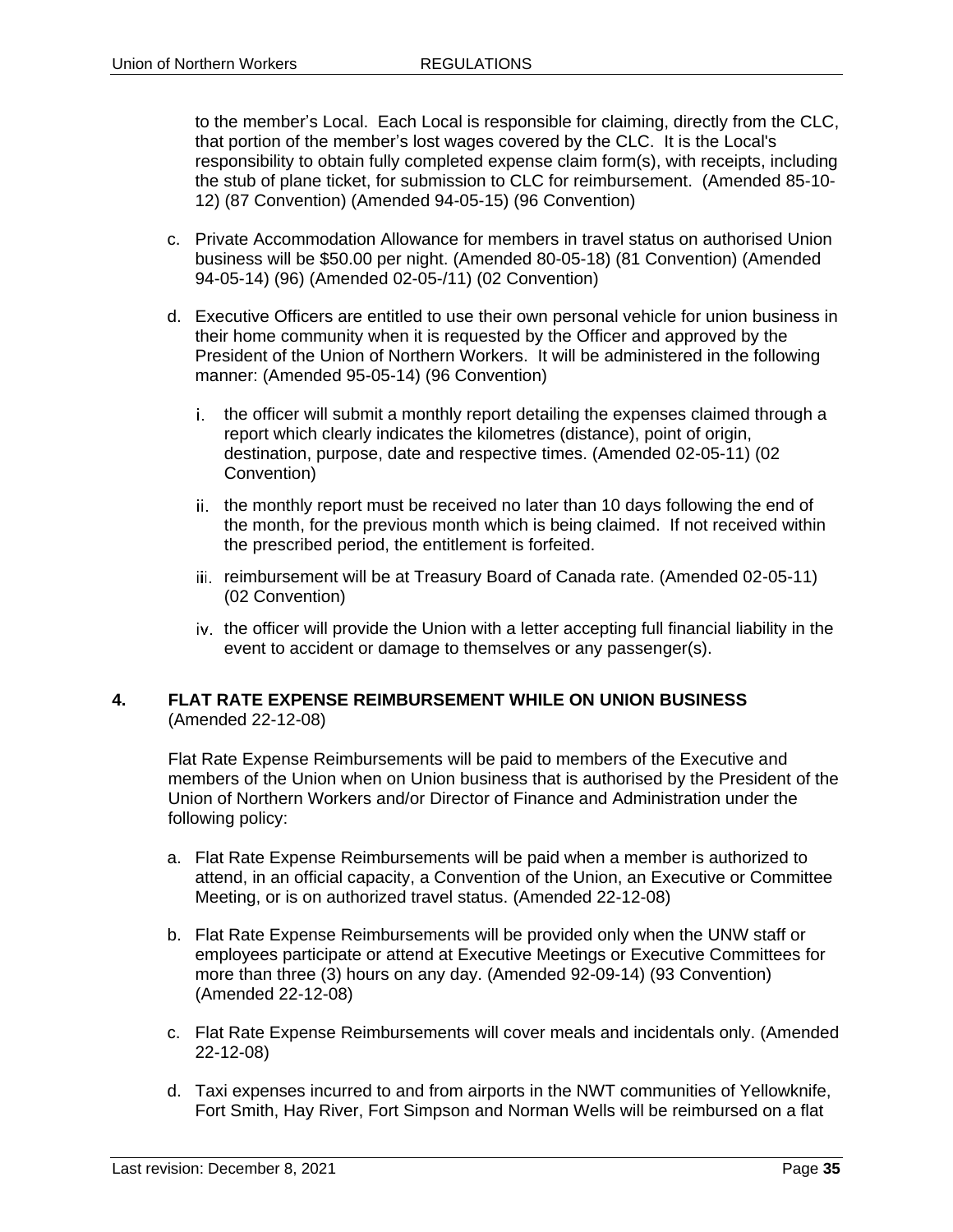rate basis of \$20 each way. Taxi expenses incurred to and from the airport in Inuvik will be reimbursed on a flat rate basis of \$35 each way. Any other taxi expenses incurred above and beyond the flat rate will be reimbursed upon presentation of receipts. The rate will be reviewed once per Convention Cycle by the Finance Committee. (Amended 18-10-11)

e. The Flat Rate Expense Reimbursement rate for meal expenses will be the maximum daily amount as set by Treasury Board of Canada; (Amended 83-01-15) (84 Convention) (Amended 17-02-10) (Amended 19-10-18) (Amended 22-12-08)

The exception being, when all meals are provided, the Flat Rate Expense Reimbursement rate will be the daily incidentals amount only, as set by the Treasury Board of Canada. (Amended 22-12-08)

- f. No Flat Rate Expense Reimbursement will be paid by the Union when members are receiving Per Diem from the Alliance, the member's employer or some other source. (Amended 22-12-08)
- g. The UNW Finance Committee may set a Flat Rate Expense Reimbursement rate that is different than the Treasury Board meals and incidentals amount, for circumstances such as Convention, by way of motion at a Finance Committee Meeting. (Amended 22-12-08)
- h. The Union will pay laundry expenses while on authorised Union travel on the same basis as the Government of Northwest Territories Collective Agreement. (Amended 83-01-15) (84 Convention) (Amended 93-01-11) (93 Convention) (Amended 17-02- 10) (Amended 22-12-08)

## **5. TRAVEL ARRANGEMENTS**

- a. Union of Northern Workers members travelling by plane on union business are allowed to claim two working hours prior to departure and after arrival home. (Amended 91-01-12) (93 Convention)
- b. The Union will make travel arrangements which take advantage of any economizer fares available, and will use unionized airlines where possible. (Amended 17-02-10)
- c. To protect the Union when a hotel requires guaranteed confirmation to hold a reserved room:
	- The Union will make confirmed hotel reservations if the traveller so authorises.
	- Persons travelling with confirmed hotel reservations will be responsible to ensure the room is used or to call the hotel by 18:00 hours (hotel's local time) to cancel the reservation.
	- iii. If the Union is subsequently billed for a reserved room that was not used the individual will be held responsible for the hotel charges and billed accordingly. (Amended 85-10-12) (87 Convention)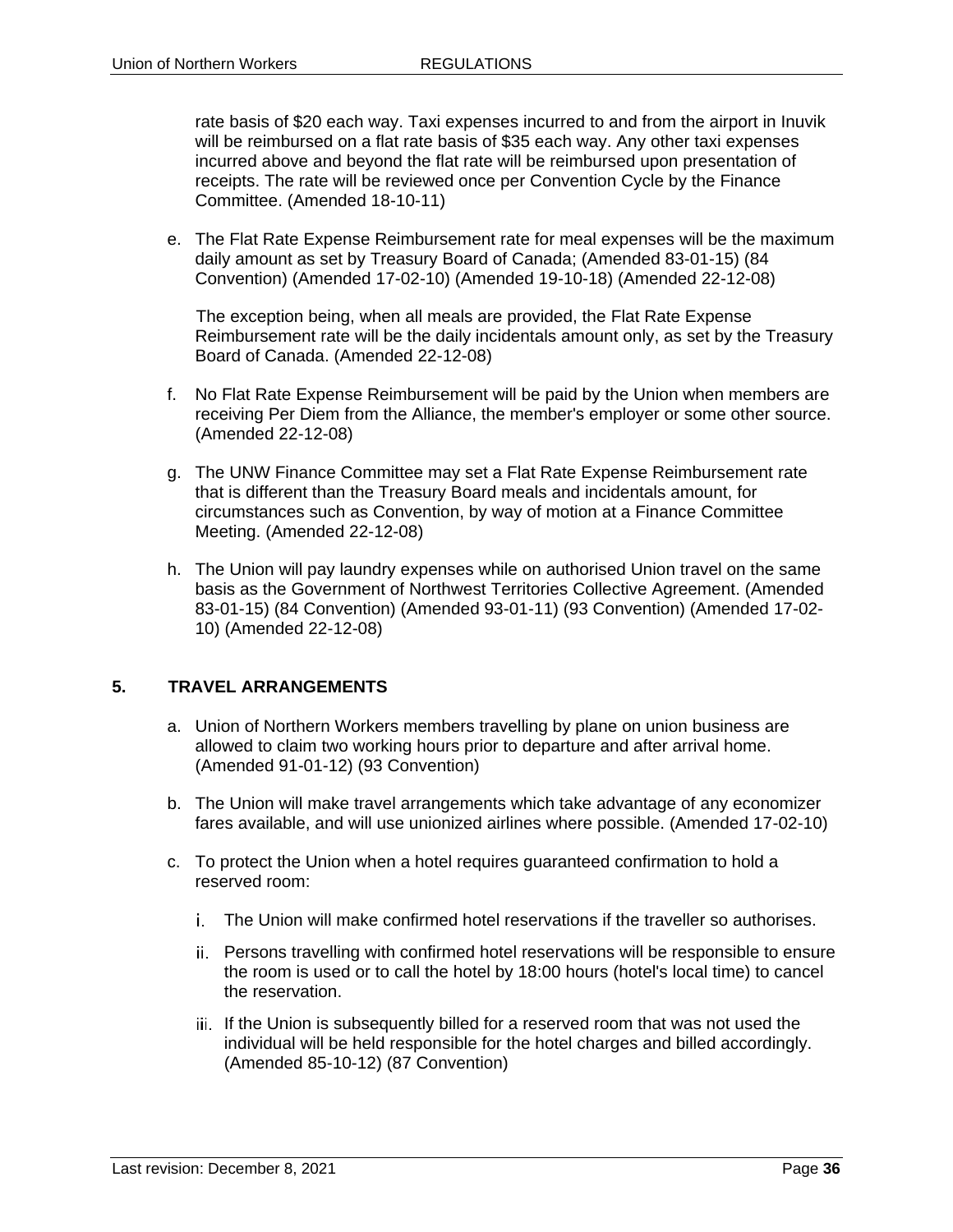- d. All authorised Executive travel will be by the most direct route; no unauthorized stopovers will be paid for by the Union. (Amended 76-08-26) (78 Convention)
- e. All authorized travel will be at no additional cost to the Union. Union members may choose to fly or drive at their discretion; however, the Union will incur no additional costs pertaining to per diems, accommodations and travel then incurred with the most direct method of transportation. (Amended 17-07-27)

### **6. FACILITIES AND EQUIPMENT**

- a. Union of Northern Workers Meeting Rooms will be available for rent by only UNW Locals, the Public Service Alliance of Canada, Public Service Alliance of Canada Locals, tenants that rent office space from the Union of Northern Workers and such organizations that the Union of Northern Workers is affiliated to or that are Union of Northern Workers affiliates. (Amended 91-05-08) (93 Convention)
- b. Rental of meeting rooms to organizations other than those listed above must be approved on an individual basis by the President of the Union of Northern Workers or his/her designate, with the rental rates being set at that time. (Amended 05-05-19) (05 Convention)
- c. All items declared obsolete by the President of the Union of Northern Workers or designate may be disposed of in a manner that will take advantage of all reasonable offers. Items sold must be at a price deemed acceptable to the President of the Union of Northern Workers or designate. (Amended 94-05-15) (96 Convention)

# **7. FINANCE AND ADMINISTRATION – GENERAL**

- a. A working library is to be set up in the main office. No original material is to leave the office under any circumstances. (Amended 76-08-26) (78 Convention)
- b. No personal long distance telephone calls by staff and employees of the Union will be billed through the Union of Northern Workers telephone account. (Amended 79- 03-28) (81 Convention)
- c. The fax machines(s) will be used for Union business only. (Amended 93-01-10) (93 Convention)
- d. All policies adopted by the Union must be drawn up in a suitable form, and along with their implementation, be forwarded to all Local Executives. (Amended 79-05-26) (81 Convention)
- e. The Union of Northern Workers will produce and distribute its own durable membership card. The card will contain on it a reference that the Union of Northern Workers is affiliated with the Public Service Alliance of Canada. (Amended 91-01-12) (93 Convention)
- f. A copy of the mailing list for the entire Executive is to be sent to various organizations such as the Federations of Labour, CLC, etc., in order that if any of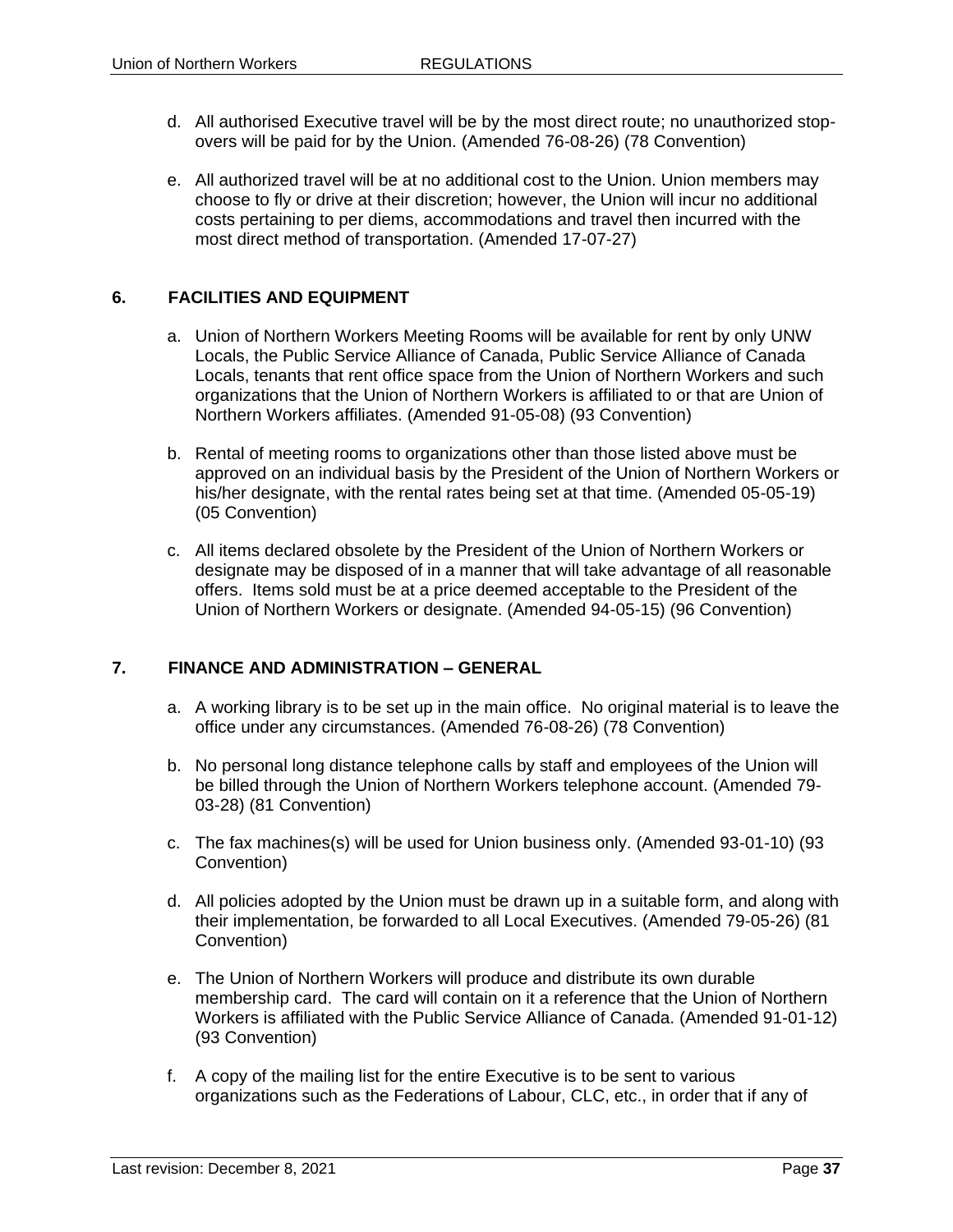these organizations have a representative visiting any communities in the NWT, they will know who to contact. (Amended 72-11-05) (75 Convention)

# **8. ELECTRONIC MAIL AND INTERNET ACCESS**

(Amended 97-09-05) (99 Convention) (Amended 17-02-10)

- a. All agents of the Union will abide by the UNW Computer Equipment Appropriate Use Policy and the UNW Network Access Policy.
- b. Users of the Union's email system will maintain Union standards of professionalism and ethics and will follow the UNW Privacy Policy and the UNW Confidentiality Policy.
- c. Passwords will not be released to anyone other than the Director of Finance and Administration.
- d. The Director of Finance and Administration will be responsible for the security of access codes and passwords.
- e. Employer email should not be used for any electronic communication regarding grievances, bargaining demands, or other sensitive communication.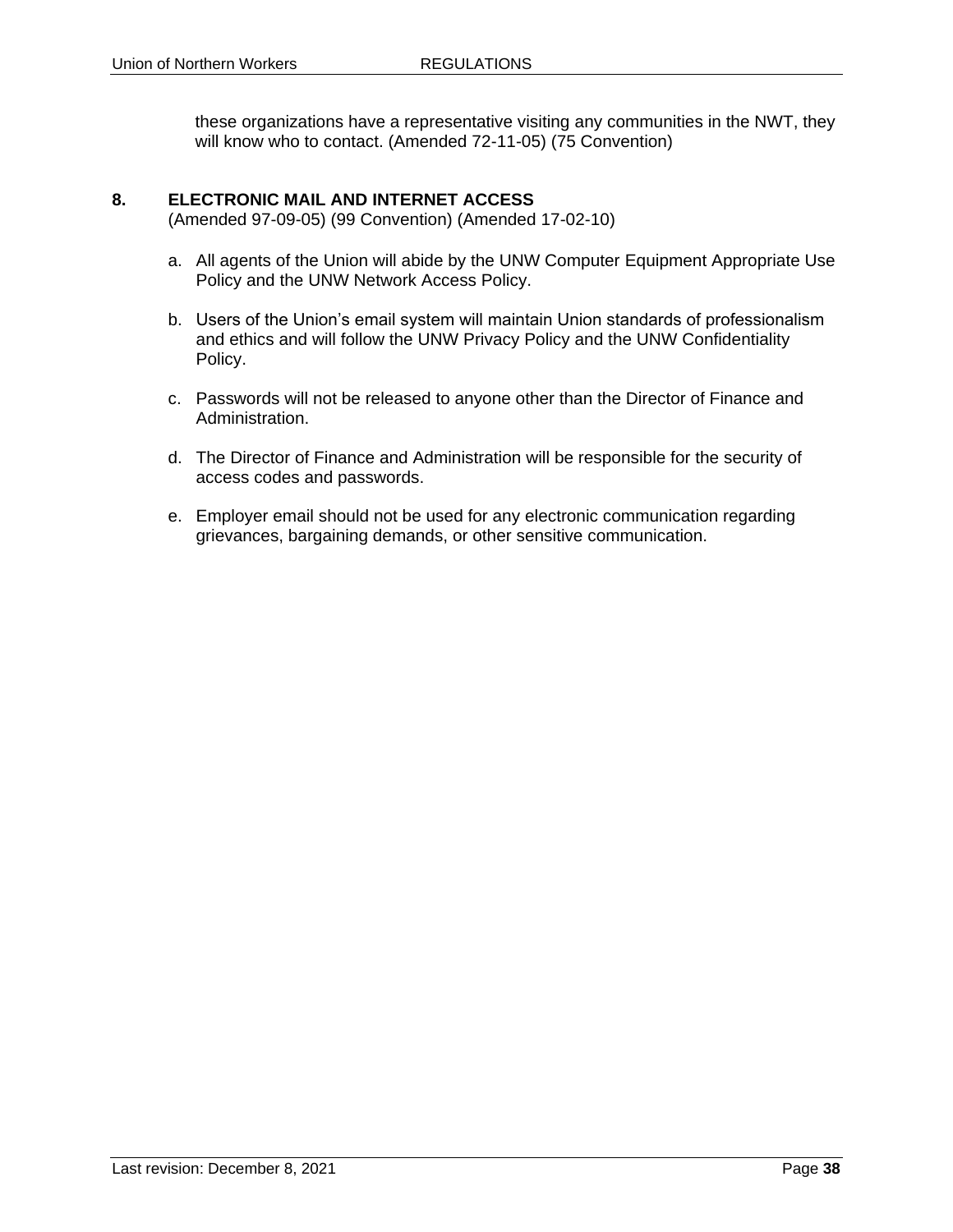# **Part 2: POSITION PAPERS OF THE UNW**

# **I. EMPLOYEE ASSISTANCE PROGRAMME**

The Union of Northern Workers recognises that members may suffer from a broad range of personal problems which may affect work performance. It is important from not only a productivity perspective, but also from simple humanitarianism, that every effort be made to help in such situations.

The Policy of the Union of Northern Workers is based on the following principles:

- a. That a Government of Northwest Territories Employee Assistance Programme be jointly union-management designed, implemented and administered.
- b. That the Employee Assistance Programme be a broad-brush programme addressing all of an individual's needs; not one limited to members suffering from alcohol or drug addiction.
- c. That the programme be voluntary, with discipline based on work performance not on whether a member decides to participate in the EAP.
- d. That professional assessors be used to ensure referral of members to an appropriate agency.
- e. That peer referral agents be encouraged for every work site. These agents would tell members how the programme works, and help members get in touch with qualified help.
- f. That there must be no access by the employer to the record of any member who participates in this programme.
- g. Where appropriate to enhance the chances of success, family members will be included in referrals and/or treatment programmes.

Based on these principles the Union of Northern Workers will continue in its efforts to establish a joint Employee Assistance Programme with the employer.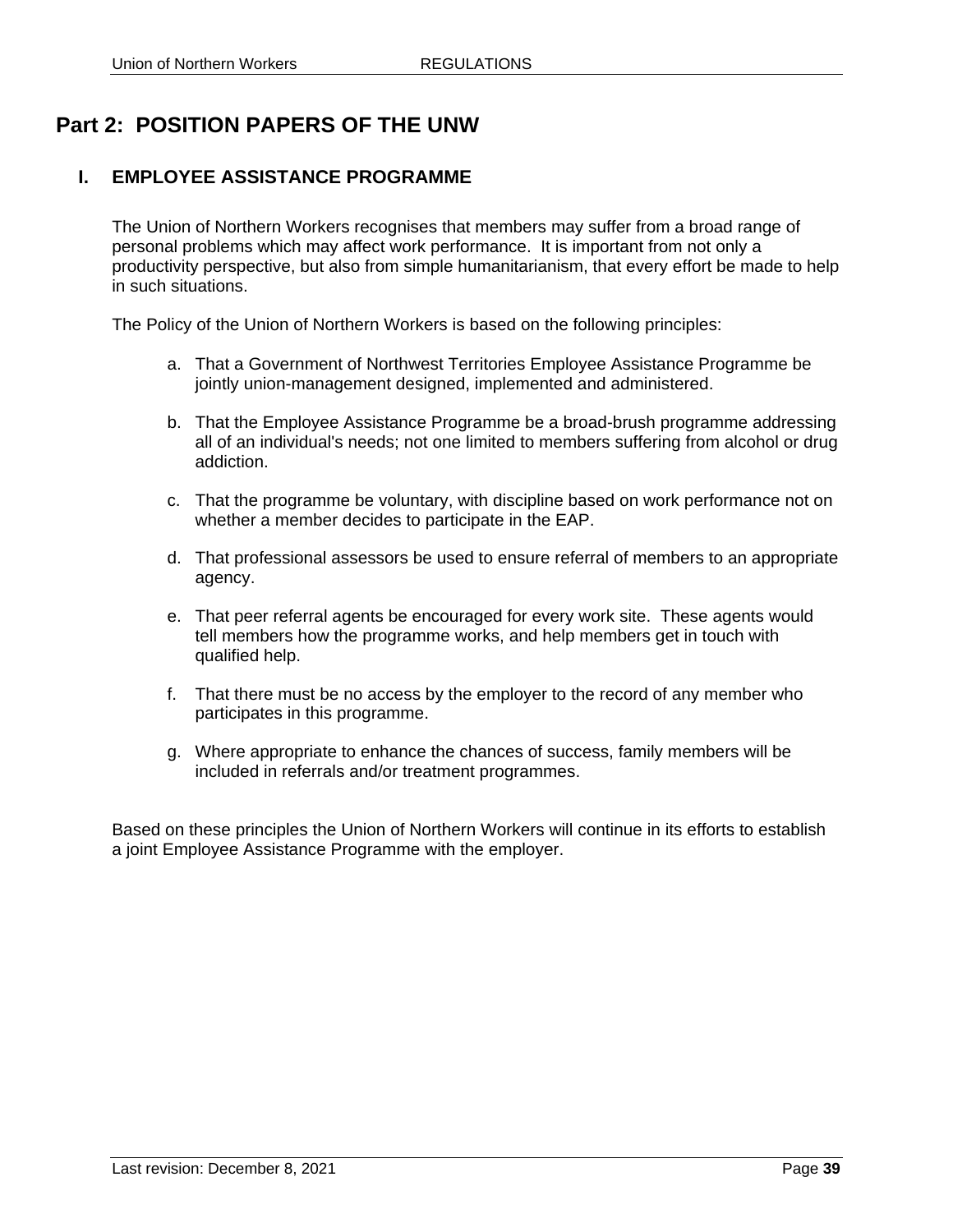# **II. HOURS OF WORK**

## (78 Convention)

A condition of employment of great concern to our employees is the determination of their particular hours of work.

In spite of tremendous pressure by Negotiating Teams, we have been unable to secure that kind of preciseness in hours of work clauses in our Collective Agreement.

At present, the Employer, because of the absence of a definitive clause regarding hours of work in our contract, endeavours to unilaterally adjust an employee's hours of work to suit a particular situation. This tactic is often used in an attempt to eliminate duty travel.

A trend gaining momentum in the public service is the five day flexible or staggered hours approach, where individual starting and quitting times can vary depending on the personal wish of the employee, or where such times are fixed for a particular section or branch of department, taking into account the location of the work place, traffic congestion, and the wishes of groups of employees. Procedures for presentation to government will be devised so that we too keep up with the times. Industry is waking to the tremendous potentialities of altered hours of work and it is time for the public sector of employees to plan for the future. The key to success in any flexible hours situation is full communication and concurrence between management and employees at all stages. This is vital to ensure the success of a flex time situation.

Every employee has a right to know, with reasonable certainty, the schedule of his working hours for a foreseeable future. It will, therefore, be the policy of the Union to seek a more restrictive set of clauses which would not permit unilateral changes in scheduled hours of work.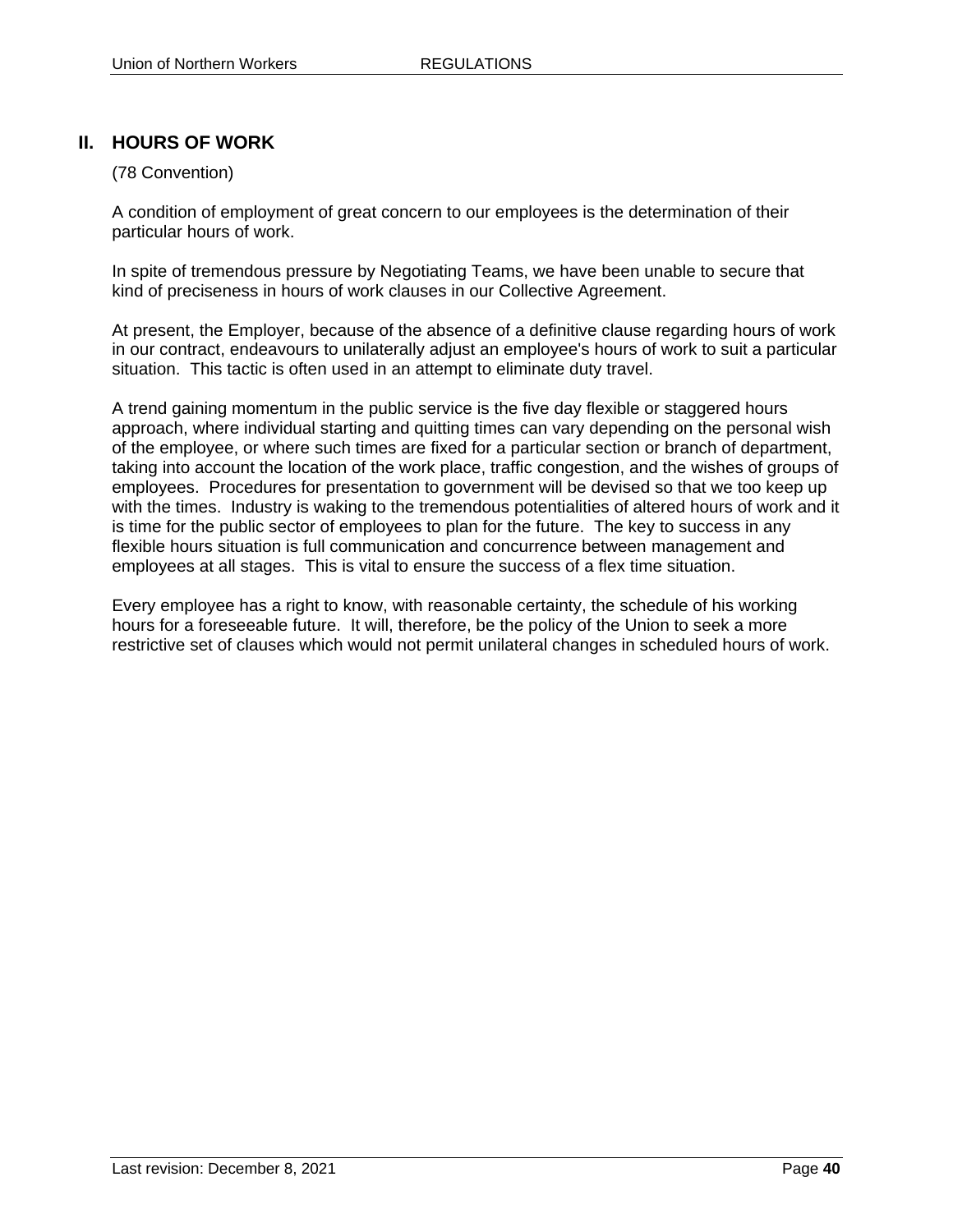# **III. HUMAN RIGHTS**

(Amended 88-05-21) (90 Convention) (Amended 91-01-12) (93 Convention)

A. The Union of Northern Workers unequivocally supports the principles of human rights as proclaimed in the Universal Declaration of Human Rights, the Canadian Charter of Rights and Freedoms and the Canadian Human Rights Act.

The Union recognizes that there are members who have been and continue to be victimized by discrimination and that their problems therefore require special attention and measures, in order to be alleviated. The Union will not condone discriminatory actions taken on any ground including age, race, colour, sex, gender identity, marital status, family status, religion, national or ethnic origin, disability, sexual orientation, language, political belief, union activity or criminal record. (Convention 2008)

The Union pledges to work toward the achievement of equality for all its members and to eliminate discrimination and increase the participation of disadvantaged groups in the workforce. We will institute the following measures to facilitate the achievement of these goals:

- 1. Promote human rights issues through educational and sensitization measures aimed at our members and public awareness programs.
- 2. Support collective bargaining proposals for articles which further our human rights goals, including but not limited to protection against personal harassment; protection for workers who are or become disabled; child care; equal pay for work of equal value; joint and equal participation in union-management affirmative action programs; improvements to current "no discrimination" and "sexual harassment" articles.
- 3. Pressure the employer at all levels to end discriminatory practices, implement special measures to eliminate barriers to employment and redress past and present systemic discrimination which has an adverse impact on our membership.
- 4. Continue to lobby for changes in legislation to achieve full bargaining rights in the public service and strengthen the Canadian Human Rights Act, the Employment Equity Act and parallel territorial acts.
- 5. Participate with other groups with similar goals to improve benefits and conditions for disadvantaged people in Canada.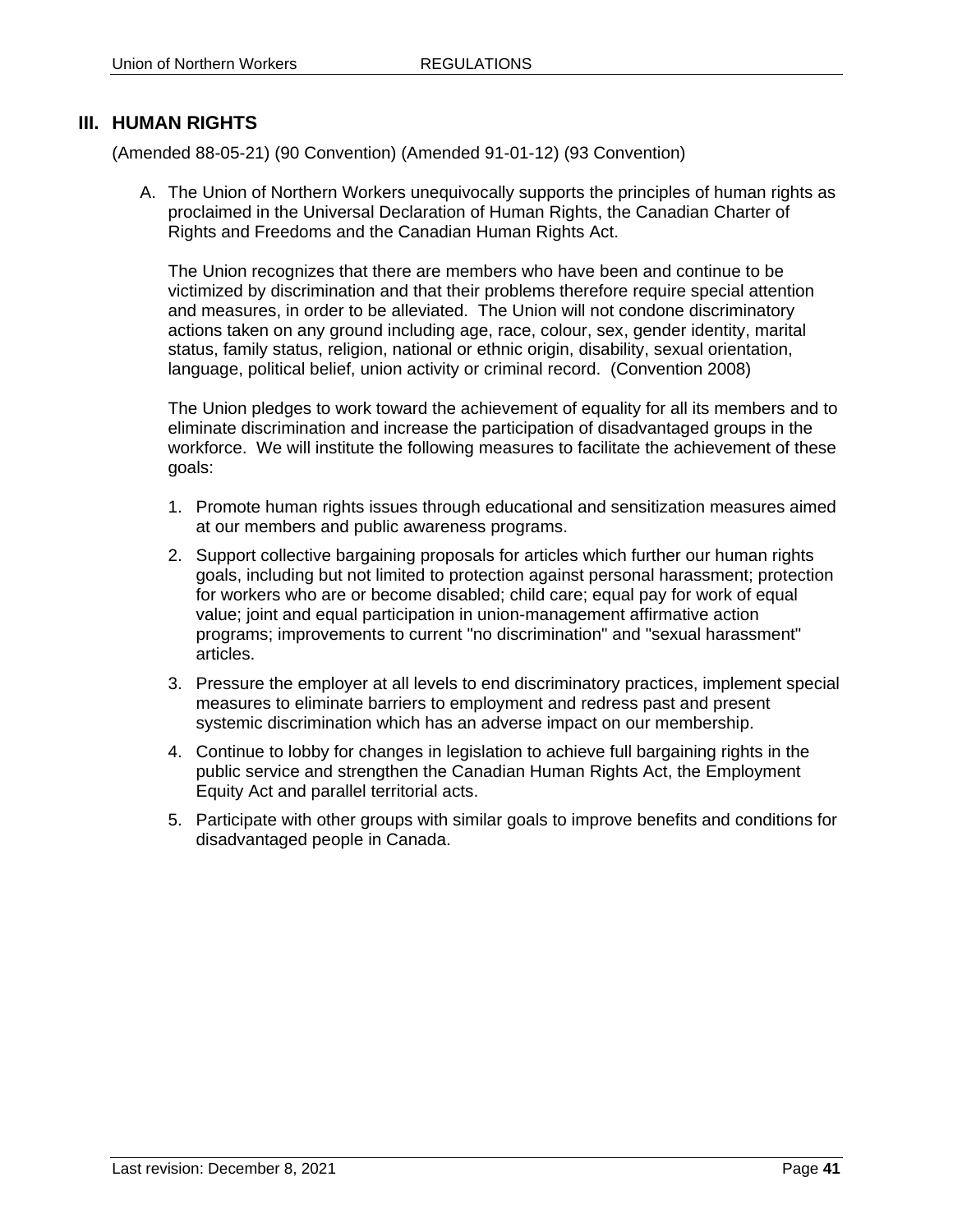# **IV. JOB SECURITY**

# (78 Convention)

Unions have gone on record as generally supporting technological change and automation. But if we are to endorse changes in our ways of doing things, it is important to minimize adverse effects to the point that job insecurity is virtually non-existent. Within the public service, we firmly believe that we can have a virtual no-lay-off policy by pressing for the adoption of revised Manpower utilization which would provide enough time for redundant employees to be transferred and/or fully retrained so that careers can be continued without interruption.

The Union will continue to press for the amendment of the Public Service Ordinance in order that bargaining agents have the right to negotiate issues associated with job security of employees. We firmly believe that seniority should be a major factor in the establishment of any redundancy and lay-off lists and in determining recall of laid-off employees. This means that normally the least senior person will be the first on the lay-off list and the most senior person among the laid-off employees will be the first on the recall list.

If a job disappears and an employee must eventually lose his job, all employees who are qualified to perform a similar function must be considered as equals in any redundancy program and the obvious deciding factor must be length of service with the present employer.

The subject of seniority raises the question of whether seniority procedures should be servicewide, regional, departmental or occupational. This question is difficult to answer because of the great variation in the nature and structure of groups we represent, and the matter would have to be resolved on an individual group basis. However, factors such as competition vacancies and mobility of employees within each group would be major guidelines in the determination of application of seniority procedures.

The present Legislation calls for a minimum period of redundancy of three months. Our experience has shown that, in the majority of cases, a minimum notice period of three months may be too short to carry out effectively the necessary staffing actions required in placing an employee in another job elsewhere in the public service.

Further, one cannot help but question the re-training period or periods required to groom an employee for a changed set of duties for which s/he would quality given adequate training time.

Therefore, the Union proposes that redundancy notices will be of no less duration than 12 months as a norm and that the minimum period be six months' minimum duration in situations where it is highly likely that public service job markets, as a result of attrition and other factors, would produce adequate numbers of job vacancies to which redundant employees would have priority without competition. The 6-month minimum would be extended if placement fails.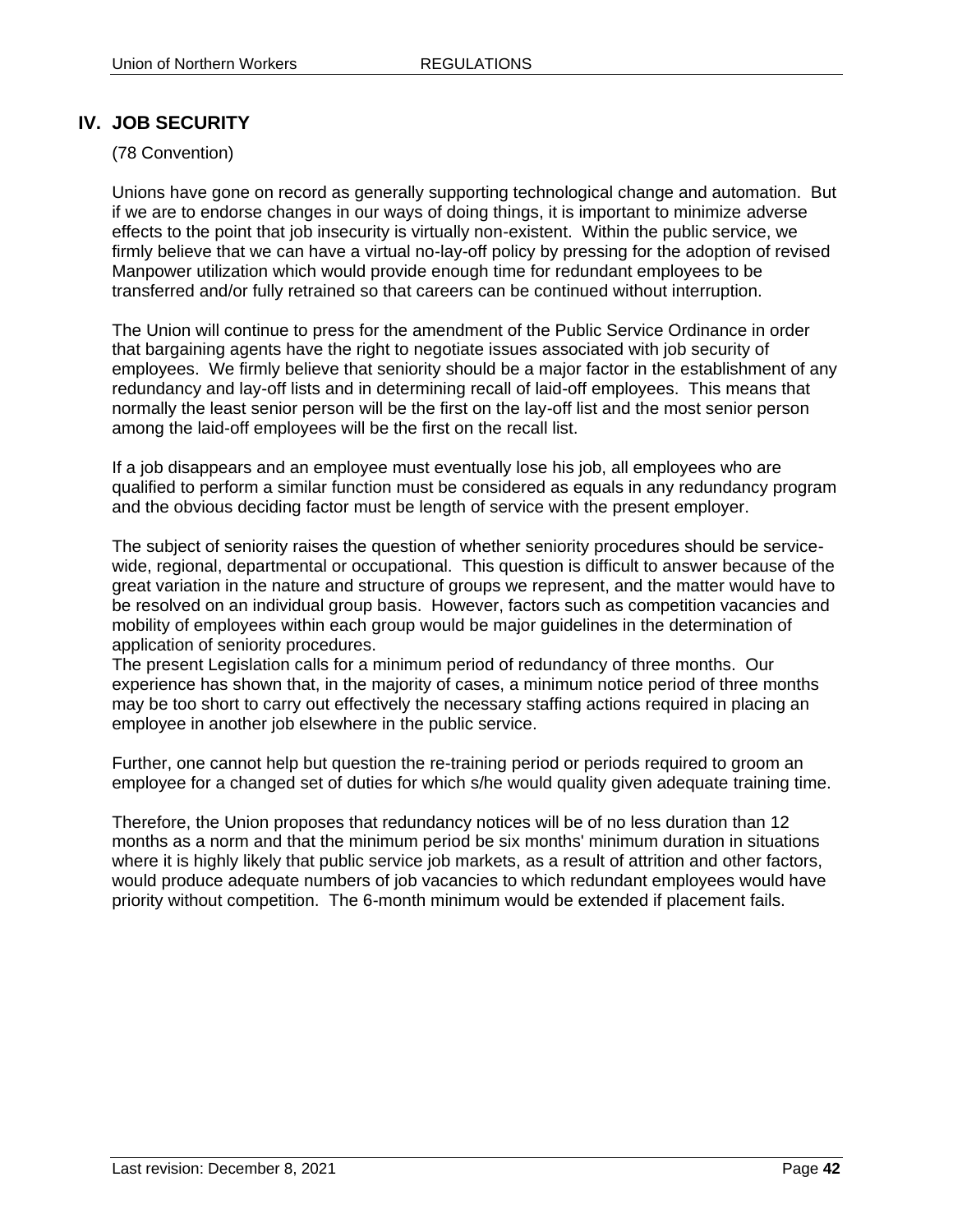# **V. RELOCATION OF GOVERNMENT OPERATIONS**

With regard to relocation of a governmental operation, there must be greater prior consultation and negotiation with the employer. Prior to any announcement officially or otherwise by the employer that a particular operation of government is to be relocated, the employer will notify the Union of the proposed change so that there be full understanding on the rights of employees.

The goal of the Union is to achieve a no-lay-off policy in the public Service. Until such time as the legislation is amended to permit us to negotiate job security, our policy will be based on the following principles:

- 1. a notice of redundancy will be of no less duration than 12 months as a norm;
- 2. seniority will be major factor in the establishment of redundancy and lay-off lists and in determining reassignment of laid-off employees;
- 3. as a means for qualified employees to be given maximum opportunity for reassignment, Employer sponsored retraining programmes will play a dominant role in insuring adaptability to new work environments; and,
- 4. no relocation of governmental operation will take place without prior consultation and agreement of the Union respecting procedures to be followed in easing the impact of such relocation on employees.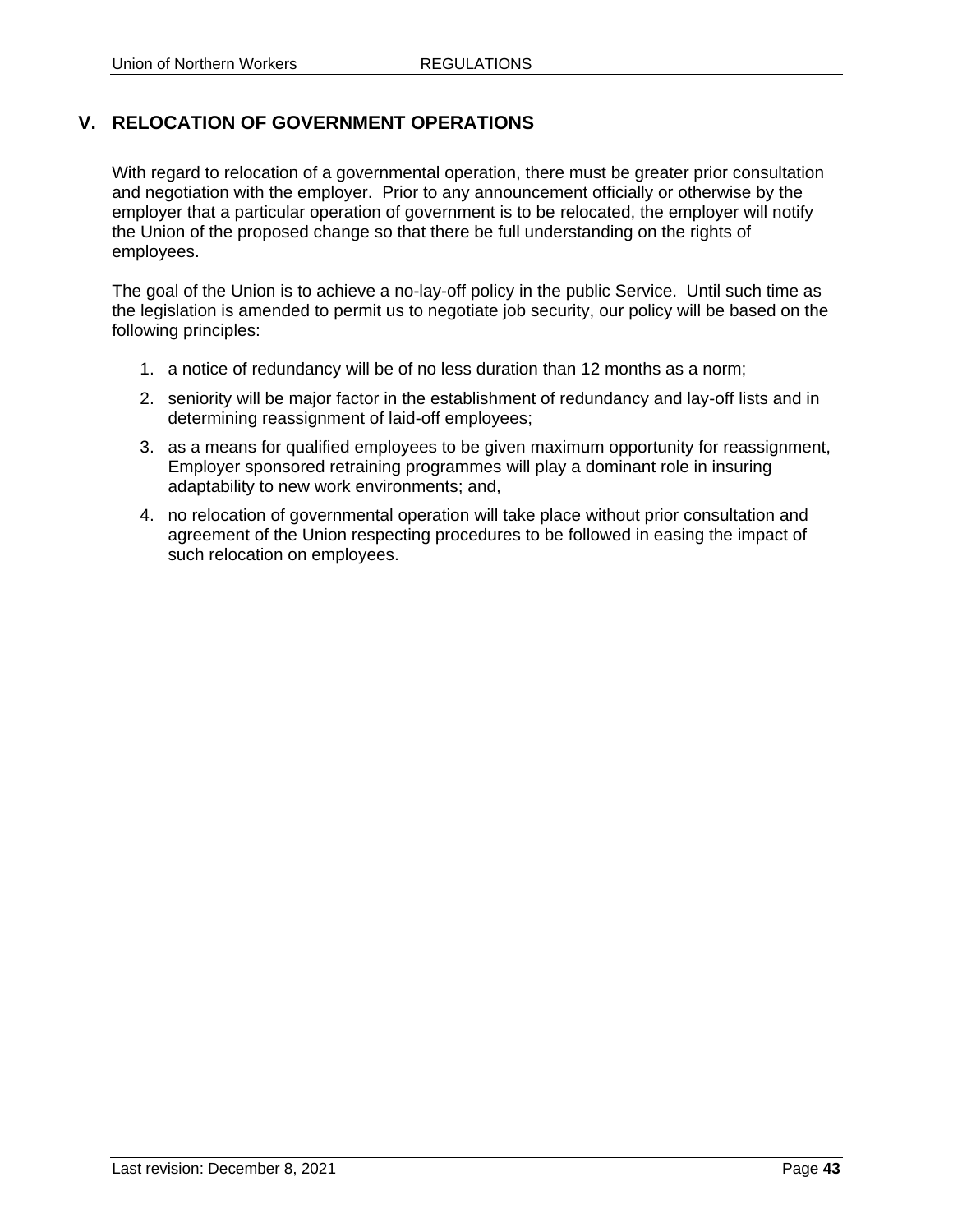# **VI. WAGES AND SALARIES**

# (78 Convention)

Comparison with wages and salaries paid outside the Public Service is basic to collective bargaining in the Public Service. Even among unions in the private sector, comparison of wages and salaries for similar occupation is important. But this approach assumes greater significance in the public sector mainly because of (a) the nature of the public employer, i.e., absence of a profit-motive; (b) the source of public servants' salaries, i.e., taxes paid by the general public; and (c) a lack of other indicators such as productivity in the Public Service.

There are certain occupations unique to the public Service for which comparable jobs are not found outside the Public Service. There are certain other occupational groups for which comparable jobs may be found outside the Public Service, but because of the great diversity of duties of jobs in these groups in the Public Service, it is not possible to obtain uniform and comparable data on outside wages and salaries. Even where outside data are available, there is the difficulty of matching jobs to those outside the Public Service. The timeliness of data; population included in the results; employers surveyed; appropriateness of rat measures used; and statistical validity of results are considerations. Because of these difficulties, the Union in conjunction with the Alliance has continuously been endeavouring to improve the techniques, methods, contents, samples and populations used in collecting compiling various data on wages and salaries, and to refine the uses to which these data are put.

The aim of this policy is not limited to ensuring that public servants' salaries and increases in their salaries are commensurate with those of employees outside the Public Service, but in a broader sense, the goal is to secure for public servants their fair share of the economic progress and prosperity of the country.

Our policy and salaries will be continued to be directed:

- 1. to securing for public servants their fair share of the economic progress and prosperity of the country and to protecting the purchasing power of members' dollar against inflation;
- 2. to ensuring that wages and salaries and/or increases in wages and salaries of public servants do not lag behind those obtained by employees outside the Public Service, and towards this end, to continuing our efforts for improvement in techniques and contents of data compiled by the Pay Research Bureau and other sources; and,
- 3. to maintaining appropriate relationships in rates of pay as between different grade levels within an occupation and as between occupations in the Public Service to the extent that such relativity is meaningful and equitable.

In the course of Joint Consultation meeting with the representatives of the Territorial Government it has been suggested that the Government is thinking of implementing performance pay plans. Performance pay plans, where the amount of salary increases can vary from one individual employee to another have been suggested. During the next few years our Union may very well face performance pay plan proposals advanced by the Employer.

Since certain types of performance pay plans can even deny salary increases to some employees, we must voice downright opposition to the introduction of performance pay plans embodying such principles; collective bargaining on rated of pay cannot be substituted for unilateral managerial discretion.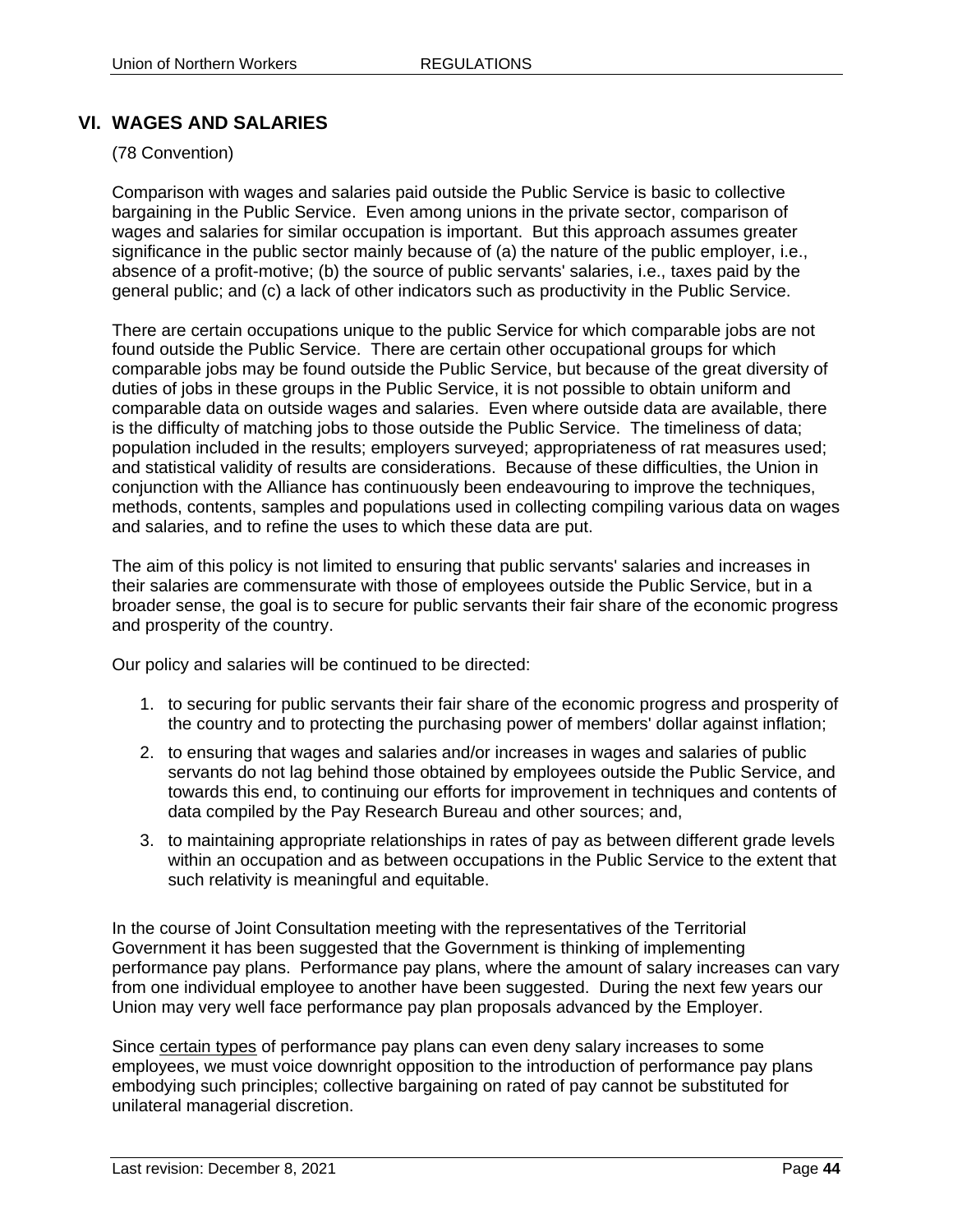One of the most crucial functions of the collective bargaining process is the determination of wages and salaries. Under performance pay plans, on the other hand, wages and salaries are determined by the Employer. The Employer may grant varying amounts of increases to different employees depending on their performance as judged by him, and he may even deny wage increases to certain employees. Thus, performance plans substitute managerial discretion for collective bargaining in determining individual salaries. Therefore, the Union cannot support such plans if they are to be determined solely by the Employer.

While the Union accepts that the recognition of employees' superior performance and improved efficiency may deserve additional financial rewards, our Union will be prepared to support any scheme for granting performance pay unless:

- a. every employee is assured of negotiated increases to wages and salaries,
- b. the Union is assured of full participation in the development of procedures and criteria for evaluating employees' performances; and,
- c. the employee and the Union have the right to grieve the decision of the Employer if is felt that any provision of a performance pay plan is being violated.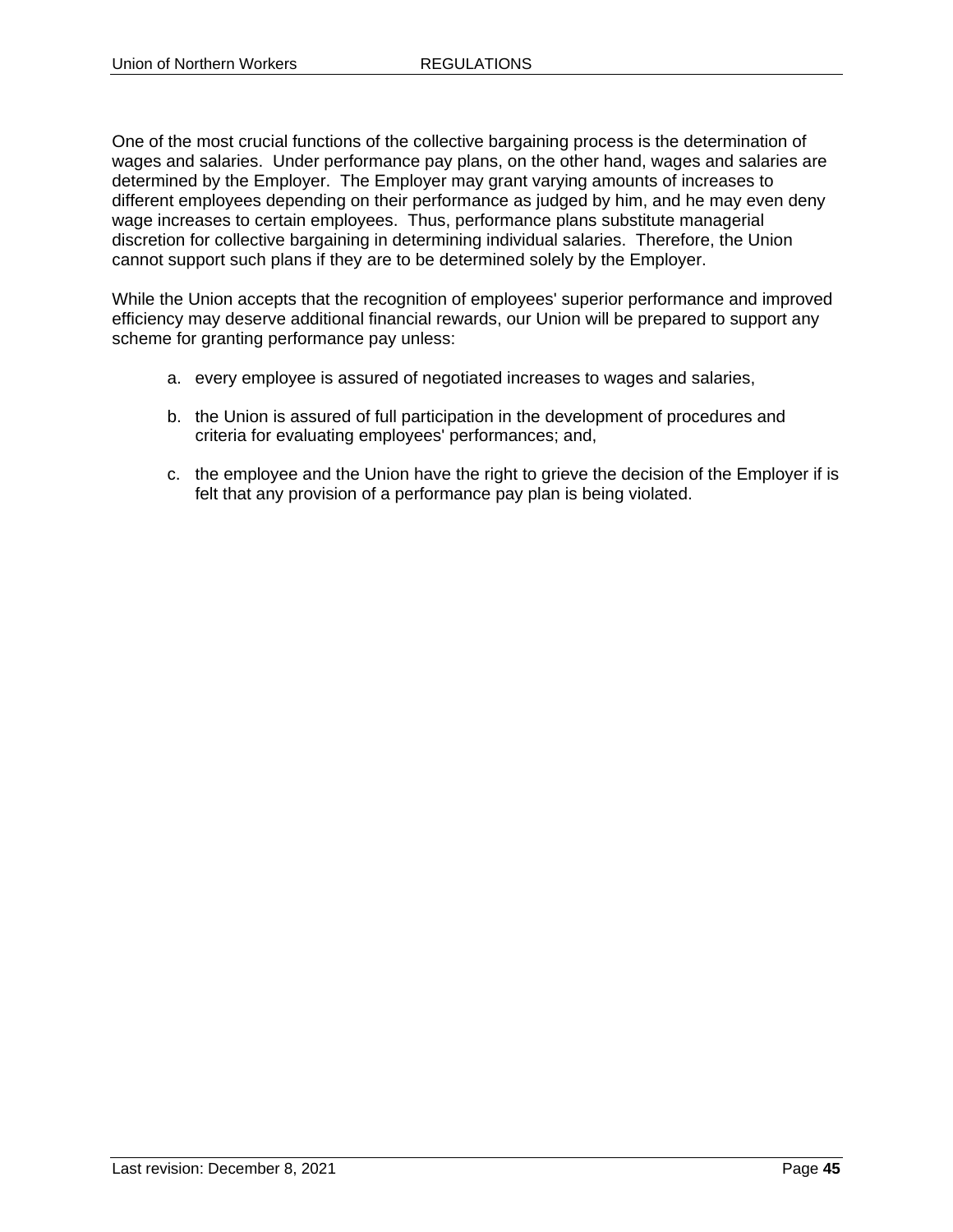# **Part 3: POLICIES OF THE UNW**

# **I. POLICY: Competing Interests: Acting Assignments, Excluded Positions, and Bargaining Unit Work**

(Amended 16-10-26)

#### **Introduction**

In order to answer questions arising about member participation in the union activities, particularly for union officers, in different circumstances, this policy was developed to treat everyone fairly, and with transparency. This policy is not meant to cover such situations as union activity when the member sits on employer boards or other political offices such as City Council, Legislative Assembly, etc.

#### **Policy**

Union activity in this policy is meant to include (not an exhaustive list):

- Attending union meetings;
- Attending conventions or conferences;
- Attending union training;
- Representing the union in any way;
- Holding any union officer position (whether Local or Executive).

The UNW will mirror the PSAC practice which allows union members to hold employment positions temporarily excluded from the bargaining unit, for up to 4 months before they can no longer hold a union officer position.

When a member is in an excluded position for 4 months or less, and holds an officer position in the UNW, he/she cannot participate in union activities.

 $\bullet$  He/she still holds the union officer position, but cannot act or participate – it will be treated as a leave of absence from the union officer position.

When a member is in an excluded position, and also holds a bargaining unit position, that member is only eligible to hold union office in relation to their substantive position.

- For example, if the member has a full time indeterminate position which is excluded, and a part time position which is in the bargaining unit, that member cannot be involved in any union activity.
- In an example where a member holds two equal indeterminate positions, where one job is excluded and one job is included in the bargaining unit, he/she cannot be involved in union activity.

Any member who is in an excluded position, while unable to participate in union activities or office, is still entitled to representation by the UNW in relation to bargaining unit employment.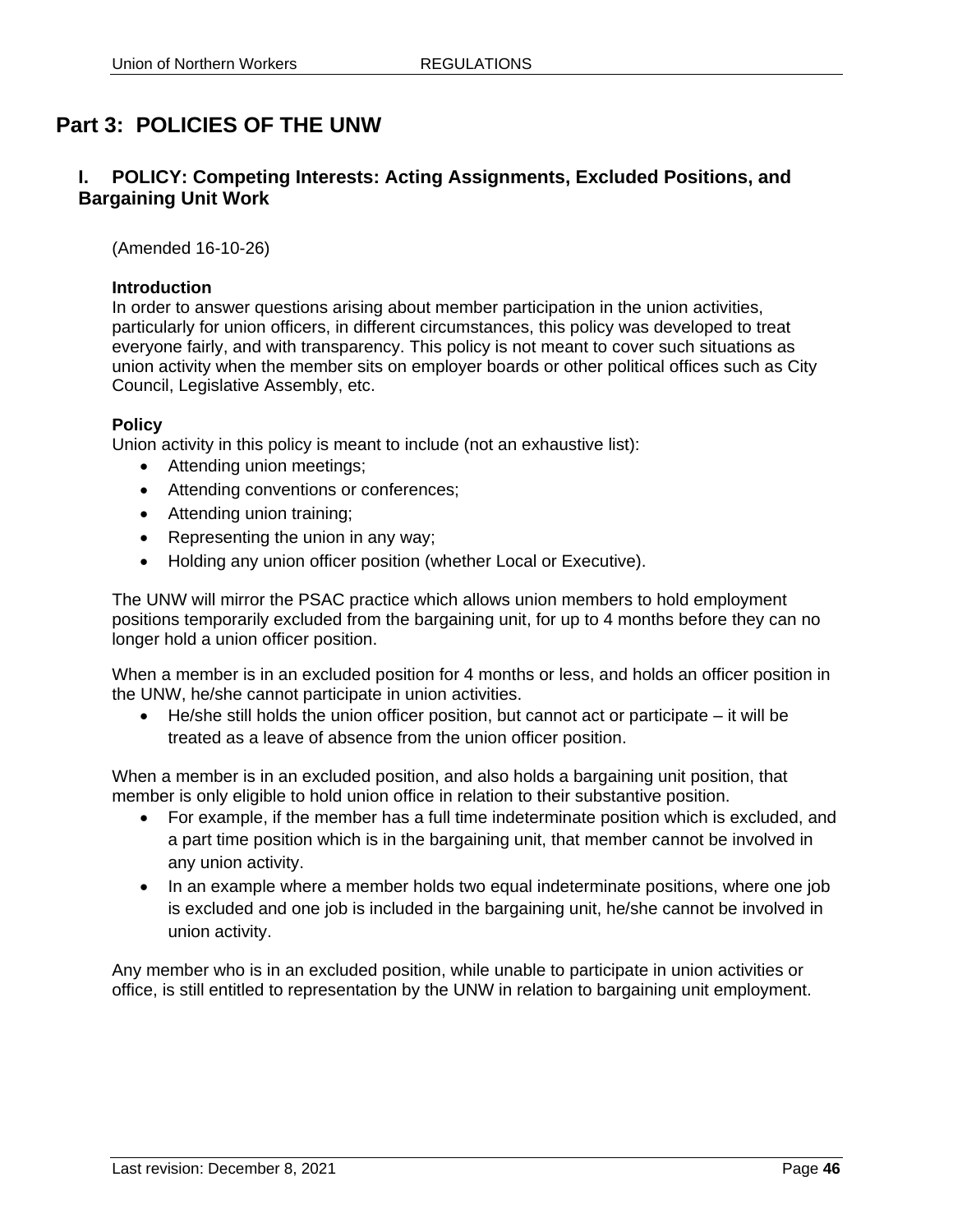# **II. POLICY: MEMBERSHIP STATUS AND PARTICIPATION IN UNION ACTIVITIES**

(Amended 16-10-26)

#### Introduction

This policy was developed after receiving a Constitutional interpretation regarding the membership status of relief workers and their ability to hold office.

#### **Policy**

Members who are casual or term employees can be involved in union activities and hold office until their term of employment expires. The member's union activity may continue if he/she has another term position immediately following the expiration of the previous term, with no break in service.

Members working as and when, as required by an Employer, but with no guarantee of hours, are not eligible to hold office.

Members who are seasonal employees and who voluntarily continue to pay dues can be involved in union activity throughout the year.

A member who's only bargaining unit position is that of a relief employee is unable to hold office. They may not hold a union officer position; be elected or appointed to attend union conventions or conferences; or represent the union in any way. They may attend local meetings if they have paid union dues at any time in the three months preceding the date of the meeting. They may take part in union education at the discretion of the local if they have paid union dues at any time in the three months preceding the application deadline for the education event.

While unable to participate in union activities or office, the member is still entitled to representation by the UNW in relation to bargaining unit employment.

Whether an Honourary Member or not, retired members cannot hold union office within the UNW.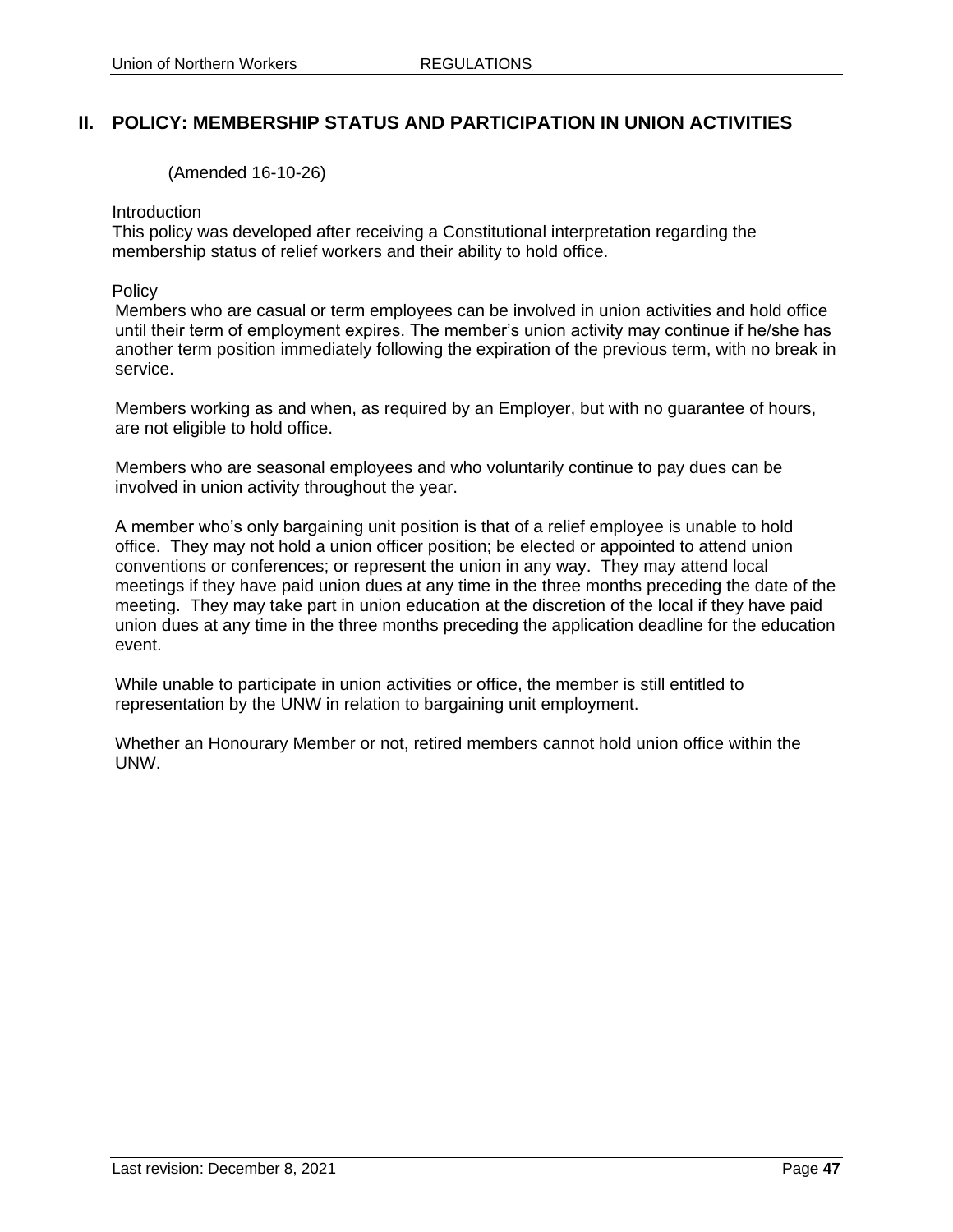# **III. HIRING POLICY**

(Amended 17-02-10)

### **UNW STAFFING POLICY/PROCEDURE**

The following is the Policy/Procedure that will be followed in filling vacant, new, or term positions within the Union of Northern Workers exclusive of Elected Officials and Director positions.

These Policy and Procedures are to be in effect after the UNW's obligations under the United Steelworkers of America Collective Agreement are met.

### **STAFFING PROCESS**

- a. The President of the Union of Northern Workers will declare a position vacant, newly created, or the intent to hire a term.
- b. The Director responsible for the position will ensure an advertisement is created for the position that is to be filled.
	- For administrative positions, advertising will take place in northern newspapers, EI employment site, and the UNW and PSAC web sites.
	- ii. For all other positions advertising will take place in northern newspapers, and any provincial newspapers deemed necessary by the President of the Union of Northern Workers or their designate. It will also be advertised with the EI employment site, and the UNW and PSAC web sites, as well as being sent out in Fax Facts.
- c. The staffing committee will normally consist of the Director to whom the position reports, the other Director, the Assistant to the President, or as appointed by the President. (Amended 06-09-14) (08 Convention) (Amended 17-11-28)
- d. The responsibility of the Staffing committee includes:
	- i. Screening
		- 1. Reviewing screening criteria and revising as deemed necessary by the majority of the Staffing Committee.
		- 2. Screening of all applications to determine which applicants are qualified for the positions.
		- 3. Deciding which of the qualified applicants to interview, based on the agreed to screening criteria.
			- A. All Members in Good Standing, including members of the Full Executive, having one year of active voluntary service, or one year of full-time paid service who are qualified should be interviewed.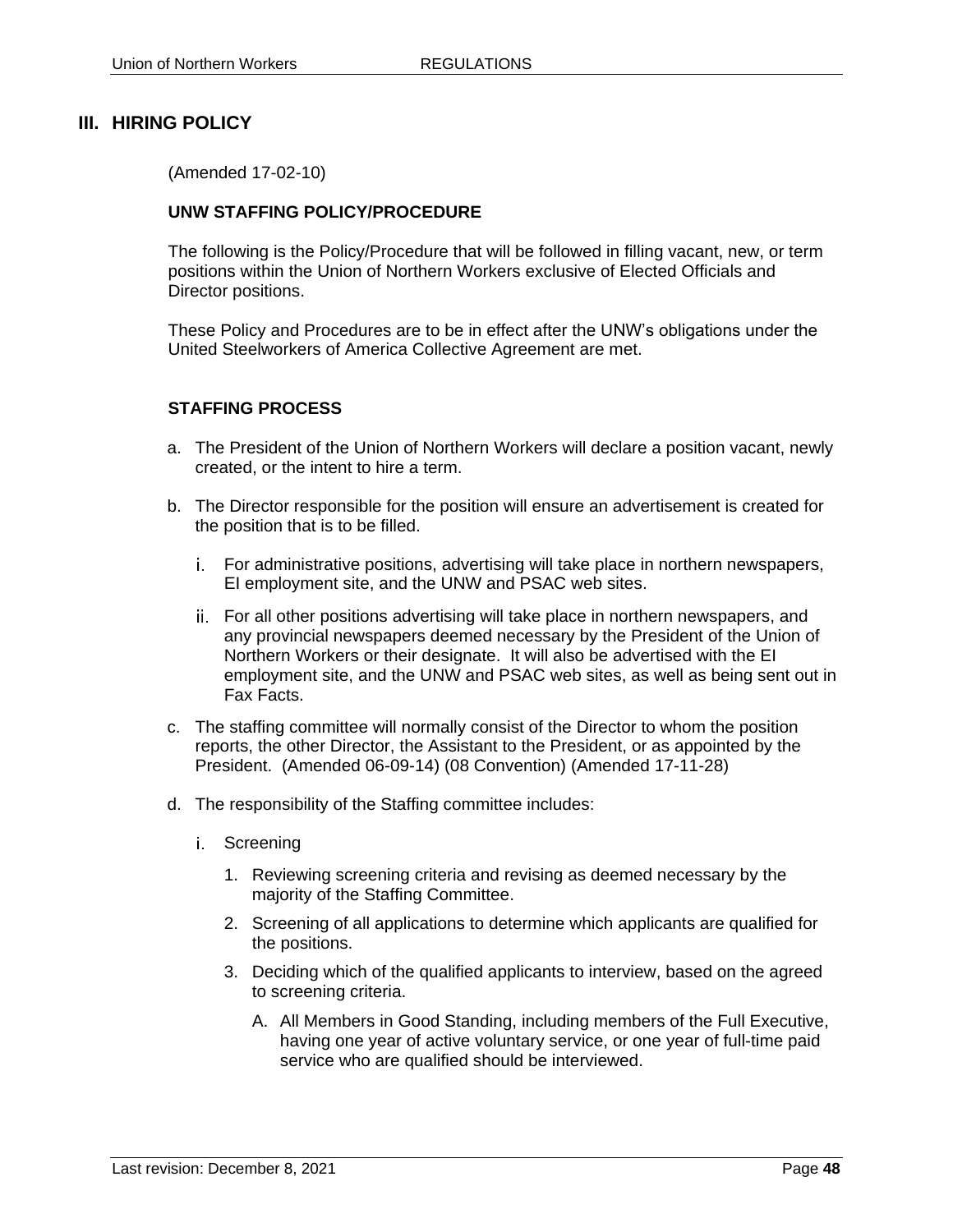- B. Consideration of a candidate's age, sex, creed, colour, national origin, political or religious affiliation, sexual orientation, family status or disability should not enter into the selection process in any way.
- Choosing a Candidate
	- 1. Unless otherwise indicated, all members of the Staffing Committee will fully participate in the interview process, by taking turns asking questions, keeping their own accurate notes, participating in the grading of each candidate, and determining which of the candidates, if any, to offer the position to.
	- 2. All candidates will take part in the interview process (oral and/or written).
	- 3. All candidates will be asked the same questions and given the same opportunity to answer these questions.
	- 4. Members of the Union of Northern Workers should be given preference where, through the interview process, they are found able and suitable to perform the duties of the position, and are Members in Good Standing.
- iii. Reference Checks
	- 1. The Staffing Committee will be responsible for reviewing the reference check questions.
	- 2. The Staffing Committee will appoint a member of the Committee who will be charged with doing the reference checks.
	- 3. Reference checks will be performed on all successful candidates.
		- A. At least three references must be provided by the successful candidate.
		- B. Wherever possible, at least one of the references must be a previous supervisor, (preferably the most recent supervisor)
		- C. At least two of the three references must be positive for an offer to be made to the successful candidate.
		- D. If the successful candidate was or is employed by the PSAC or another Component of PSAC, the appropriate Director of the PSAC or the relevant Component will be contacted. The successful candidate will be informed that this will occur and will be given an opportunity to comment.

This check is done not only to protect the interest of the UNW, but also as a courtesy to PSAC and/or the other Component.

- iv Making a Written Offer
	- 1. The Supervisor for the position, in consultation with the President of the Union of Northern Workers, is responsible to ensure an appropriate offer is made regarding wages, start dates, and removal (if relevant).
		- A. The successful candidate will be informed of the appeal rights of the Members of the UNW, and the possibility of the offer being withdrawn if the appeal is successful.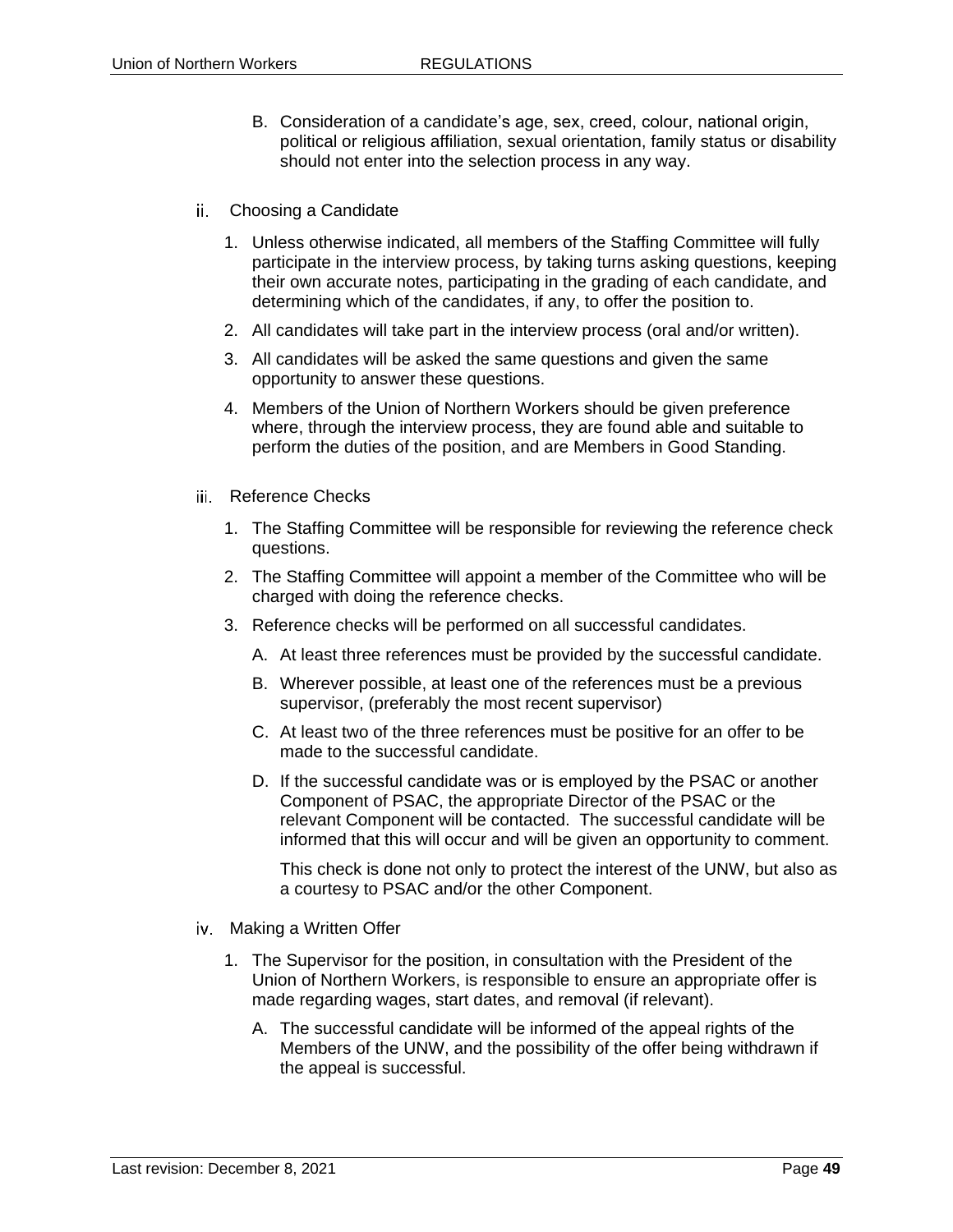- B. If there were any Members In Good Standing who applied on the position and were unsuccessful, the job offer will be made pending an appeal. Once the appeal period has expired, or the appeal has been heard and denied, the official offer can be made. If the appeal is upheld, the job offer will be withdrawn.
- C. Once the above has been met and two successful reference checks have been made, a letter of offer is drawn up.
- D. The Director of Finance and Administration will ensure the letter of offer is duly signed and received by the Headquarters office, prior to arranging relocation costs and/or prior to the start date.
- v. Informing Unsuccessful Candidates
	- 1. The Staffing Committee will appoint a member of the Committee who will be charged with contacting the unsuccessful candidates.
		- A. Only those candidates who were interviewed or Members in Good Standing will be contacted.
		- B. Members in Good Standing will be informed of their appeal rights and provided a copy of the Staffing Policy/Procedure and the Staffing Appeals Policy/Procedure.

## **STAFFING APPEALS POLICY/PROCEDURE**

Any Members in Good Standing who have applied on the position, and who have identified themselves as a member prior to the end of the application date, will have the right to appeal. The member must provide their membership number as proof of their membership.

Upon, submitting an appeal, the Member will be provided with a copy of the Staffing Policy/Procedure and a copy of the Staffing Appeals Policy/Procedure. They will be informed of the deadline date for their appeal to be submitted.

Any appeals must be done in writing three (3) calendar days from the date the Member was informed they were unsuccessful in the competition. Any late appeals will be ruled invalid.

If any valid appeals are received, the President of the Union of Northern Workers or their designate will strike a three member Staffing Review Committee within three (3) calendar days of the closing of the appeal period. (No member of the Staffing Committee will sit as a member of the Staffing Review Committee.) The President of the Union of Northern Workers or their designate will appoint one of the three Committee members as the Chairperson.

The Staffing Review Committee will:

- a. Meet and make a determination within three (3) calendar days of being appointed.
- b. Review all documents pertaining to the staffing competition in question.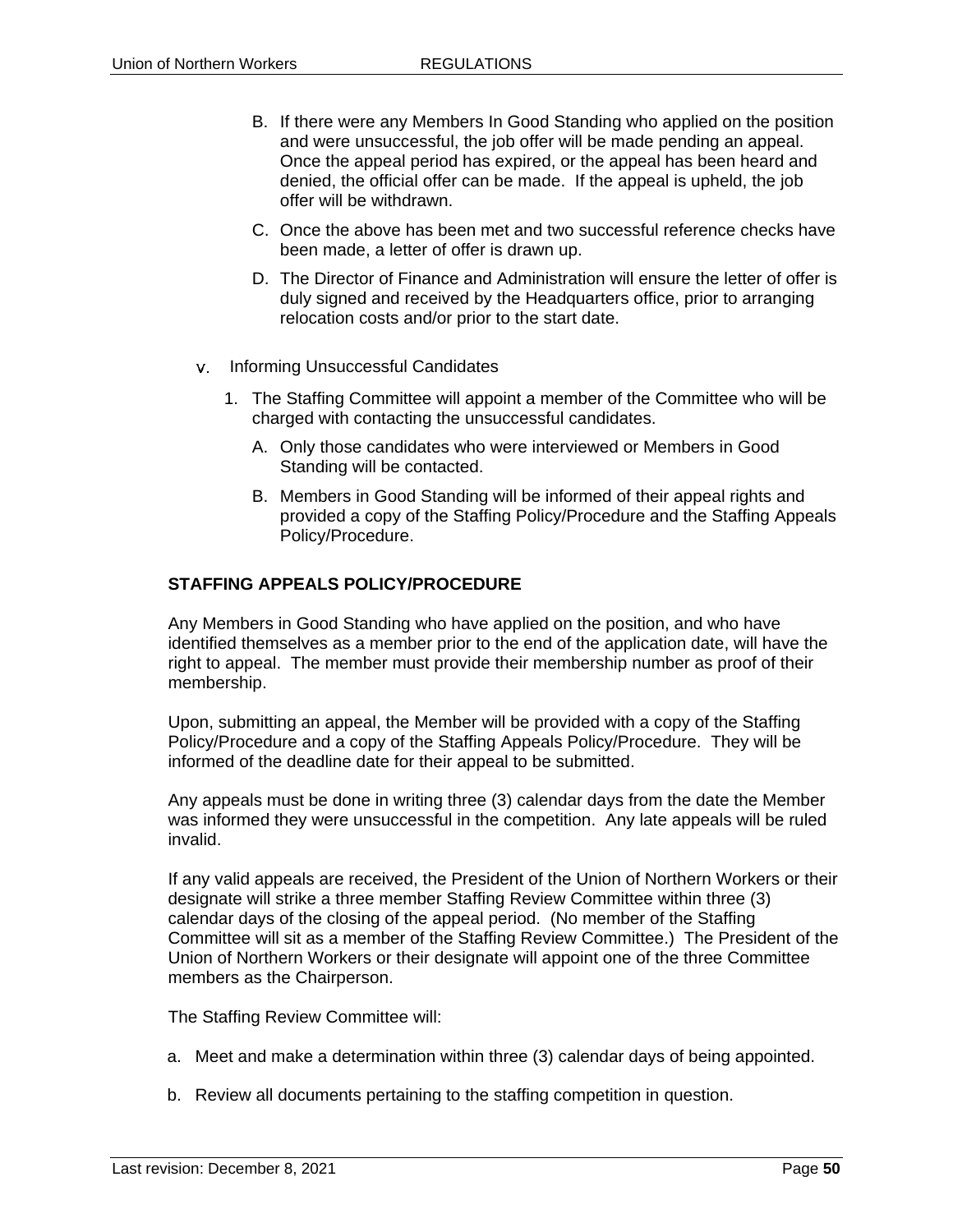- c. Interview
	- i. the appellant to determine the reasons for their appeal,
	- ii. one or all of the Staffing Committee Members to determine if procedure was followed, if necessary,
	- iii. the proposed appointee, if necessary,
	- any other individuals that the committee deems necessary.
- d. Determine if the appeal should be upheld or denied. The decision of the Committee will be by majority, where consensus cannot be reached. If the decision is to uphold the appeal, the Committee will choose one of the following resolutions. (The Committee will not have the ability to appoint an individual to the position.)
	- Re-run the competition from the point the error was found to have occurred, with no further right of appeal.
	- Re-run the interview process between the proposed appointee and the appellant, with no further right of appeal.

Either choice can be with the same or with a different Staffing Committee. If the choice is to have a different Staffing Committee, the members of the Staffing Committee will be appointed by the President of the Union of Northern Workers or their designate.

The findings of the Staffing Review Committee will be final and binding on all parties.

e. Write a clear, complete and concise report including the findings of the majority of the Staffing Review Committee, and the reasons for the findings.

The report will be presented to the President of the Union of Northern Workers and/or their designate within three (3) calendar days of the decision to uphold or deny the appeal.

- f. Contact the appellant and review the findings with them. A summary of the report can be provided to the appellant, without the names of witnesses interviewed or the content of the interviews.
- g. Make further recommendations to the President of the Union of Northern Workers and/or their designate to improve the staffing and/or staffing review process.

## **STAFFING FOR DIRECTOR POSITIONS**

In the event of a vacancy in either Director positions, the President of the Union of Northern Workers will have the authority to pursue qualified skilled individuals who are suitable for the vacant Director position.

Appointment to either position will be subject to confirmation of the Full Executive.

The Staffing Appeals Procedure will not apply. (Amended 05-05-19) (05 Convention)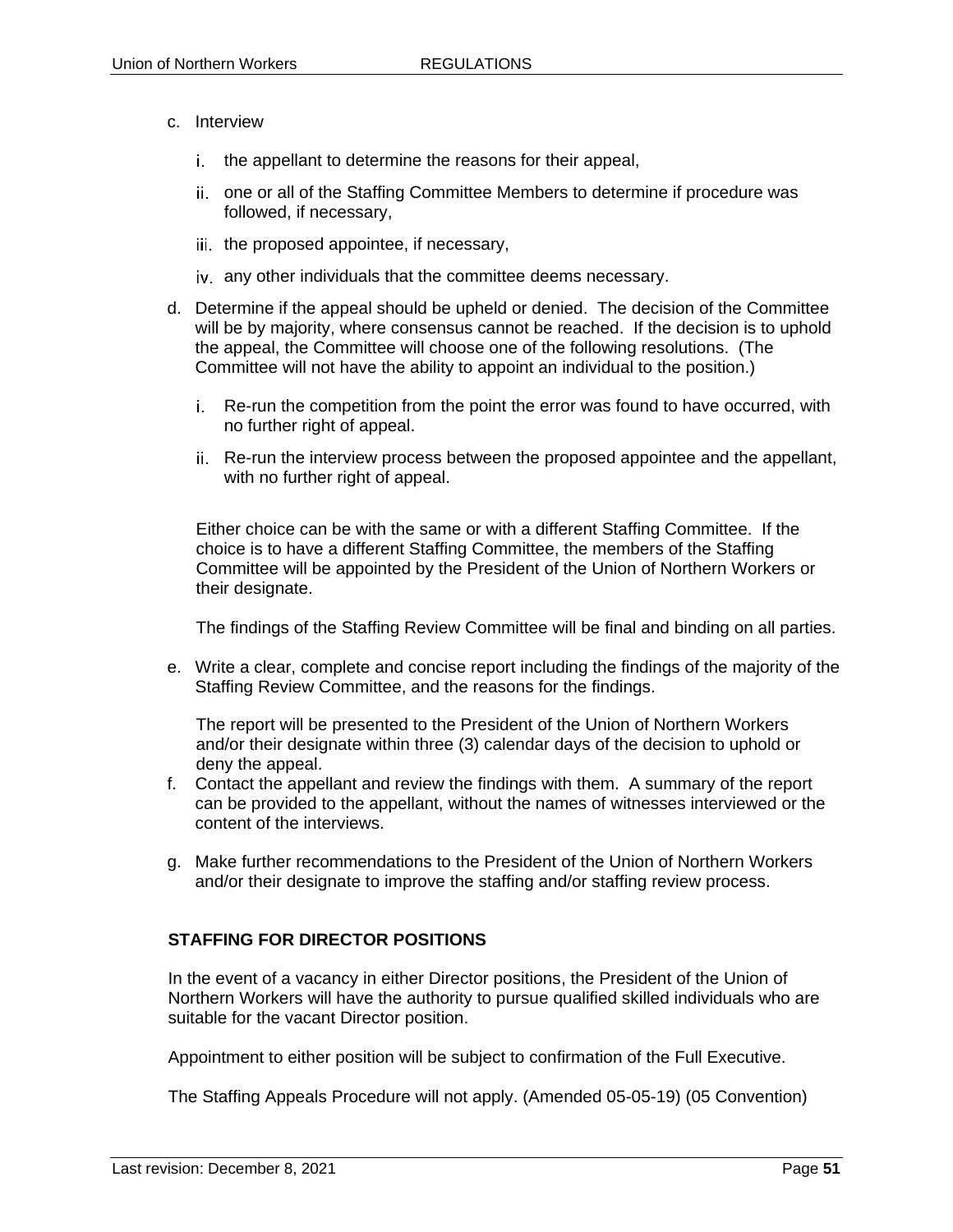# **IV. DONATION POLICY**

(Amended 17-07-27)

#### **Overview**

The Union of Northern Workers has a strong tradition of supporting our members, their families, and community needs throughout the NWT. The UNW is frequently asked for donations from a wide range of community groups, organizations and event organizers. This policy has been developed in order to provide a system of awarding donations that ensures that:

- 1. Funds are provided only for initiatives that align with the UNW's mission, vision, and goals, and
- 2. Funds are distributed equitably amongst the regions comprising the UNW's organizational structure.

### **Policy**

In order to achieve the greatest benefit, approved donations will focus on events, activities, projects, and programs that directly affect our members, their families, and their communities.

To be eligible for donations, projects and activities must have a clear ability to improve and benefit the UNW by doing one or more of the following:

- Enhancing the UNW's image in the community
- Increasing the UNW's presence in the community
- Heightening awareness of the UNW and/or the labour movement
- Increasing the UNW's membership in both the short and long terms
- Creating bridges, linkages, and goodwill with other groups and organizations
- Addressing specific labour-related needs of UNW members and/or their families.

In general, donations are made to:

- Organizations which offer their services for the benefit of the public and contribute to community well-being
- Groups which devote their time and resources to helping social and/or labour problems
- Organizations undertaking charitable activities.

UNW Headquarters donations will, in general, benefit NWT-wide organizations and projects.

Donations are not made:

- To organizations run for profit
- For salaries and wages
- For activities having a religious focus
- For activities, groups, or organizations that discriminate on the basis of any of the NWT Human Rights' areas or prohibited grounds.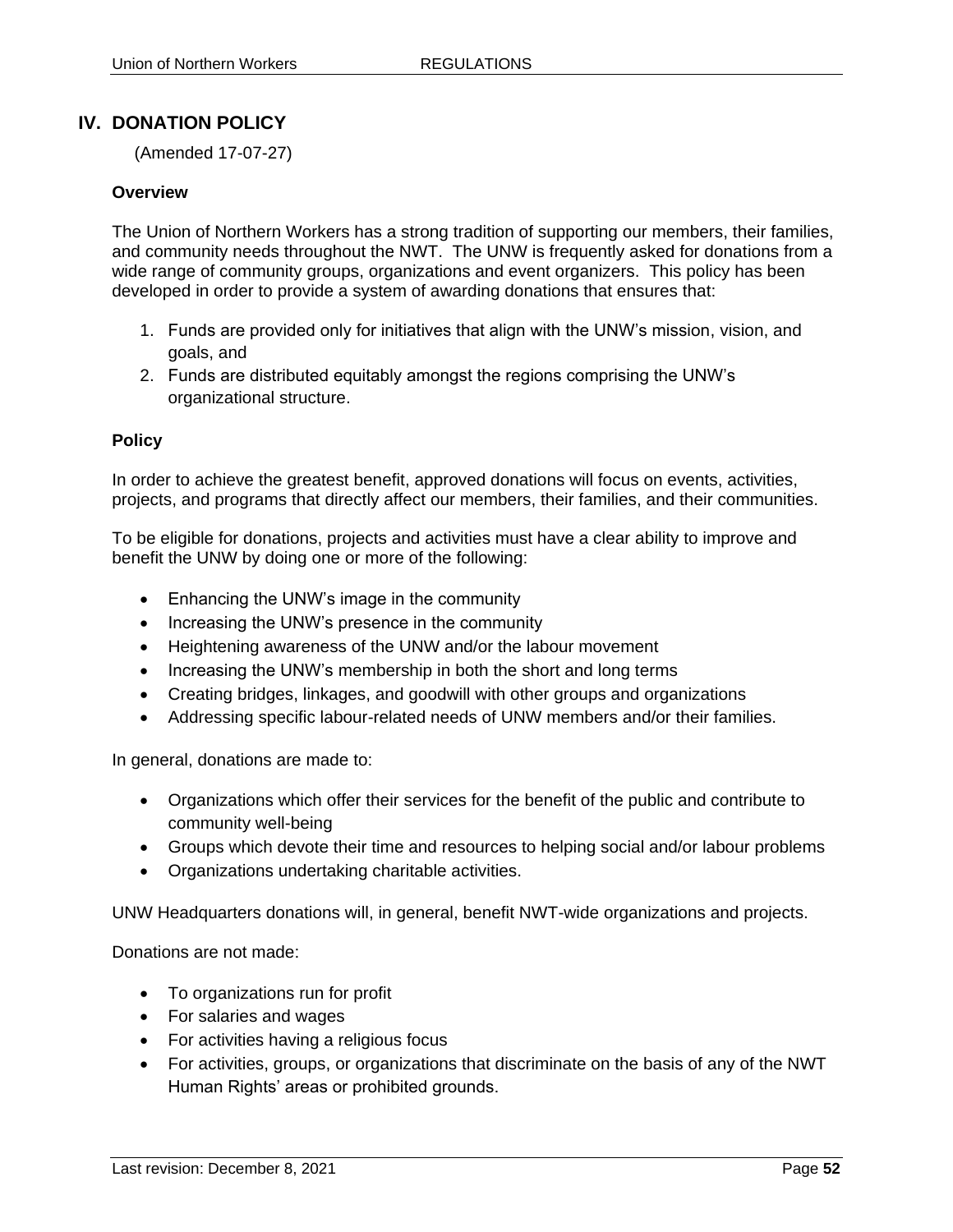Successful applicants must agree to recognize the donation by representation of the UNW logo/identity within their endeavour.

Locals may develop their own donation policy, but it must not contradict this Donation Policy. Any Local Donation Policy must be approved by the Local membership at a general meeting and forwarded to the Director of Finance and Administration for approval and record-keeping.

# **Procedures**

- 1. Applications shall be reviewed on a case by case basis.
- 2. Donation requests which are specific to a community or region will be sent to the Local or Region.
- 3. Donation requests of \$3,000 or less shall be directed to the President of the UNW for approval.
- 4. Donation requests of over \$3,000 shall be directed to the Executive of the UNW for approval.
- 5. The Director of Finance and Administration shall be responsible for administering all approved donation funds.
- 6. All approved donations will be reported at each Full Executive Meeting.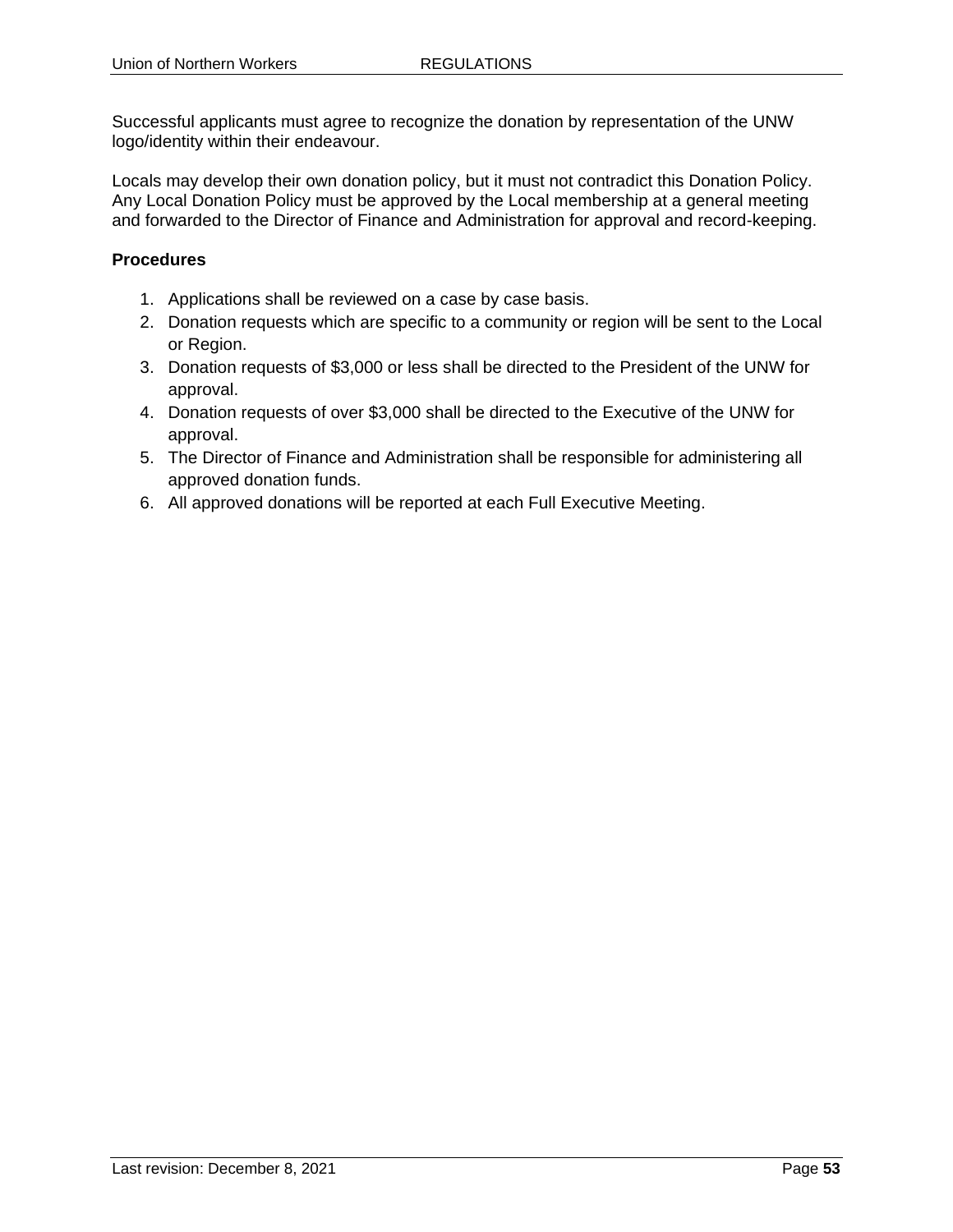# **IV. CONFIDENTIALITY POLICY**

# **ELECTED OFFICERS, EMPLOYEES, AND STAFF**

(Amended 17-07-27)

- 1. UNW is committed to protecting the privacy, confidentiality, accuracy, and security of personal information it collects, uses, and retains in the course of fulfilling its legitimate purposes as a certified bargaining agent.
- 2. The collection, use, disclosure, and retention of personal information by UNW is governed by the UNW Privacy Policy and by this Confidentiality Policy.
- 3. All employee and member information held by UNW is confidential and is not to be communicated to anyone in any manner, except in accordance with UNW policies or as required by law.
- 4. All elected officers, employees, and staff of UNW are required to sign the Confidentiality Agreement.
- 5. Information may be shared internally within UNW for the purposes of carrying out UNW's legitimate purposes, providing representation to members in grievances or other matters, and in performing human resources functions.
- 6. Consent must be obtained before disclosing a member's personal information to any external organization, except as may be outlined in the Privacy Policy or required by law.
- 7. The confidentiality obligations regarding employee and member information remain in effect after termination of the employment relationship and/or executive appointment.
- 8. A breach of confidentiality is considered a serious matter and may be determined just cause for discipline.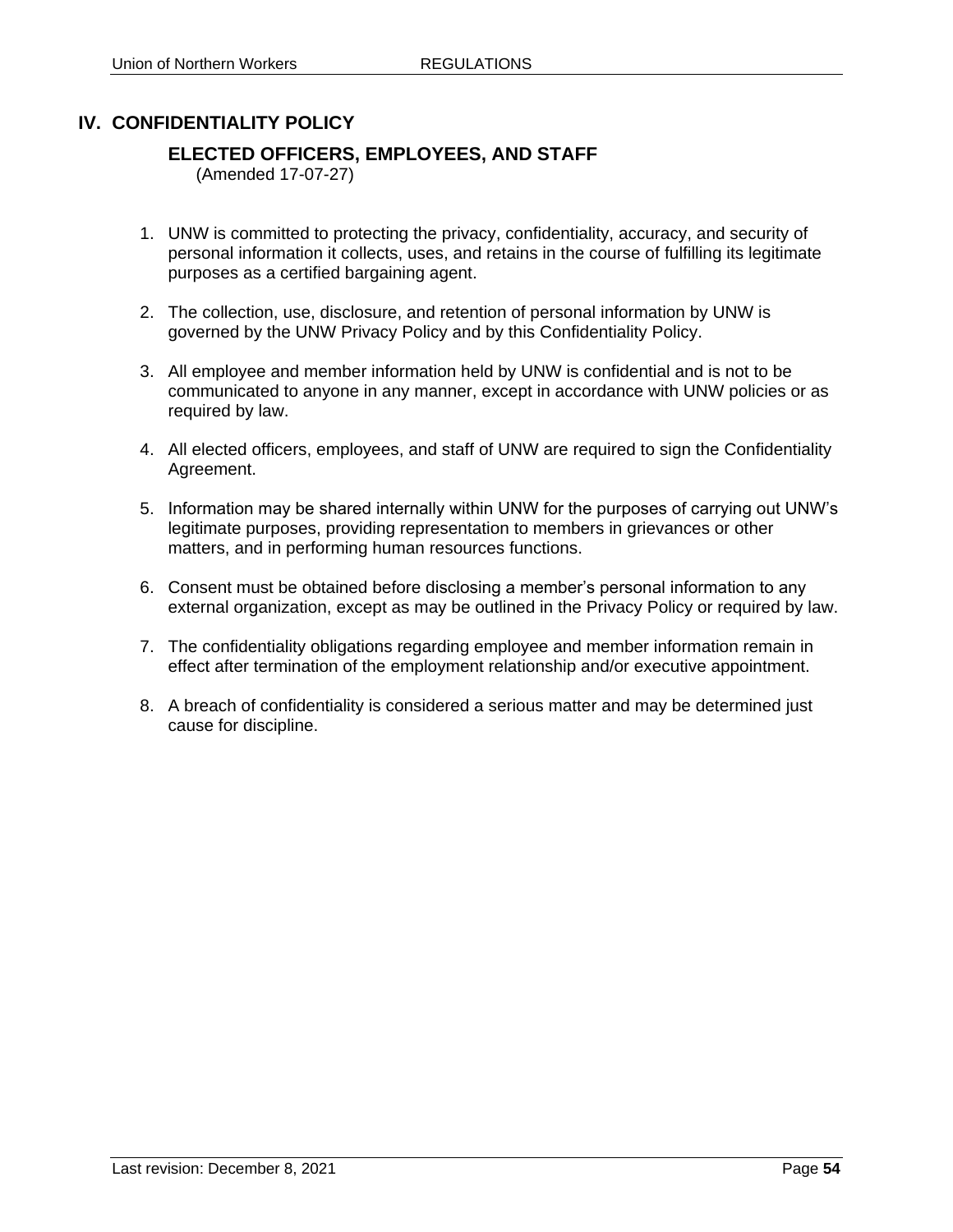# **CONFIDENTIALITY AGREEMENT**

### **Statement of Confidentiality**

I have read and reviewed the policies on privacy and confidentiality of employee and member files of UNW, including information in the LabourWare system.

I understand that all employee and member information to which I have access is confidential and is not to be communicated or disclosed to anyone in any manner, except in accordance with UNW policies or as required by law.

| Signature: | ≀ate |
|------------|------|
|            |      |

| Date: |  |
|-------|--|
|-------|--|

Name: \_\_\_\_\_\_\_\_\_\_\_\_\_\_\_\_\_\_\_\_

Witness Signature: \_\_\_\_\_\_\_\_\_\_\_\_\_\_\_\_\_\_\_\_\_ Date: \_\_\_\_\_\_\_\_\_\_\_\_\_

Witness Name: \_\_\_\_\_\_\_\_\_\_\_\_\_\_\_\_\_\_\_\_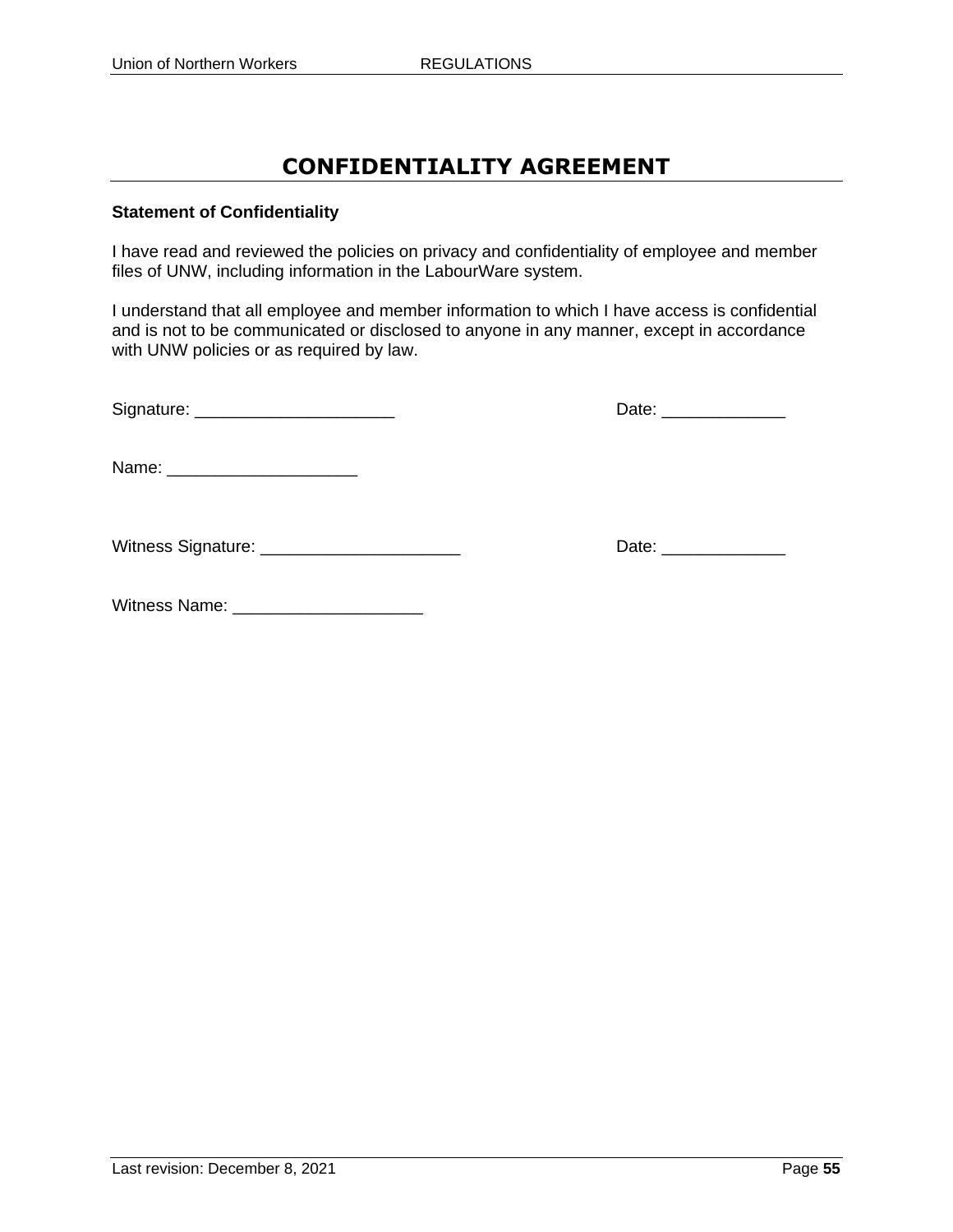# **VII. CELL PHONE POLICY**

(Amended 17-07-27)

### **Overview**

The intention of this policy is to provide guidelines to Union Officers for the appropriate use of their cell phones or other communication devices.

#### **Purpose**

On being elected an Executive Officer of the Union of Northern Workers, each elected Officer takes an oath of office and, then, has an express fiduciary responsibility to the Union and the membership it represents. Given that, it is expected that Union Officers will use their cell phones for the purposes for which they are issued.

Cell phones are issued to Union Officers for the following purposes:

- to facilitate their work as Union Officers:
- to increase their availability to their locals and the broader Union membership; and
- to assist them in balancing their personal lives and their lives as Union Officers.

It is, therefore, understood that Union Officers will make use of their cell phones for both Union work and personal reasons. Officers will take measures to minimize the costs to the Union for personal communication when possible.

#### **Scope**

This policy applies to all Union Officers using UNW cell phones.

#### **Policy**

#### **Plans and Appropriate Use**

The Union of Northern Workers will negotiate a plan which will ensure a consistent level of coverage for all Union Officers while trying to address the issue of cost containment. Individual officers will not have the authority to unilaterally change the terms of the negotiated cell phone plans.

For Union Officers who already have cell phone plans that they are unwilling or unable to change (because of contractual reasons, availability of coverage, etc) an amount equal to the negotiated monthly cost for the UNW plan, or where the cost is less the actual cost, will be provided to them on receipt of their cell phone invoice.

Should a Union Officer leave the country for personal reasons or for work, and believes s/he will need to make use of the phone while out of the country, s/he will make a written request to have the plan amended, for the period in question, to minimize the cost of such use. Requests will be made to the Director of Finance and Administration **and** the Finance Assistant. If the Officer is expected or required to work while out of the country or is out of the country for work purposes, costs for the change in plan and any work related costs will be covered. If, however, steps are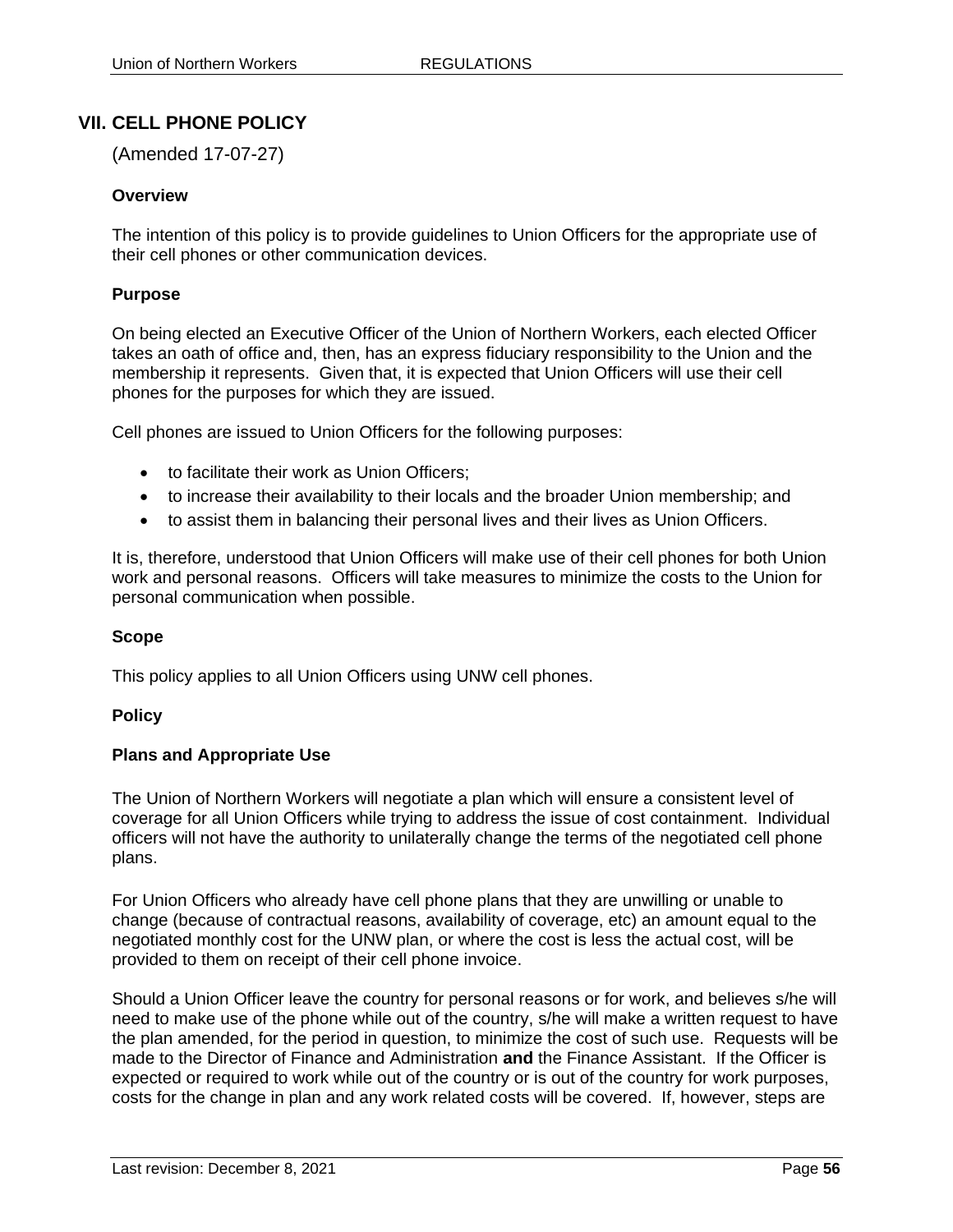not taken to ensure appropriate cost containment the Finance Committee will review the situation and take appropriate action. Appropriate action includes the recovery of all costs related to the use of the cell phone while outside the country.

In the case of a lost or stolen cell phone, the Union Officer must report the incident to UNW management immediately.

Users who fail to adhere to this policy will be subject to disciplinary action as set forth by the UNW.

### **Prohibited Conduct**

If a Union Officer wishes to use UNW property cell phones for personal or commercial monetary gain, a request must be made in writing to the Director of Finance and Administration for review and approval.

### **Copyright Guidelines**

UNW Officer cell phones are UNW property. The UNW respects copyright and software licensing laws; illegally copied software and media exposes the UNW to risk of litigation. Users found to be making unlicensed copies of software and media may face disciplinary action.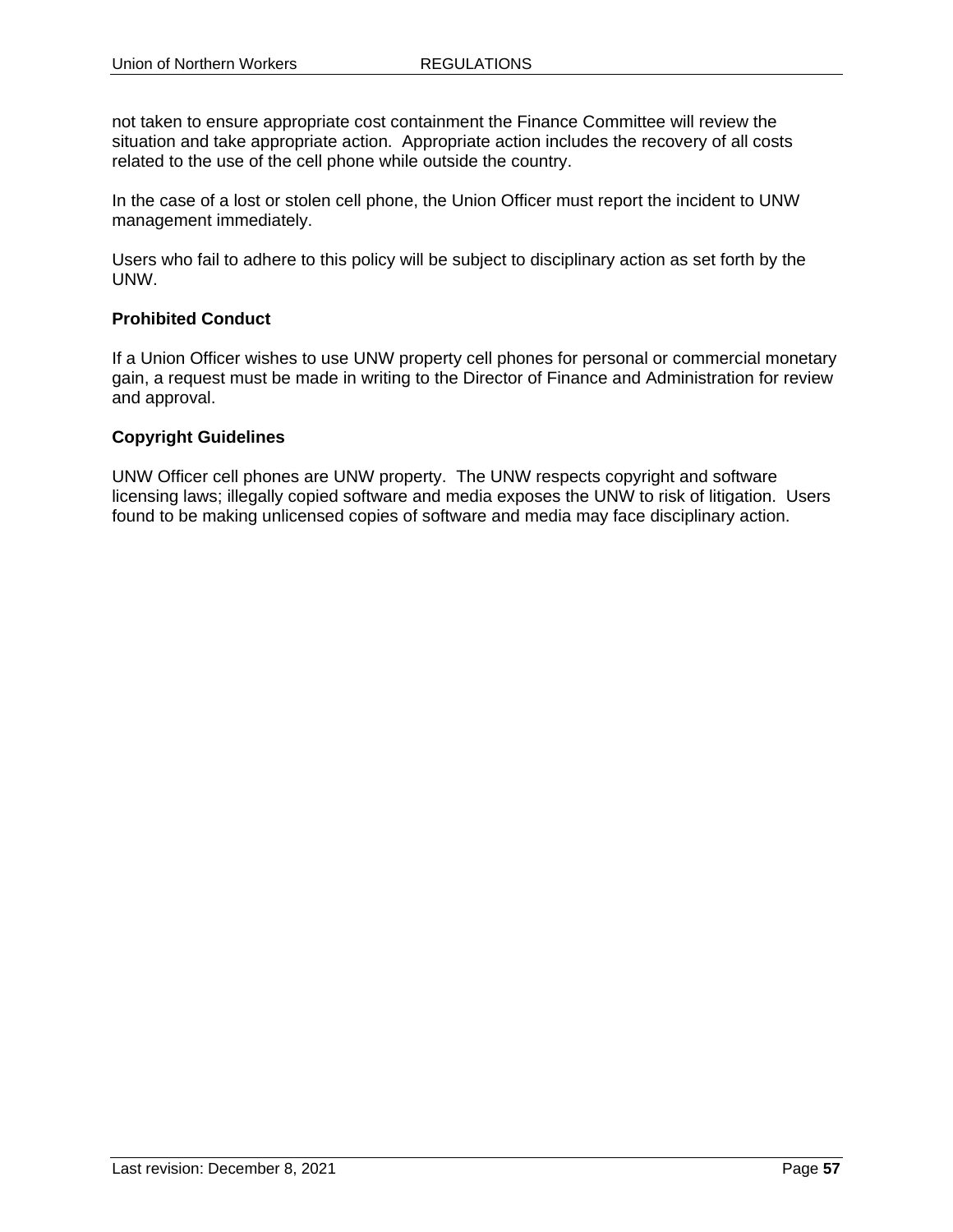# **VIII.COMPUTER EQUIPMENT POLICY**

(Amended 17-07-27)

#### **Overview**

The intention of this policy is to protect UNW's employees, members, officers, partners and business from damaging actions by individuals, either knowingly or unknowingly. All computer equipment is the property of the Union of Northern Workers and is to be used for business purposes in the course of normal operations.

### **Purpose**

The purpose of this document is to identify acceptable use of computer equipment at the UNW. Inappropriate use could expose users to risks including viruses or compromise of networking systems and sensitive data.

### **Scope**

This Policy applies to all employees, members, contractors, consultants, temporary and other workers using UNW computer equipment.

#### **Policy**

### **Ownership, Stewardship Guidelines, and Appropriate Use of Computer Equipment**

Staff/Employee/UNW Officer computer equipment is the Property of the Union of Northern Workers and shall be used for UNW business, research, and administration.

A user may be granted permission to use the computer equipment for personal functions, at the discretion of the Director of Finance and Administration (DFA), if the use does not interfere with the mission of the UNW.

Users of Staff/Employee/UNW Officer computer equipment are responsible for the proper physical care and are fully liable for lost and stolen computer equipment. Any damages to the computer equipment which arise due to negligence on the part of the employee will be billed to the Staff/Employee/UNW Officer.

In the case of lost or stolen computer equipment, users must report the incident to UNW management immediately.

Users who fail to adhere to this policy will be subject to disciplinary action as set forth by the UNW.

#### **Prohibited Conduct**

If staff or employees wish to use UNW computer equipment for personal or commercial monetary gain, a request must be put in writing to the DFA for review and approval. Copyright Guidelines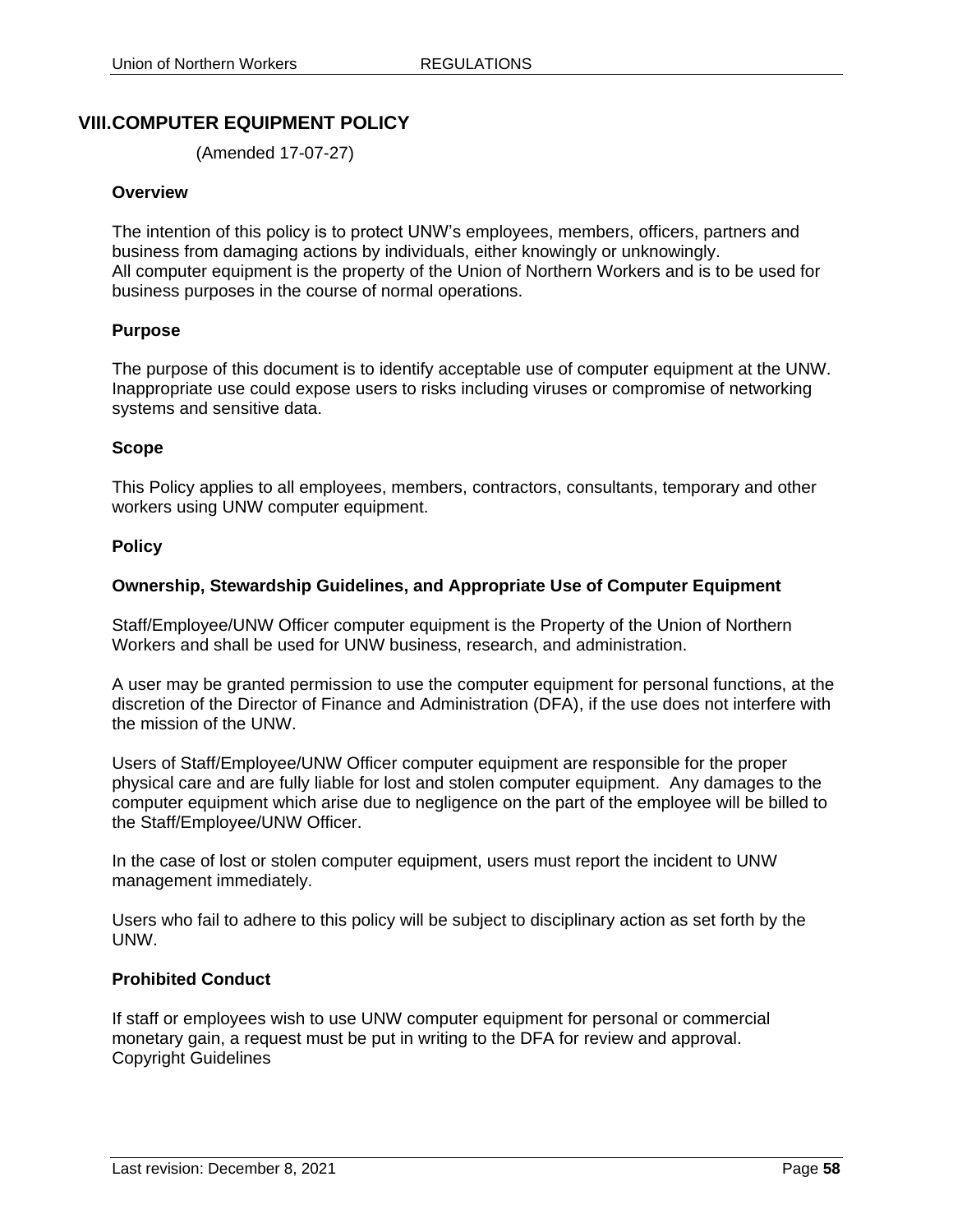Staff/Employee/UNW Officer computer equipment is UNW property. The UNW respects copyright and software licensing laws; illegally copied software and media exposes the UNW to risk of litigation. Users found to be making unlicensed copies of software and media may face disciplinary action.

## **Local Administrative Rights & Responsibilities**

Staff/Employee/UNW Officer computer equipment may have security restrictions preventing the modification of system files or installation of programs. Because computer equipment is used away from the central office, for convenience users may, at the discretion of the DFA, be provided with local administrative access to allow users to make modifications the system and install software.

The UNW will provide no support for non-standard software installed by the user. In the case that the system becomes unstable due to software issues caused by user administrative access, the UNW can restore the system to a usable state, but future local administrative access may be denied.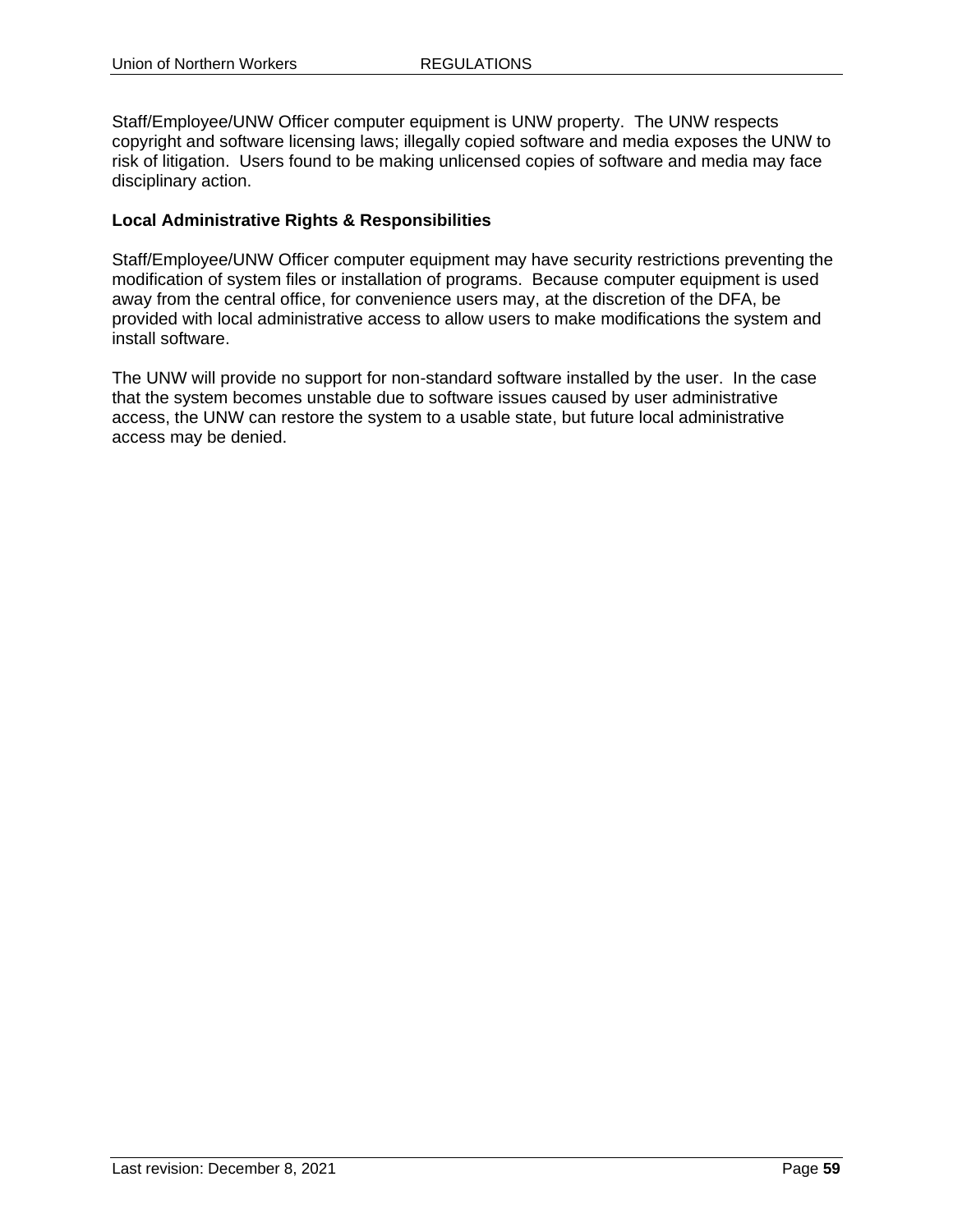# **IX. NETWORK ACCESS POLICY**

(Amended 17-07-27)

#### **Overview**

The intention of this policy is to protect UNW's employees, members, officers, partners and business from damaging actions by individuals, either knowingly or unknowingly.

All computer equipment, Internet, Intranet and Extranet systems, including but not limited to email, world wide web site and WWW access are the property of the Union of Northern Workers and are to be used for business purposes in the course of normal operations.

#### **Purpose**

The purpose of this document is to identify acceptable use of computer and networking equipment at the UNW. Inappropriate use could expose users to risks including viruses or compromise of networking systems and sensitive data.

#### **Scope**

This Policy applies to all employees, members, officers, contractors, consultants, temporary and other workers using UNW computer equipment.

#### **Policy**

#### **Use and Ownership**

- 1. Data created on Union of Northern Workers systems remains the property of the UNW.
	- a. All data must be accessible for backup and disaster recovery.
- 2. Staff/Employees/UNW Officers are expected to exercise good judgment when using the UNW network for personal or UNW work. Staff/Employees/UNW Officers are expected to adhere to all guidelines set forth in the UNW Computer Equipment Appropriate Use policy.
	- a. If there is uncertainty on whether personal use is acceptable, consult the DFA.
- 3. For the purposes of network security and maintenance, the equipment, system and network traffic may be monitored by authorized personnel.
- 4. UNW reserves the right to audit systems and network traffic to ensure adherence to this policy.

#### **Security and Proprietary Information**

1. The UNW must adhere to the *Personal Information Protection and Electronic Documents Act* (S.C. 2000, c. 5). Staff/Employees/UNW Officers have a responsibility to ensure that personal information collected is safeguarded from unauthorized access.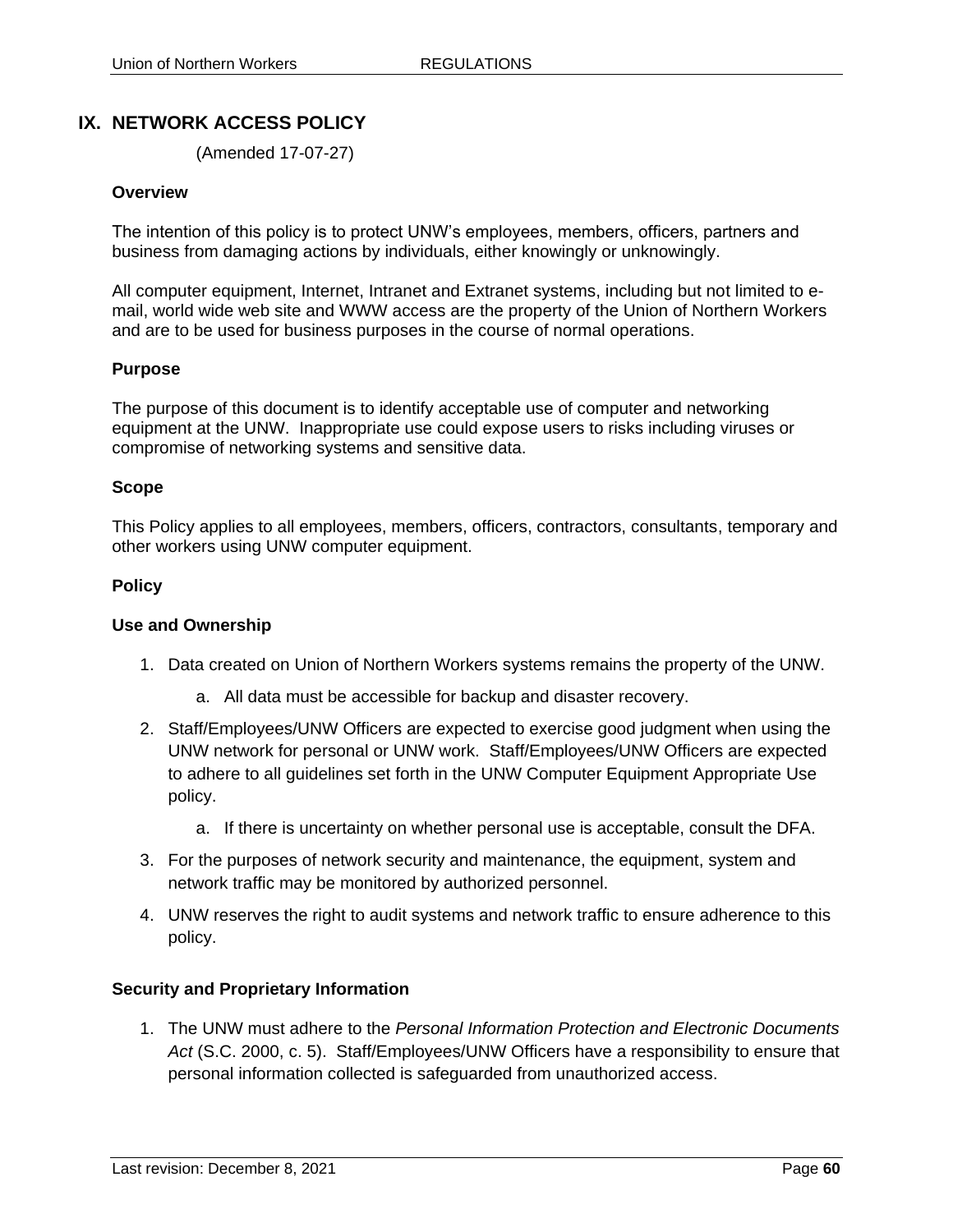- 2. All information stored on network drives, or in the paperless filing system shall be considered confidential by default. Staff/Employees/UNW Officers are expected to take all necessary steps to prevent unauthorized access to confidential information.
- 3. Passwords must be kept secure, and shall not be shared.
- 4. Staff/Employees/UNW Officers must be cautious about opening attachments or links in e-mail messages from untrusted sources. Attachments may contain malicious software or contribute to e-mail attacks.

#### **Unacceptable Use**

Under no circumstances shall users engage in any activity that is illegal under municipal, territorial, federal or international law while using UNW network resources.

Users are prohibited from the following activities unless given express permission from UNW administration in order to fulfill job duties.

The following lists outline unacceptable behaviour, but are in no means exhaustive.

#### **Network and System Access and Use:**

- 1. Violation of copyright or intellectual property rights, including, but not limited to installation, duplication, or distribution of pirated (unlicensed copies of) software or media.
- 2. Export of software, encryption, or technology in violation of international or national export laws.
- 3. Intentional introduction of malicious software such as viruses or Trojan horses to the UNW network.
- 4. Using the UNW network or computer system to transmit or procure materials in order to violate sexual harassment or hostile workplace laws.
- 5. Creating or assisting security breaches or disruptions of network communications, including but not limited to attempting to access information that the employee, staff, or officer is not authorized to access.

#### **E-mail and Communications Activities:**

- 1. Any form of harassment via any UNW networking system.
- 2. Forging of e-mail header information, for instance to misrepresent the source or destination of messages.
- 3. Creating or forwarding chain letters or pyramid schemes of any type.
- 4. Use of UNW network system to post large amounts of non-business-related messages to social media and other websites.

#### **Enforcement:**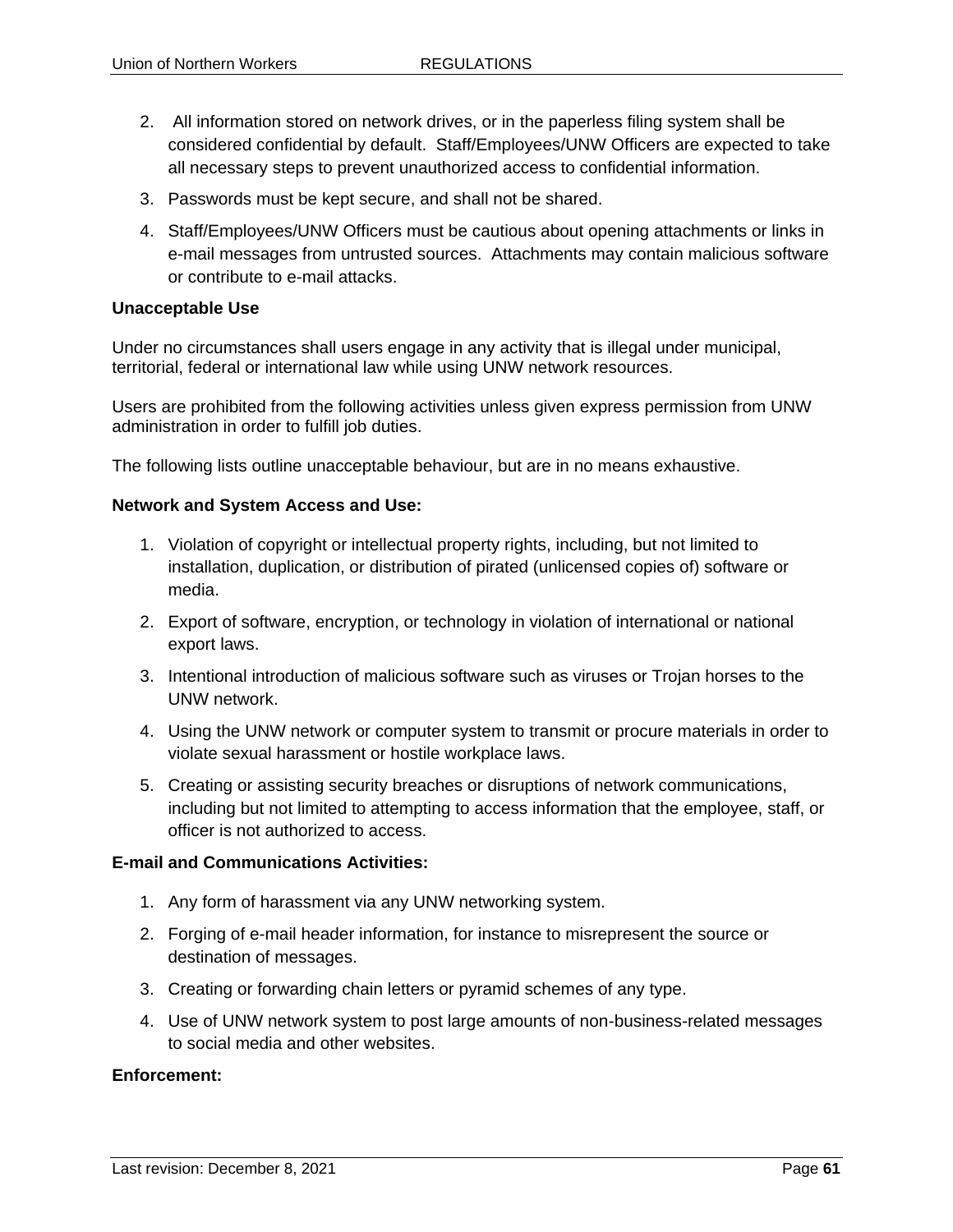- 1. Any Staff/Employees who have been found to have violated this policy may face disciplinary action up to and including termination of employment.
- 2. UNW Officers are governed by the Code of Conduct.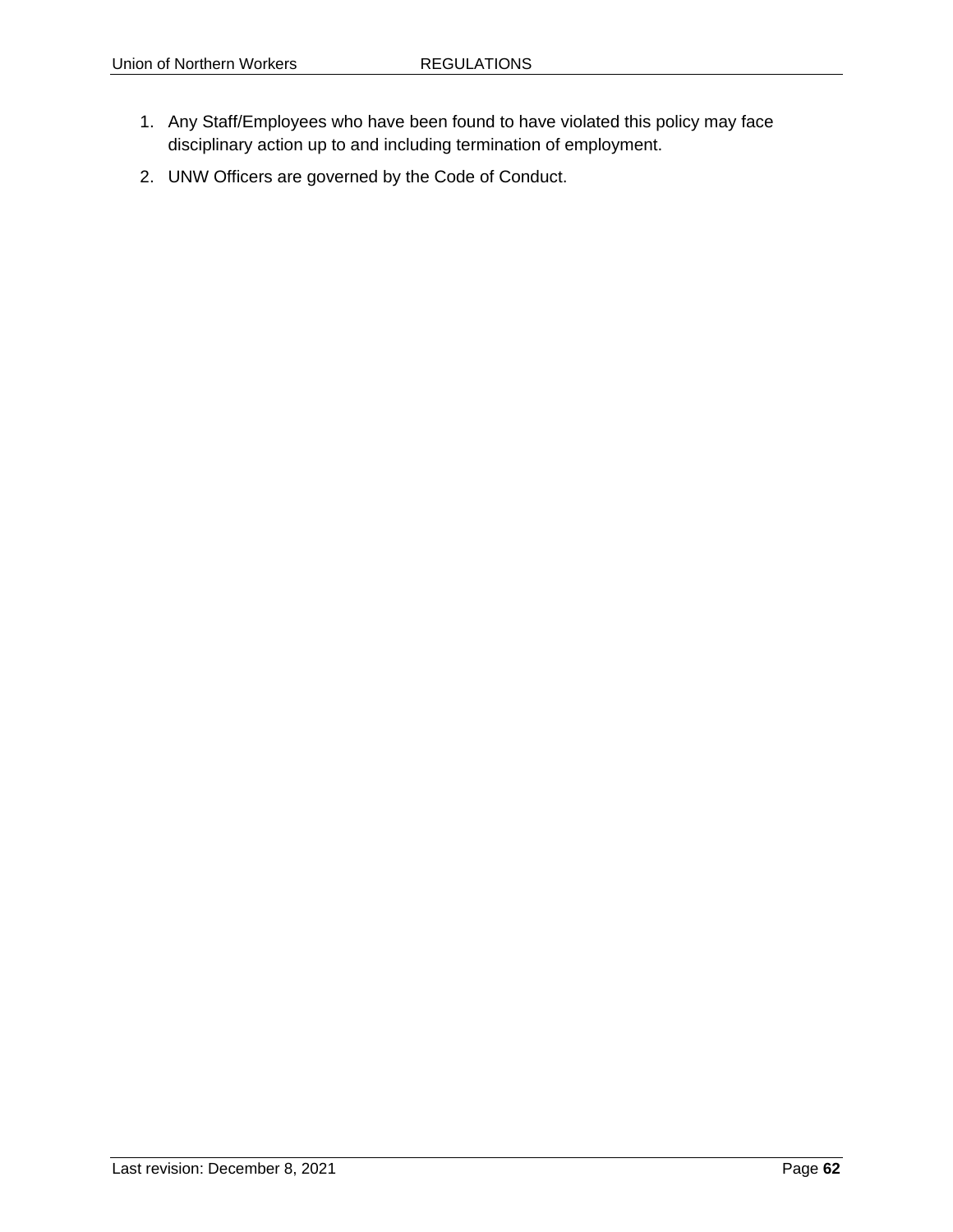# **X. PRIVACY POLICY – MEMBERSHIP**

(Amended 17-07-27)

### **Overview**

This policy guides UNW's practices concerning the collection, use, disclosure, and protection of personal information.<sup>1</sup>

UNW is committed to protecting the privacy, confidentiality, accuracy, and security of members' personal information it collects, uses, and retains in the course of fulfilling its legitimate purposes as a certified bargaining agent.

### **What is Personal Information?**

"Personal Information" is defined as information concerning an identifiable individual, such as their home address, home email address, home telephone number, social insurance number, family status, national or ethnic origin, or record of union interests and involvement.

Personal information does not include aggregate information which cannot be associated with a specific individual, and it does not include the name, title, business address, business email address, or business telephone number of an individual.

## **Why does UNW Need Personal Information?**

UNW collects personal information of employees working in bargaining units it represents in order to fulfill its legitimate purposes. UNW needs personal information to carry out its representational obligations and provide a variety of member services, and to communicate and engage members in union business.

For example, UNW may need to communicate with its members outside the workplace for a final offer or strike vote or to comply with other statutory obligations; to provide services related to grievances, legal services, and other advocacy and assistance; or to conduct research. Accordingly, UNW collects personal information in order to:

- Assist the union in representing its members with respect to employment under collective agreements and applicable legislation;
- Investigate and resolve grievances, appeals, and claims;
- Maintain a complete record of membership in the union;
- Communicate and engage with members in union business and respond to their enquiries;
- Provide information to members about union membership programs and benefits;
- Provide print and online information services:
- Administer the business of the union, including component/local business, correspondence, and research (for example member surveys);

<sup>&</sup>lt;sup>1</sup> For purposes of this Privacy Policy, "UNW" refers and applies to the Union of Northern Workers (including its regional offices) and its locals, sub-locals, and other related or affiliated organizations.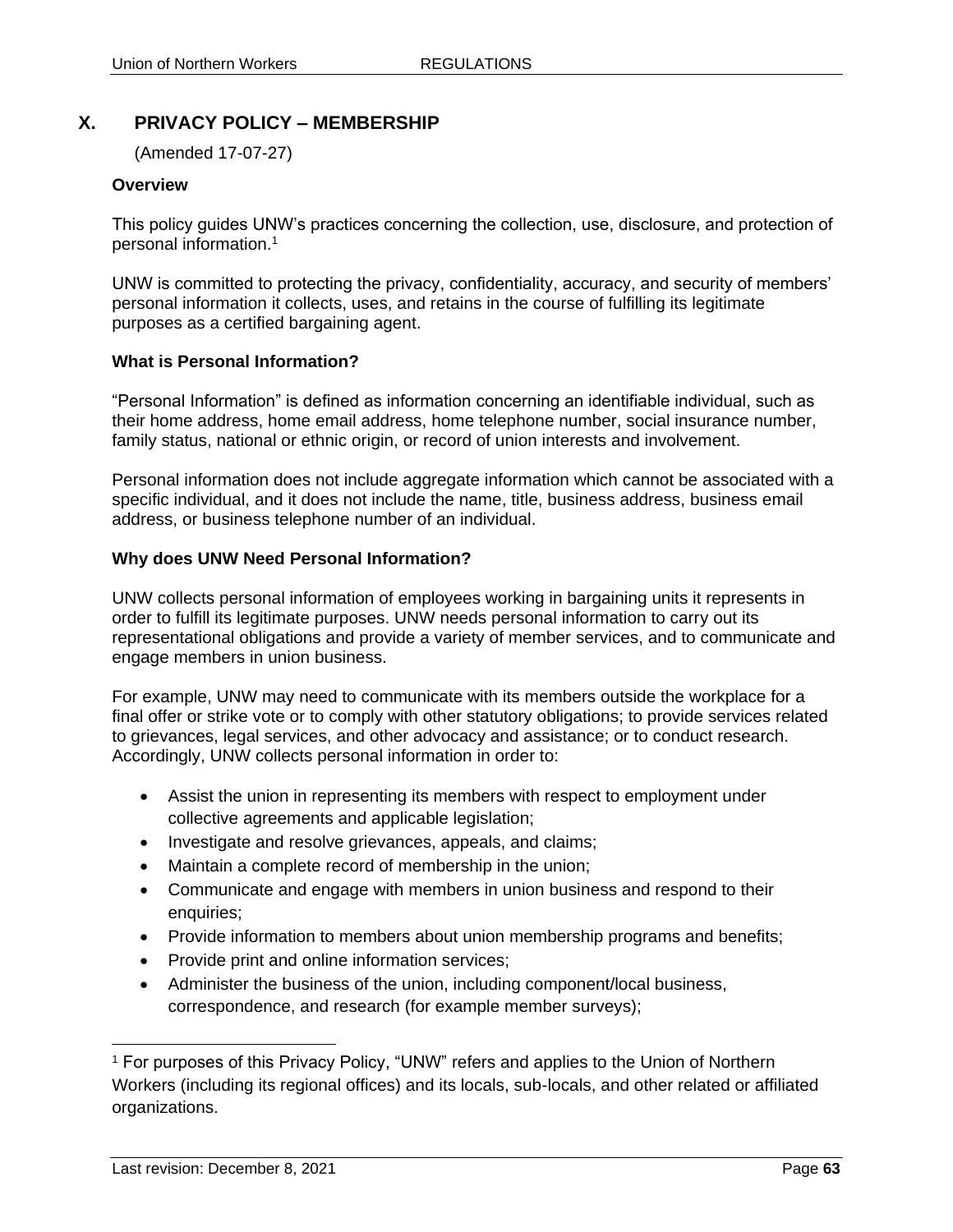- Consult with members with respect to union programs, priorities, and activities;
- Facilitate participation in union events;
- Collect and manage dues and assessments;
- Collect members' demographic information (e.g., language preference, years of membership);
- Verify eligibility for and administer strike pay and benefits;
- Process members' expense claims for participation in union events or activities;
- For social and political advocacy in accordance with the mandate set out in the UNW constitution; and
- Comply with other statutory or regulatory requirements.

## **What Personal Information does UNW Collect?**

In order to fulfill its legitimate purposes, UNW may collect personal information including name, home mailing address, email address, telephone number, social insurance number, and demographic information such as birth date, gender, and language preference. UNW may also collect employment-related information including work history, job classification, duties, rates of pay, and dues records.

Additional information may also be collected to fulfill other representational obligations or to provide specific services to members. For example, UNW officers may collect or use additional personal information in the course of providing representation in respect of grievances or other matters arising under a collective agreement or otherwise related to a member's employment, or it may collect self-identification information in relation to the provision of specific services.

UNW is committed to ensuring that any personal information it collects, uses, discloses or retains is as accurate, current, and complete as necessary for the purposes for which it uses the data.

## **How does UNW Collect Personal Information?**

As a general rule, UNW will not collect, use, or disclose personal information without consent. However, there are some circumstances in which consent is not required or cannot be obtained. For example, UNW may collect and use personal information provided by employers in accordance with collective agreements or by order of a court or administrative tribunal.

UNW may collect and retain personal information from the following sources:

- Dues and membership forms;
- Grievance, appeal, or claim forms;
- Information provided by employers in accordance with collective agreements or by order of a court or administrative tribunal;
- Information provided pursuant to statutory or regulatory requirements;
- Other information provided by members through surveys, registration forms, etc.; and
- Through members' interactions with union officers and staff, including email and other correspondence.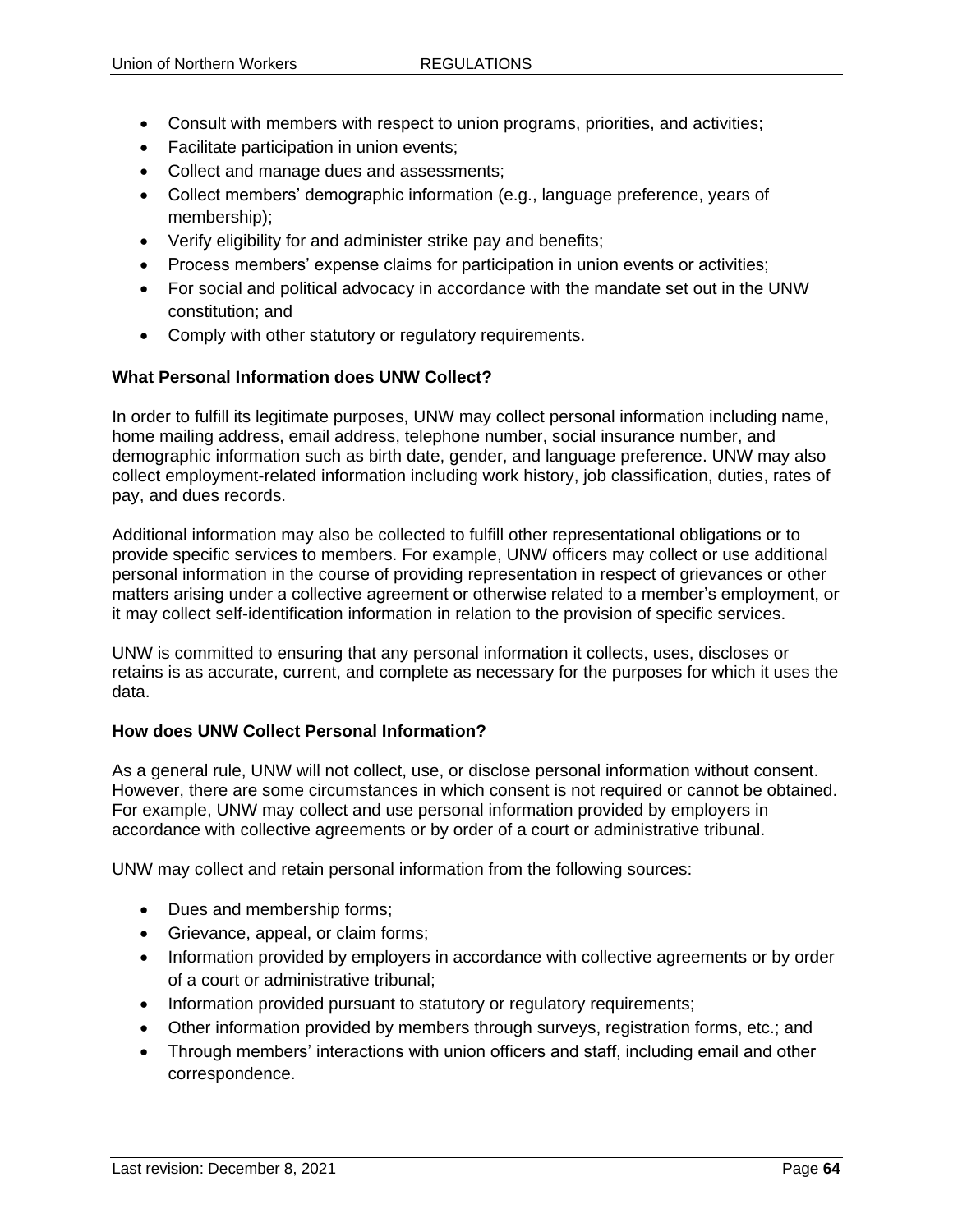# **How does UNW Protect Personal Information?**

UNW is committed to protecting members' personal information from unauthorized use and disclosure. Our commitment means that:

- All personal information collected by UNW is held in strict confidence;
- We will employ appropriate safeguards and security standards to protect and maintain the confidentiality of members' personal information and to ensure only authorized individuals have access to members' personal information;
- We will ensure that access to personal information is limited to authorized UNW employees, officers, and representatives in the performance of their job function and/or for fulfilment of UNW's legitimate purposes. In some circumstances, UNW may also share personal information with external legal or financial advisors, consultants, contractors, or regulators who require access to this information in fulfillment of UNW's legitimate purposes;
- We will use members' personal information only for the purposes we have identified;
- We will retain personal information only as long as required to fulfil the purpose for which it was collected. When members' personal information is no longer required we will destroy it in a confidential, secure method.
- UNW will not distribute personal information to a third party without your consent unless required to do so by law, in which case the information released will be limited to what is legally required. In some circumstances, UNW may share members' personal information with legal or financial advisors, consultants, benefit and pension plan administrators, insurers, or contractors retained by UNW to fulfill its legitimate purposes. Membership lists and personal information about members will never be sold or used for any commercial purposes.

Although UNW does not take responsibility for any theft, misuse, unauthorized disclosure, loss, alteration or destruction of data by other parties, UNW takes reasonable precautions to prevent such an event (see also the UNW's *Network Access Policy*). UNW staff or elected officers found to be abusing membership information can be subject to disciplinary action.

## **Personal Information Inquiries**

Individuals have the right to request access to their personal information under the control of UNW, and may request corrections to personal information so that it is complete, accurate, and up to date.

In certain situations, we may not be able to provide access to certain personal information that we hold about an individual. Such instances may include, but are not limited to:

- Where provision may reveal personal information about another individual.
- Where the information is subject to solicitor-client privilege.
- Where the information was collected in relation to an investigation or a contravention of federal or provincial law.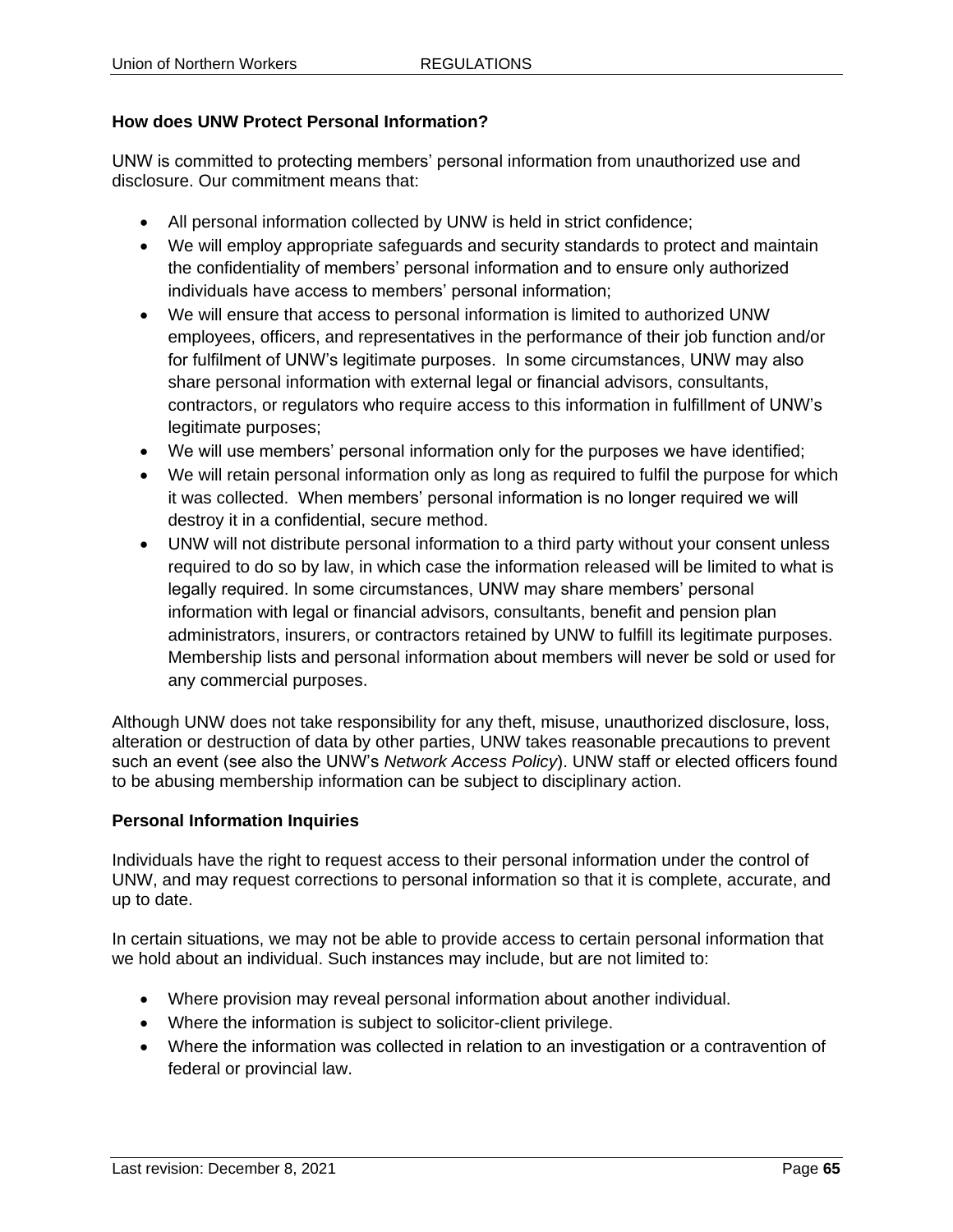• Where provision could reasonably be expected to threaten the health or safety of an individual.

If access cannot be provided, UNW will notify the individual making the request, in writing, of the reasons for the refusal. Where access has been provided and where the information is demonstrated to be inaccurate or incomplete, UNW will amend the information as required.

UNW has a designated Privacy Officer who is responsible for ensuring compliance with this policy and assisting members with their inquiries. The Privacy Officer also has delegated authority to issue directives or decisions regarding the interpretation and application of this Policy.

Questions, concerns, or complaints regarding privacy matters may be directed to:

Director of Finance and Administration UNW Privacy Officer 4910 – 53 Street, Suite 400 Yellowknife, NT X1A 1V2 [dfa@unw.ca](mailto:dfa@unw.ca)

Within fifteen (15) days of receiving a complaint, the Privacy Officer will contact you to acknowledge the complaint has been received and to establish a timeframe for its resolution. If you are not satisfied with the resolution of your complaint, or if your complaint is about the Privacy Officer, the matter may then be referred to the Office of the UNW President.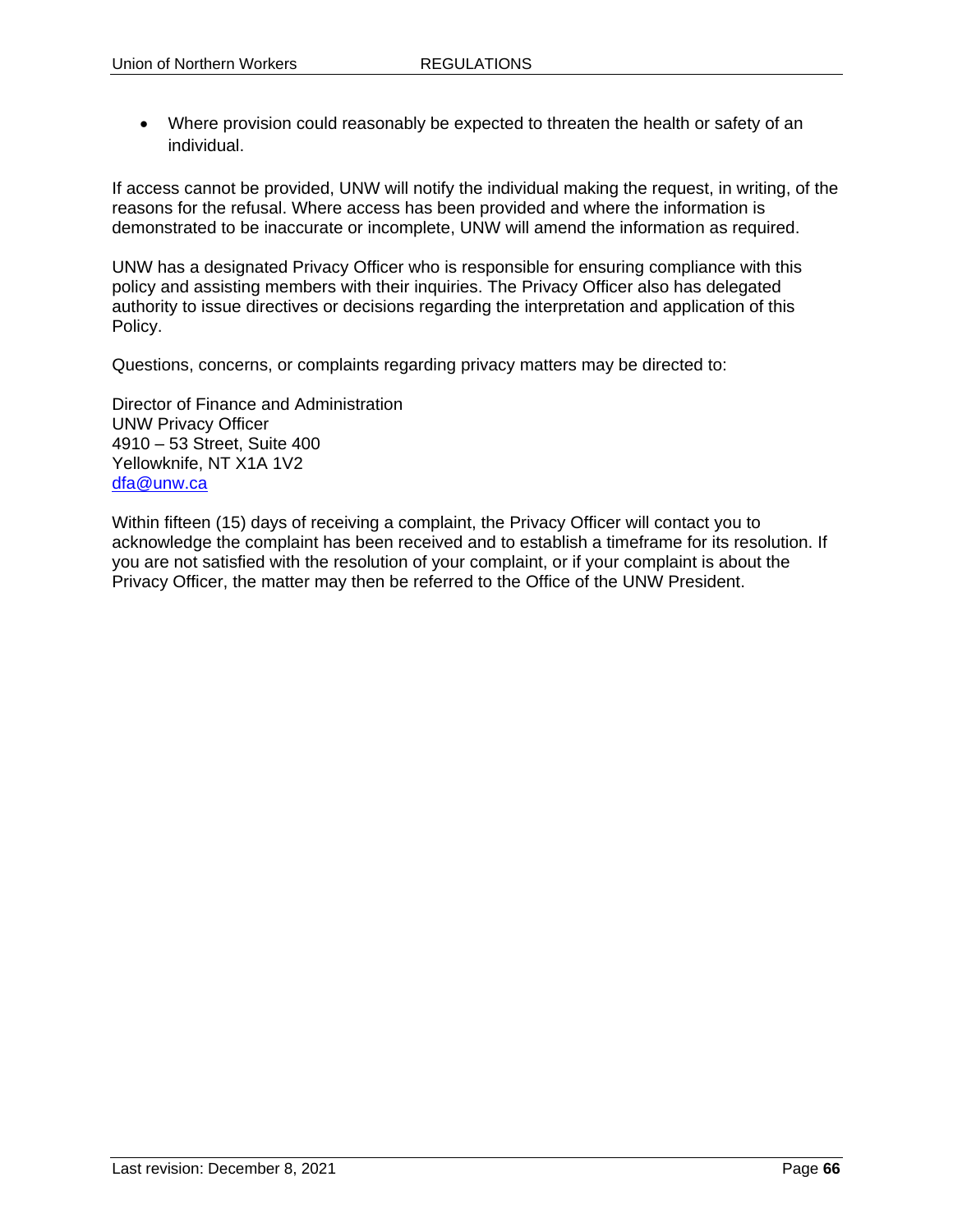# **XI. CODE OF CONDUCT** (Amended 18-06-29)

- 1. Introduction
	- a. What does ethics mean to the UNW members and its elected officer?

Ethics is at the heart of any system for assuring that an organization is achieving its mission. Ethics helps us, as UNW Officers and members, to fulfill our roles, responsibilities, and obligations to the Union and its membership. Being ethical means:

- Upholding both the letter and the spirit of the Code of Conduct:
- Asking questions when ethical issues arise;
- Encouraging open dialogue and discussion about difficult issues;
- Learning from our mistakes and reducing our chance of repeating them;
- Feeling proud of what we have achieved for the membership and how we have achieved it.
- b. Why a Code of Conduct?

The Code should be a central guide and reference for officers and members in their dayto-day decision making. As a guide, it is intended to express our core values and guiding principles. As reference, it is meant to be used to locate relevant documents, services, and other resources related to ethics and compliance within the Union. The Code is also a tool to encourage dialogue on issues of ethics. It is designed to improve how we deal with the ethical dilemmas and the grey areas that confront us every day. The Code is meant to complement the PSAC Constitution, UNW Bylaws and Local Bylaws, not to substitute for them.

The Code does not contain all the answers. When all is said and done, compliance requires good faith on the part of the Union's Officers and the members. Because both the global environment and the internal environment of the Union continue to change, application of the Code will evolve. Though the fundamentals are firm, the Code will be formed by the lessons we learn over time.

For this Code to be effective, the UNW and its Locals must actively foster and maintain a culture that supports ethical behaviour. The Union must encourage dialogue and discussion of ethical behaviour. It must provide guidance through programs, training materials, and other resources. It must ensure that the UNW system, policies and procedures are consistently in line with its ethical goals.

- 2. Basic Principles Underlying the Code
	- a. Source of Duty

The duties set forth in the Code spring from three fundamental sources. They are:

- The fiduciary (trust relationship) duties owed to the UNW by those acting on behalf of the Union;
- The democratic nature of the Union, whose members are the ultimate source of all authority;
- The need for officers and members to have confidence in the proper functioning of the Union.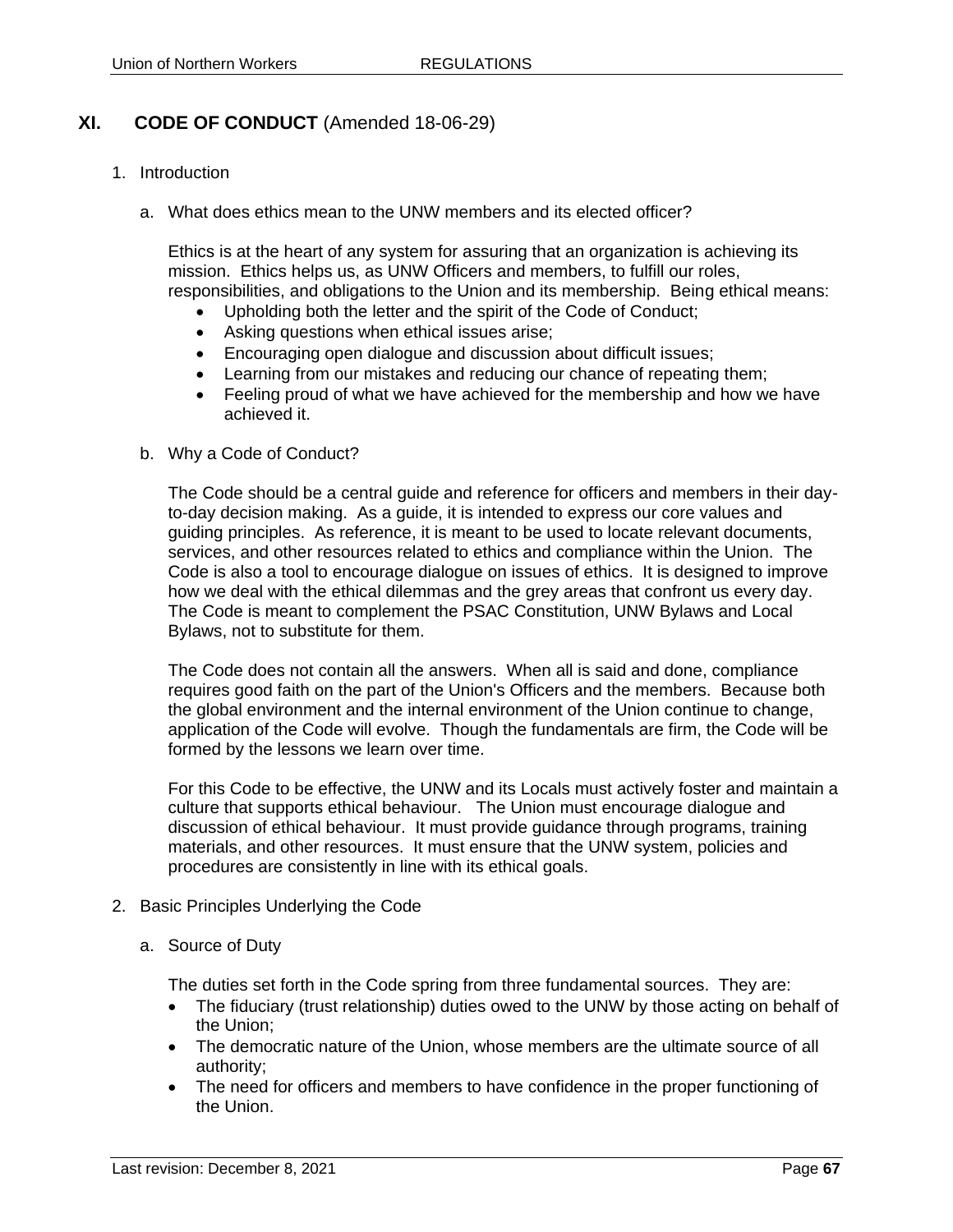# i. Fiduciary Duties

Union officers and representatives are agents of the Union. Their authority comes strictly from the fact that they are acting on behalf of the Union. Although agents of the Union must sometimes act with the interests of some members of the Union against the interests of other members of the Union, the only interests they serve are those of the Union and its members. They are not entitled to use their power for personal advantage. The elected officers and shop stewards occupy positions of trust in relation to such organization and its members as a group. It is, therefore, the duty of each person, taking into account the special problems and functions of a labour organization, to:

- hold its money and property solely for the benefit of the organization and its members;
- to manage, invest, and expend the same in accordance with its Constitution, Bylaws and any resolution of the governing bodies adopted thereunder;
- to refrain from dealing with such organization as an adverse party or on behalf of an adverse party in any matter connected with his duties;
- from holding or acquiring any pecuniary or personal interest which conflicts with the interest of such organization; and
- to account to the organization for any profit received by him in whatever capacity in connection with transactions conducted by him or under his direction on behalf of the organization.

## ii. Democracy

Without democracy, a union is a union in name only. A true union must be a democratic institution. Like the Government of Canada, the Union is a representative democracy, not a "pure democracy." Not every decision must be taken directly to the membership. The members must elect their officers. Power is delegated to the leadership to make many decisions without going back to the membership. Representative democracy also requires participation by the members. Although no provisions of the CODE OF CONDUCT require members to stay current with union activities, attend meetings, or even vote in elections, all members of the Union must understand how valuable they are to have an effective union. Effective democratic procedure is essential to maintaining an ethical union.

## iii. Confidence

Not only must union officers act in accord with their fiduciary duties and other obligations to the democratic process, they must also appear to do so. For members of the Union and the public to be confident that union business is being conducted in an ethical manner the code prohibits actions that would raise serious suspicions.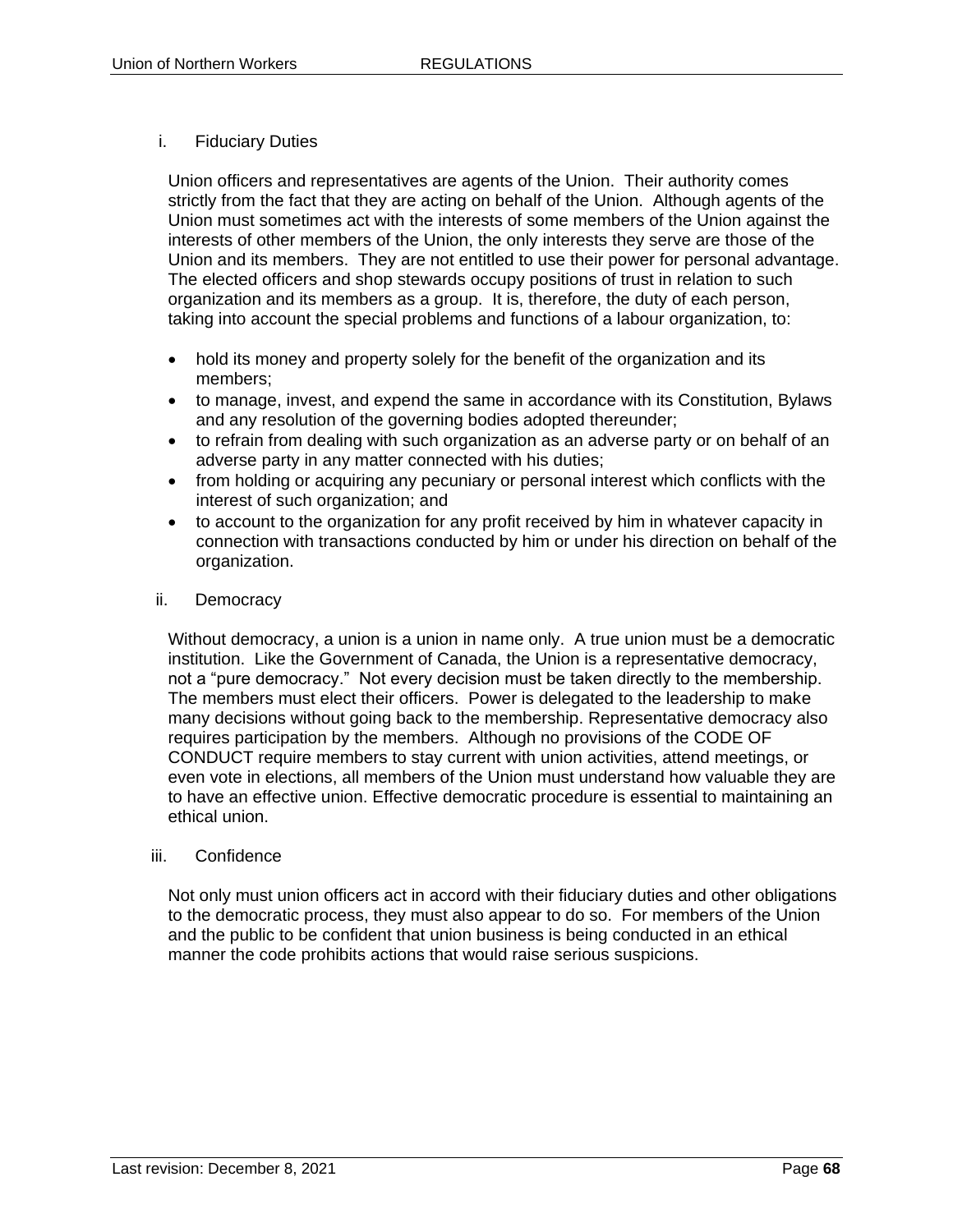b. Compliance and Enforcement

The purpose of the code is to inspire and encourage ethical behaviour. The purpose is not to create excuses for punishing people. The underlying principles for compliance and enforcement are:

- The first priority is compliance. The Code and its implementing structures should strive to make compliance easy. The goal is a user friendly system.
- Although sometimes punishment is required, it should only be used when appropriate. Good faith errors in complying with the Code should be corrected but should otherwise be treated as opportunities for learning and growth.
- When enforcement is necessary, it should be both fair and effective.

#### General Rule

An agent of the Union acting on behalf of the Union is prohibited from:

- doing business with the agent, the agent's spouse, or any of the agent's immediate family;
- entering into a transaction or engaging in conduct that could affect a company in which the agent has an interest. (Amended 17-02-10)
- 3. Conflict of Interest
	- a. Compliance with Law

Agents of the Union are prohibited from accepting money or other things in value from any employer or any agent of an employer in violation of applicable law.

b. Fiduciary Duty

In addition to the duty to comply with applicable law, agents of the Union have a fiduciary duty not to solicit or receive any gift or gifts that would interfere with an ordinary person's objectivity in dealing with the donor on behalf of the Union.

#### c. Bribes and Kick-backs

The solicitation or receipt of a bribe or kick-back is an extreme case of improper financial dealings. Solicitation or receipt of a bribe or kick-back in connection with union business or a union benefit plan is prohibited.

d. Union Property

Union property is to be used only for union purposes. Agents of the Union are prohibited from using union property for personal purposes except as follows:

(1) An agent of the Union may use union property if the use is authorized by the Union. (2) Agents of the Union may use union property if the use is part of their authorized compensation or is authorized as an accommodation to agents and employees of the Union.

e. Publications

Union publications should refrain from personal attacks on members of the Union. If a member of the affiliate that produces the publication feels that he or she has been subjected to a personal attack in the publication, the member may refer to UNW By-law 16 Discipline.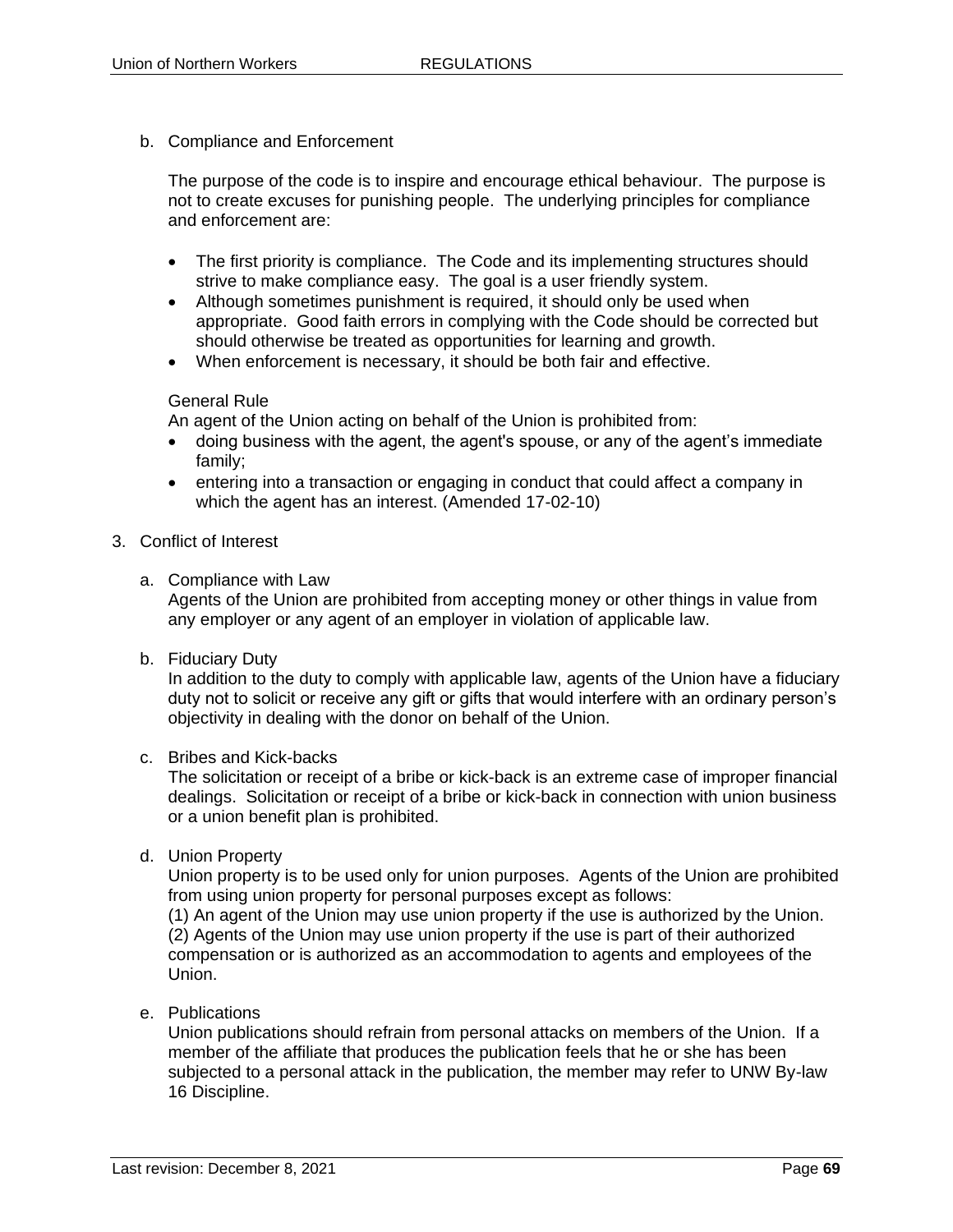- f. Theft and Embezzlement Theft or embezzlement of money or property of the Union or a Union benefit plan is prohibited.
- 4. Transition in Office

Books, records and other property of the Union belong to the Union, not to the agents of the Union. An agent of the Union is any person who acts on behalf of the Union, with the consent of the Union. This includes elected officers, staff and representatives. Rank-in-file members may also be acting as agents of the Union, for example, when they are serving as stewards on a committee (e.g.: bargaining committee, Health and Safety committee). Those leaving union office or employment with the Union must transfer all such properties to their successors. In particular, they must preserve union records and turn them over to their successors. If records are being held at a storage facility or the office of the Union's attorney or accountant, they must disclose the location of the records to their successors.

Agents of the Union must preserve at the Union Office (or an accountant) the following records:

- Minutes of all meetings, including general membership meetings, executive board meetings, and committee meetings;
- Financial books and ledgers;
- Documentation necessary to support the financial books and ledgers;
- Records of grievance proceedings, including arbitrations;
- Collective bargaining agreements, whether or not still in effect;
- Official correspondence;
- Deeds, mortgages, leases, appraisals, insurance policies, and depreciation schedule on property;
- All documents originating from any other Union Affiliate. Wrongful destruction or retention of Union records is prohibited.
- 5. Expenditure of Union Money

Union money is to be used only for Union purposes, as deemed by the appropriate governing body. Using this money for other purposes is a breach of fiduciary duty.

6. Privacy and Confidentiality

Confidential information kept in union files belongs to the Union. An elected officer or member of the Union who has access to such information is prohibited from exploiting or releasing it for personal gain or other non-union purposes. Likewise, elected officers or members who have access to confidential information maintained in files of the Union's benefit plans are prohibited from using it for personal gain or for the purpose of embarrassing or harassing a member or beneficiary.

The Union's records may contain private, personal information about employees, members, or their relatives. Included in such records are dues lists and, in most circumstances, documents regarding grievance proceedings. The records may contain confidential information whose disclosure would hamper the Union's ability to act in the best interest of the members. Information is confidential if it: